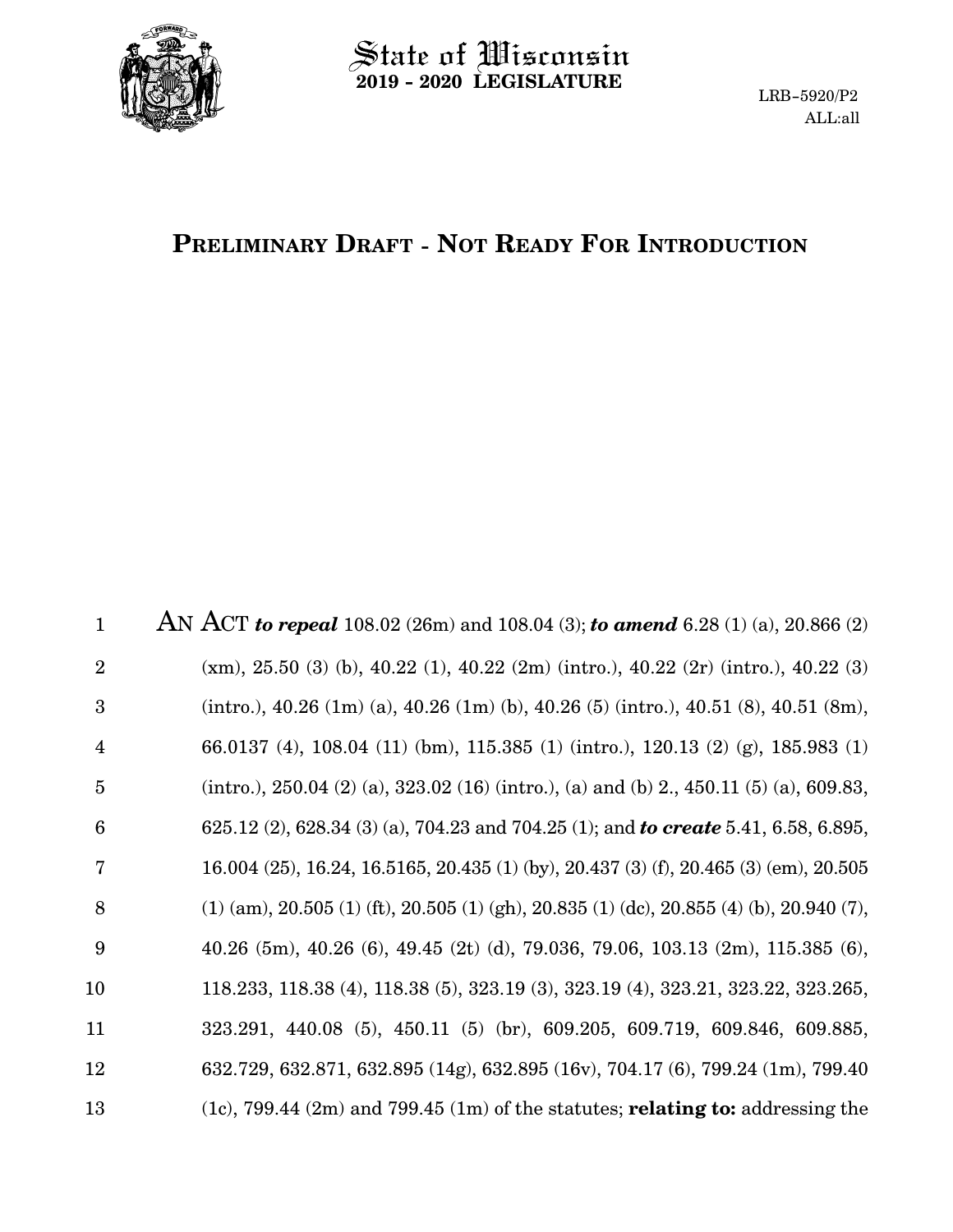spread and containment of the COVID-19 coronavirus and making an

2

1

appropriation.

# *Analysis by the Legislative Reference Bureau* **ECONOMIC DEVELOPMENT**

### *1. GPR appropriation of the Wisconsin Economic Development Corporation*

This bill increases the Wisconsin Economic Development Corporation's GPR operations and programs appropriation by \$25,000,000 in fiscal year 2019-20.

### **ELECTIONS**

### *1. Voter identification requirements*

This bill provides that a voter is not required to provide proof of identification in order to vote at any election held during the period covered by the governor's declaration of a public health emergency, including any extension granted by the legislature by adoption of a joint resolution.

### *2. Voting by mail during an emergency*

This bill allows an eligible voter to vote by mail using an absentee ballot at any election held during the period covered by an executive order declaring a public health emergency. The absentee ballot must be postmarked no later than the day of the election and no witness signature is required for any such ballot.

#### *3. Electronic voter registration*

Under current law, the deadline for completing an electronic voter registration is 11:59 p.m. on the third Wednesday preceding the election. If an individual registers in person, the deadline is 5 p.m on the third Wednesday preceding the election, although an individual who misses this deadline may register at the polling place on election day. Finally, if an individual registers by mail, the registration must be received or postmarked no later than the third Wednesday preceding the election.

Under this bill, if the governor declares a public health emergency, the deadline for completing an electronic registration is 5 p.m. on the fifth day preceding the election, which is the same as the deadline for the clerk to receive a request for an absentee ballot by mail. The bill also provides additional funding in the current fiscal year to cover the costs associated with updating the voter registration system as a result of extending electronic registration.

#### **EDUCATION**

### *1. School and school district accountability report for the 2019-20 school year.*

Under the bill, the Department of Public Instruction is not required to publish a school and school district accountability report for the 2019-20 school year. Under current law, DPI is required to annually publish a school and school district accountability report that contains information about school performance and school district improvement for the previous school year.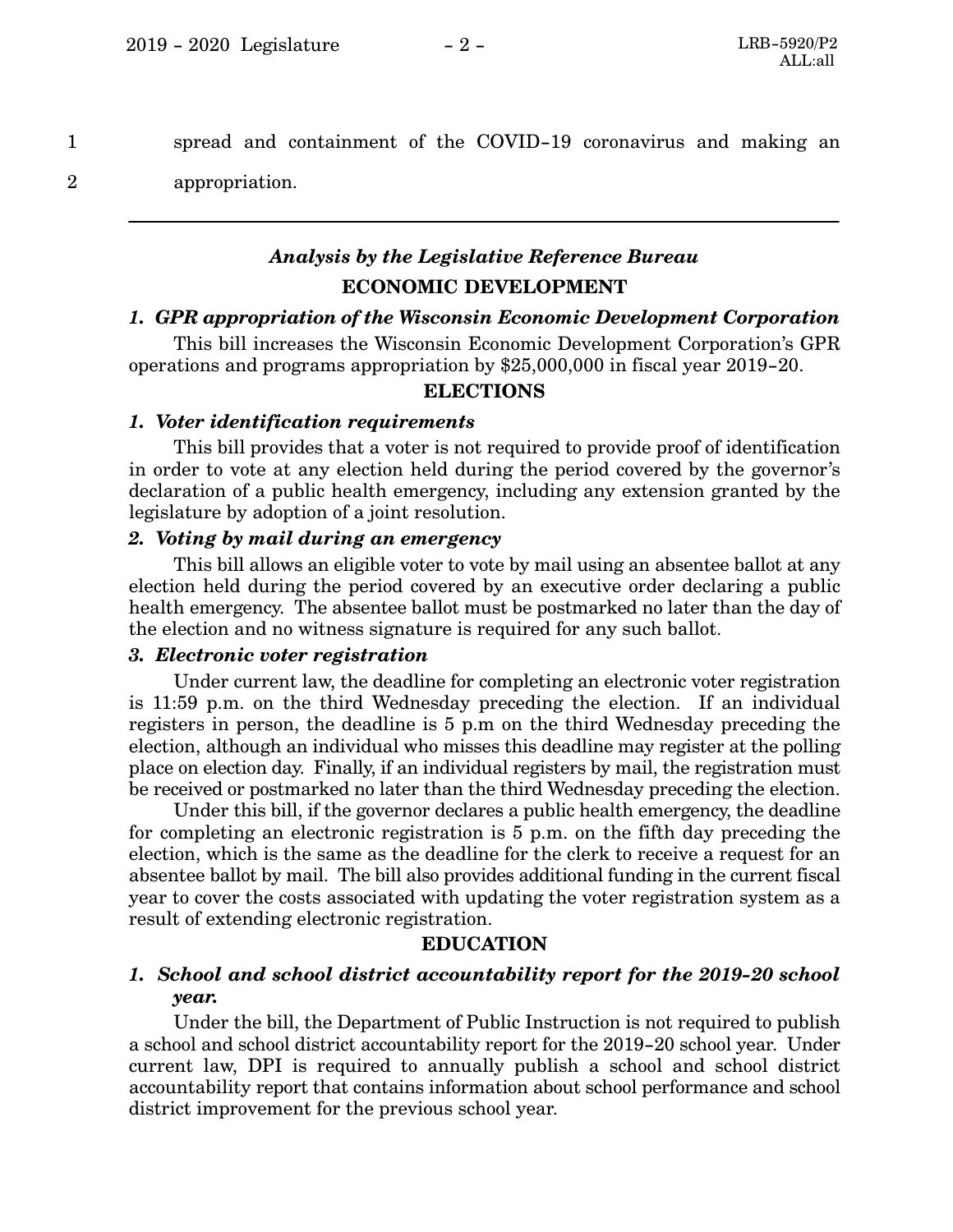### *2. Department of Public Instruction; waiver of laws and rules.*

Under the bill, if the Department of Health Services orders schools to be closed, DPI may, during the school year in which schools are closed, waive any requirement on school districts, school boards, independent charter schools, or private schools in a state education statute or rule. In addition, if a school and school district accountability report is not required to be published for a specific school year, the bill allows DPI to waive any requirement in a state education statute or rule related to the publication of that accountability report.

Under current law, upon request from a school board and a public hearing, DPI may waive school district and school board requirements in a state education statute or rule. However, under current law, a school board may not request, and DPI may not grant, a waiver from state education statutes and rules related to certain topics, including the health or safety of pupils, confidentiality of pupil records, and the commencement of a school term. Current law does not provide a similar process for independent charter schools or private schools to obtain similar waivers from DPI.

### *3. Employee compensation and prohibiting layoffs during a public health emergency*

This bill requires a school board, independent charter school, and private school participating in a parental choice program or the Special Needs Scholarship program to continue to pay employees at the employees' regular rate during any period of time during which schools are closed by order of DHS (public health emergency). Additionally, the bill prohibits a school board, independent charter school, and private school participating in a parental choice program or the Special Needs Scholarship program from laying off employees during a public health emergency. The bill applies to the public health emergency that began on March 18, 2020.

#### **EMERGENCY MANAGEMENT**

#### *1. Suspension of deadlines*

Under this bill, each deadline any agency, local governmental unit, or individual is required by law to satisfy during a public health emergency, including any individual income tax filing deadline, is tolled until a certain period has passed after the public health emergency ends.

#### *2. Transfer of employees between executive branch agencies*

This bill authorizes the secretary of the Department of Administration to transfer employees from any executive branch agency to another executive branch agency during the public health emergency declared on March 12, 2020, by executive order 72, including any extension. Under the bill, the agency to which an employee is transferred shall pay all salary and fringe benefit costs of that employee.

#### *3. Waiving in-person requirements*

This bill allows a state entity to waive any requirement that an individual appear in person during a state of emergency related to public health if the waiver assists in the state's response to the state of emergency or if the requirement may increase the public health risk.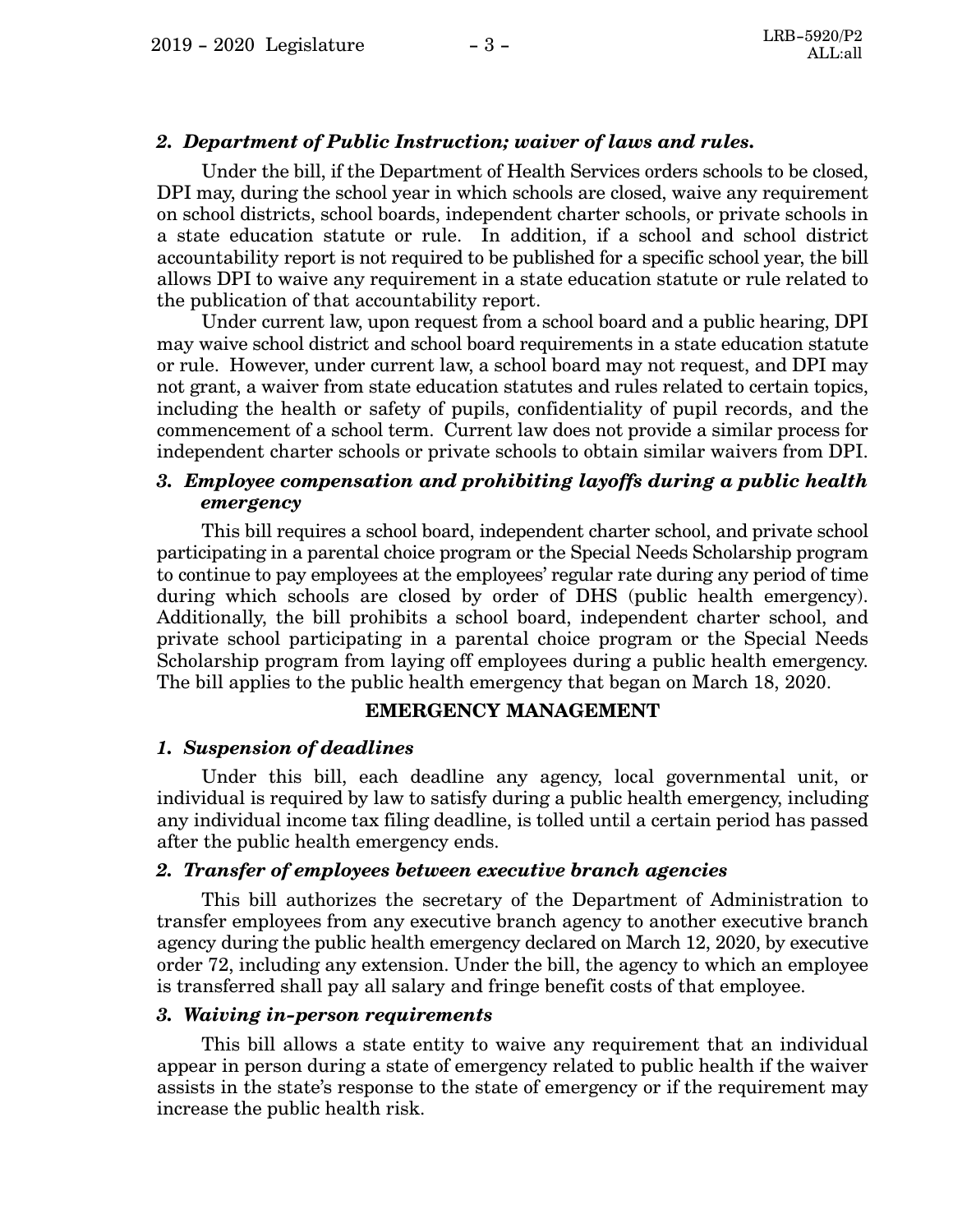#### *4. Tenant protections*

This bill provides protections to tenants during any period of public health emergency declared by the governor, including any extensions (a public health emergency), and during the 45 days following the public health emergency.

Under current law, if a tenant is late in paying rent, the landlord may give the tenant a notice that requires the tenant to pay rent or vacate within at least five days after the notice is given (a 5-day notice). If the tenant fails to pay the rent by that date, the tenancy is terminated. For certain tenants, a landlord may give a notice requiring the tenant to vacate within at least 14 days after the notice is given (a 14-day notice), without the option to cure by paying rent. Under current law, a landlord may bring a small claims eviction action against a tenant whose tenancy has been terminated for failure to pay rent. In an eviction action, if the court finds that the landlord is entitled to possession of the premises, the court must enter an eviction judgment and must issue a writ of restitution, which may be delivered to and executed by the sheriff.

Under this bill, a landlord may not give tenants a 5-day or 14-day notice based on a failure to pay rent, or charge a late fee, during a public health emergency or during the 45 days following the public health emergency. If a landlord gave a tenant such a notice before a public health emergency, the days during the public health emergency period and the 45 days following the public health emergency may not be counted towards the 5 or 14 days under such a notice. In addition, if a tenant's tenancy terminated because of a failure to pay rent under a 5-day notice or the expiration of a 14-day notice before a public health emergency, but the tenant has not yet been removed from the premises, the landlord may not commence an eviction action against the tenant during a public health emergency or during the 45 days following the public health emergency. If an eviction action has been commenced, the bill prohibits courts from entering certain orders, including an order for judgment of restitution of a premises or for issuance of a writ of restitution, during a public health emergency or the 45 days following the public health emergency. The bill also prohibits a sheriff from executing a writ of restitution during that time.

#### **EMPLOYMENT**

#### *1. Employee records during public health emergency*

Under the bill, the requirements that an employer provide an employee's personnel record within seven working days after receiving the request, that the inspection be at a location near the employee's place of employment, and that the inspection be during normal working hours are suspended during a public health emergency.

#### *2. Limited term employees during public health emergency*

Under the bill, the director of the Bureau of Merit Recruitment and Selection in the Division of Personnel Management in DOA may adjust the number of hours a state employee in a limited term appointment may work during a public health emergency. Under current law, a limited term appointment may not exceed 1,040 hours per year.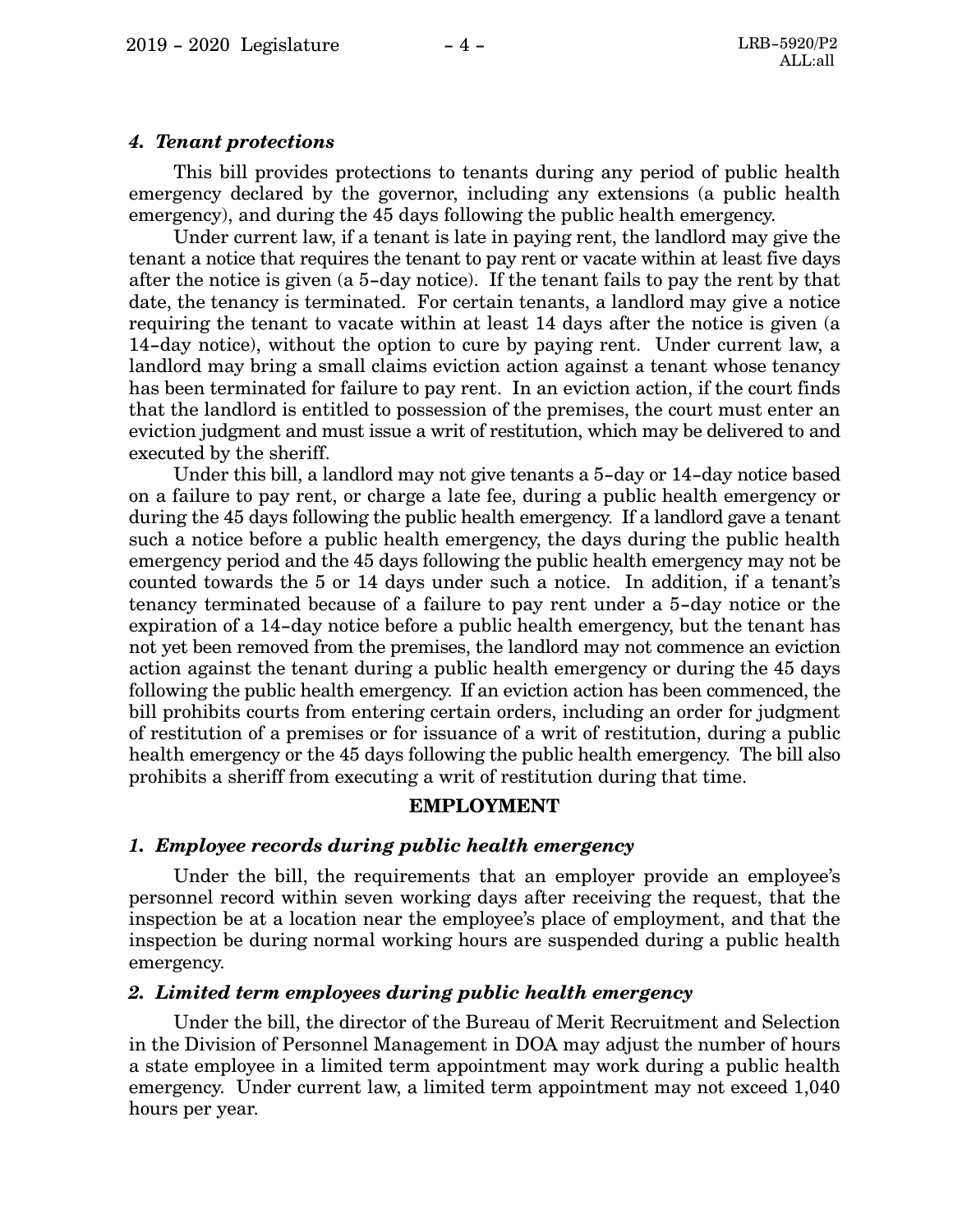### *3. Sabbatical leave during public health emergency*

Under the bill, the administrator of the Division of Personnel Management in DOA may provide additional sabbatical leave to state employees who provide critical services during a public health emergency. The leave is in addition to any other leave granted to the employee by law or the compensation plan.

### *4. Use of annual leave during public health emergency*

Under the bill, a state employee may take annual leave during a public health emergency even if the employee has not completed the first six months of the employee's probationary period. Under current law, an employee may not take annual leave during the first six months of the employee's probationary period.

### *5. Suspension of certain time limits and in-person meetings for grievance process during public health emergency*

Under the bill, a state employee does not waive his or her right to appeal an adverse employment decision if the employee does not timely file the complaint or appeal during a public health emergency. Under current law, an employee waives such right if the employee does not timely file.

Under the bill, an appointing authority is not required to hold an in-person meeting with a state employee who has filed an employment grievance during a public health emergency.

#### *6. Unemployment insurance; waiting period*

Currently, a claimant must wait one week after becoming eligible to receive unemployment insurance (UI) benefits before the claimant may receive benefits for a week of unemployment. The waiting period does not affect the maximum number of weeks of a claimant's benefit eligibility.

This bill deletes the one-week waiting period, thus permitting a claimant to receive UI benefits beginning with his or her first week of eligibility.

### **HEALTH AND HUMAN SERVICES**

### *1. Waivers and state plan amendments*

This bill makes inapplicable during a state of emergency related to public health or a public health emergency declared by the federal secretary of health and human services all of the following: 1) a prohibition on the Department of Health Services from requesting a waiver or a renewal, modification, withdrawal, suspension, or termination of a waiver of federal law or rules or an authorization to implement a pilot program or demonstration project without specific legislative direction; 2) a procedure under which DHS must submit such a request if it has been directed by legislation; and 3) a requirement to submit any Medical Assistance state plan amendment or proposal to submit a change to a Medical Assistance provider reimbursement rate or supplemental payment that has an expected fiscal effect of \$7,500,000 or more to the Joint Committee on Finance under its passive review process before submitting it to the federal government unless the rate or payment is explicitly authorized in enacted legislation.

### *2. DHS authority during public health emergency*

This bill expands the definition of public health emergencies and the authority of DHS to respond to public health emergencies.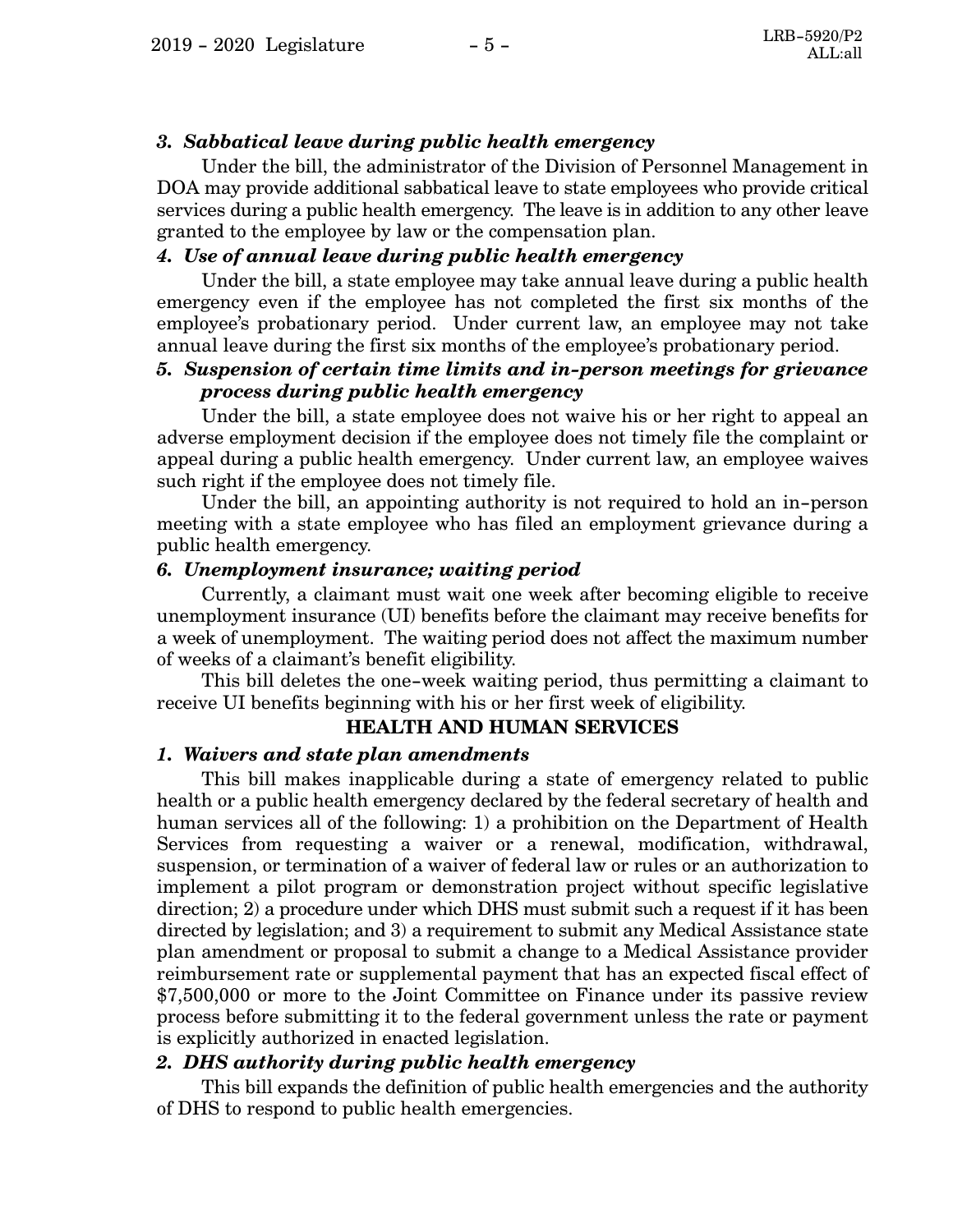Under current law, a public health emergency is defined as the occurrence or imminent threat of an illness or health condition that meets all of the following criteria: 1) is believed to be caused by bioterrorism or a novel or previously controlled or eradicated biological agent; and 2) poses a high probability of either a large number of deaths or serious long-term disabilities among humans or a high probability of widespread exposure to a biological, chemical, or radiological agent that creates a significant risk of substantial future harm to a large number of people. The bill expands the definition to include toxins or other threats to health and further requires that *any*, rather than *all*, of the criteria be met. The bill also eliminates the requirement that the significant risk of substantial future harm to a large number of people be created by a high probability of widespread exposure to a biological, chemical, or radiological agent.

The bill further establishes a public health emergency sum sufficient appropriation and grants DHS authority to expend these moneys during a declared public health emergency for certain purposes, including to facilitate coordination between and among federal, state, local, and tribal agencies, social services, and public and private health care entities that the state health officer determines may be affected by a public health emergency; to make grants, provide for awards, enter into contracts, and conduct supportive investigations pertaining to a public health emergency or potential public health emergency; and to support emergency operations related to the public health emergency, including investigation, education, and eradication. During a public health emergency, DHS may create an FTE position or portion of a position using public health emergency funds. After the public health emergency has ended, DHS may abolish an FTE position or portion of a position funded by the public health emergency moneys. The bill provides that during a public health emergency, DHS possesses all powers necessary to respond to that emergency, including, subject to the approval of the governor, the powers to confidentially investigate the cause and extent of any declared public health emergency and issue orders necessary to protect public health. If DHS spends money under the public health emergency authority in a fiscal year, DHS must submit a report to the legislature and the governor no later than 12 months after the termination of the public health emergency.

### *3. Public health positions*

This bill increases the authorized full-time positions for DHS by 64 positions and increase the general purpose revenue appropriated to DHS to fund those positions. The bill specifies that the 64 positions will provide services for DHS's Division of Public Health. The bill allows DHS to request a waiver of certain civil service requirements for the recruitment and hiring of those positions during a public health emergency declared by the governor or by the secretary of the federal Department of Health and Human Services.

#### *4. Aid to local health departments*

This bill provides in fiscal year 2019-20 general purpose revenue funding for DHS to provide aid to local health departments and allows the expenditure of those moneys in fiscal year 2020-21.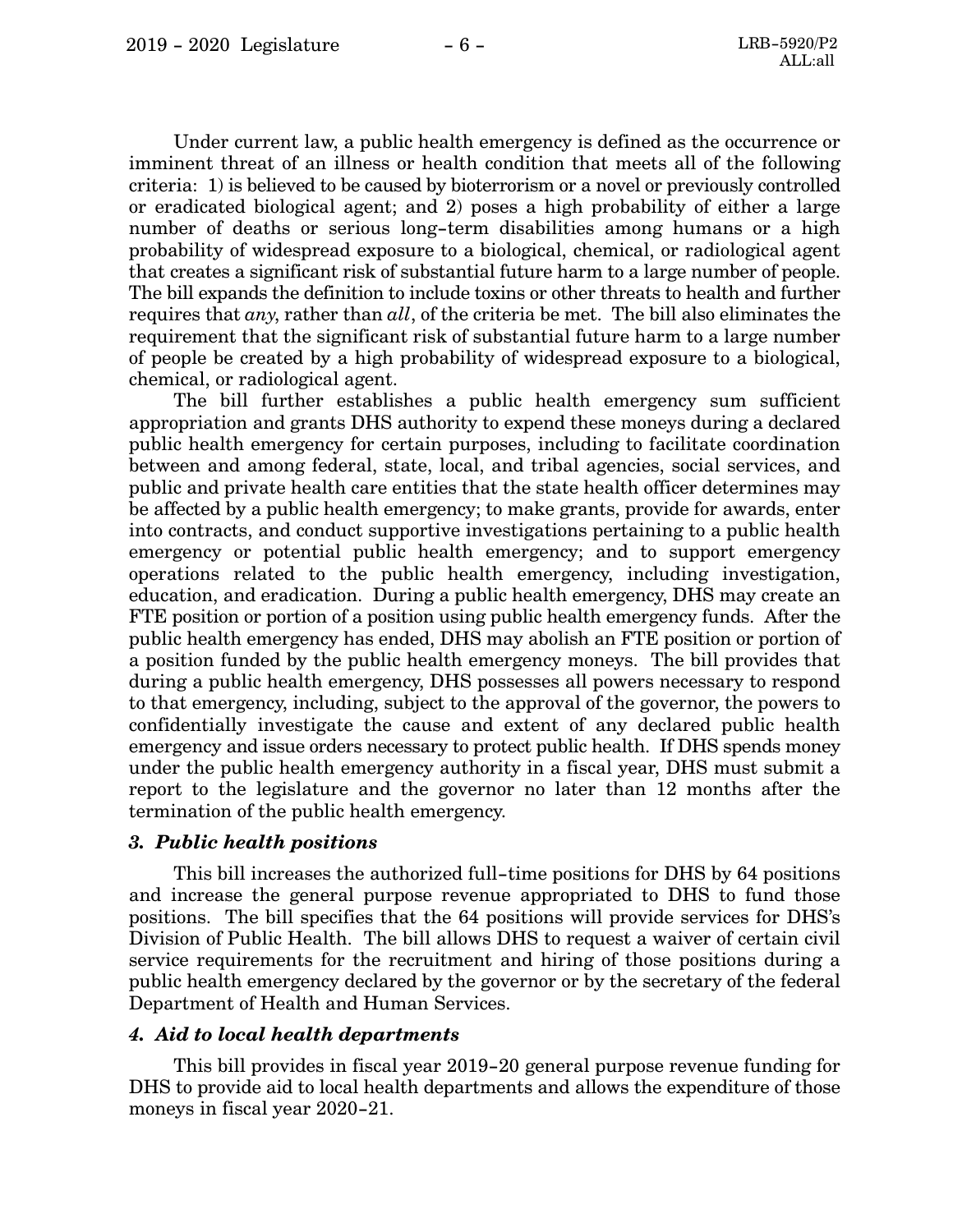#### *5. Grants to health care providers*

This bill allows the secretary of administration to assist any eligible health care providers with costs relating to planning or preparing for or responding to an outbreak of COVID-19 by awarding grants to be used as specified in the bill. Grants will be awarded under an application process and criteria determined by the secretary. The bill also allows the secretary to use moneys appropriated in the bill to establish and operate temporary sites to provide testing services to test for COVID-19, provide treatment beds for patients affected by a COVID-19 outbreak, or isolate or quarantine individuals affected by a COVID-19 outbreak, if an eligible provider is not reasonably capable of doing so.

#### *6. Enhanced federal medical assistance percentage*

This bill allows DHS to suspend compliance with current copayment and premium requirements for childless adults and any other conflicting law under the Medical Assistance program in order to satisfy criteria for an enhanced federal medical assistance percentage, or FMAP, during the period for which the enhanced federal medical assistance percentage applies.

### **INSURANCE**

#### *1. Telehealth coverage parity*

The bill prohibits a health insurance policy or a self-insured health plan of the state or a county, city, village, town, or school district from denying coverage for a treatment or service provided through telehealth if that treatment or service is covered under the policy or plan when provided in person by a health care provider. Health insurance policies are known as disability insurance policies in the bill and include insurance policies that cover state employees. Telehealth is a practice of health care delivery, diagnosis, consultation, treatment, or transfer of medically relevant data by means of audio, video, or data communications that are used either during a patient visit or a consultation or are used to transfer medically relevant data about a patient.

#### *2. Payments for services by out-of-network providers*

During a public health emergency declared either by the governor or by the secretary of the federal Department of Health and Human Services, the bill prohibits a defined network plan, including a health maintenance organization, or preferred provider plan from requiring an enrollee of the plan to pay more for a service, treatment, or supply provided by an out-of-network provider than if the service, treatment, or supply is provided by a provider that is participating in the plan's network. This prohibition applies to any service, treatment, or supply that is related to diagnosis or treatment for the condition for which the public health emergency is declared and that is provided by a provider that is not a participating provider because a participating provider is unavailable due to the public health emergency. For a service, treatment, or supply provided under those circumstances, the bill requires the plan to reimburse the out-of-network provider at 250 percent of the federal Medicare program rate. Also under those circumstances, any health care provider or facility that provides a service, treatment, or supply to an enrollee of a plan but is not a participating provider of that plan shall accept as payment in full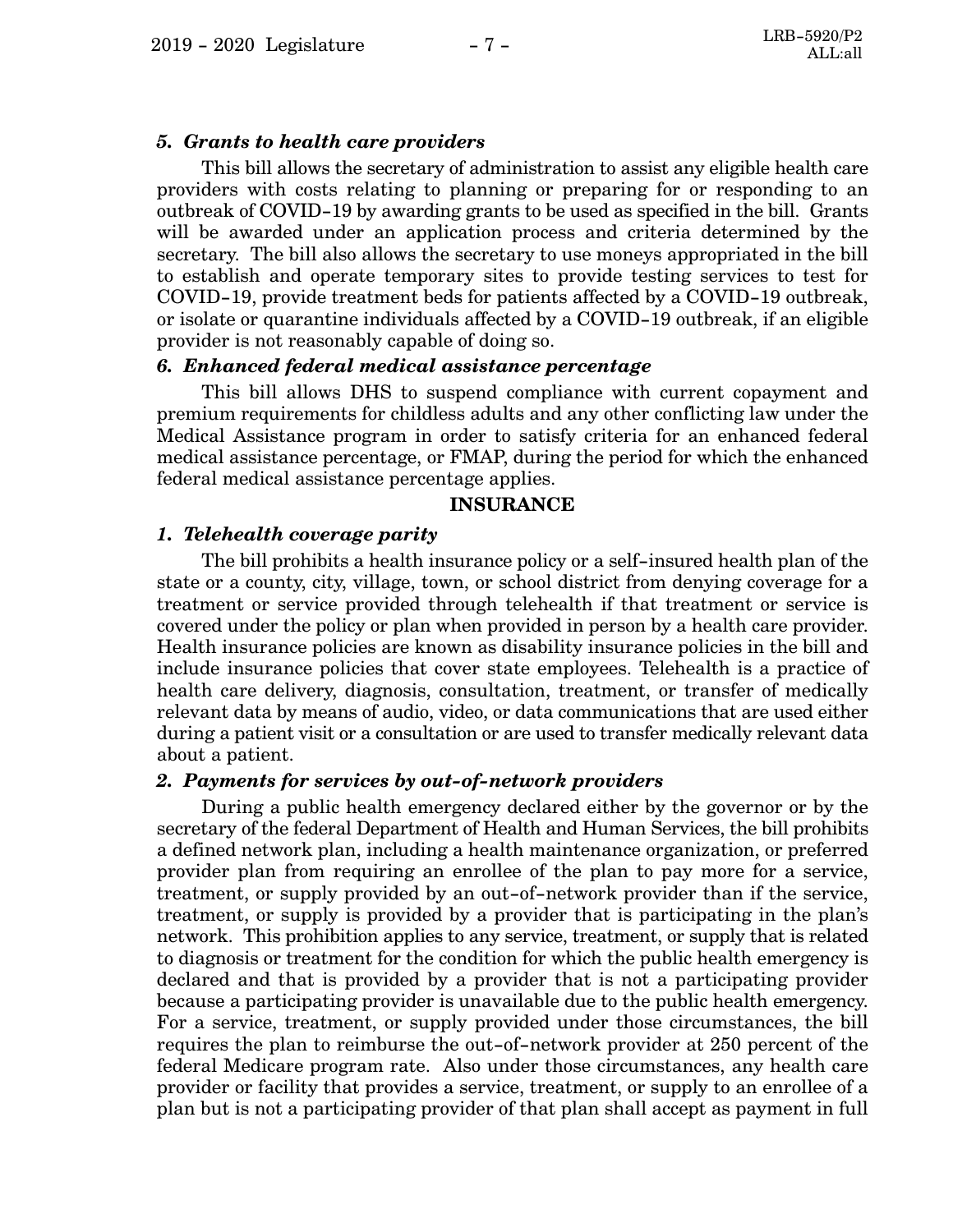any payment by a plan that is at least 250 percent of the federal Medicare program rate and may not charge the enrollee an amount that exceeds the amount the provider or facility is reimbursed by the plan.

### *3. Coverage without cost sharing*

The bill requires every health insurance policy and every self-insured governmental health plan that generally covers testing for and treatment of infectious disease to provide coverage of testing for, treatment of, and administration of any vaccination developed to prevent COVID-19 without imposing any copayment or coinsurance. A health insurance policy is referred to in the bill as a disability insurance policy.

### *4. Insurance policy cancellation*

This bill prohibits insurers from canceling during the public health emergency declared by the governor related to COVID-19 insurance policies for nonpayment of premiums until at least 90 days after the unpaid premium was due.

### *5. Liability insurance for physicians and nurse anesthetists.*

This bill specifies that, during the public health emergency declared by the governor related to COVID-19, a physician or nurse anesthetist for whom Wisconsin is not a principal place of practice but who is temporarily authorized to practice in Wisconsin may fulfill financial responsibility requirements by filing with the commissioner of insurance a certificate of insurance for a policy of health care liability insurance issued by an insurer authorized in a certain jurisdiction specified in the bill and may elect to be covered by Wisconsin's health care liability laws.

## *6. Prohibiting certain prescription drugs coverage limits*

The bill prohibits insurers that offer health insurance, self-insured governmental health plans, and pharmacy benefit managers from requiring prior authorization for early refills of a prescription drug or otherwise restricting the period of time in which a prescription drug may be refilled and from imposing a limit on the quantity of prescription drugs that may be obtained if the quantity is no more than a 90-day supply. These prohibitions do not apply if the prescription drug is a controlled substance.

## *7. Prohibiting coverage discrimination based on COVID-19 diagnosis.*

This bill prohibits insurers that offer an individual or group health benefit plan, pharmacy benefit managers, or self-insured governmental health plans from doing any of the following based on a current or past diagnosis or suspected diagnosis of COVID-19: establishing rules for the eligibility of any individual, employer, or group to enroll or remain enrolled in a plan or for the renewal of coverage under the plan; cancelling coverage during a contract term; setting rates for coverage; or refusing to grant a grace period for payment of a premium that would generally be granted.

## **OCCUPATIONAL REGULATION**

### *1. Prescription order extensions*

Current law allows a pharmacist to extend a prescription order under certain circumstances in the event that the prescription cannot otherwise be refilled, subject to certain criteria and limitations.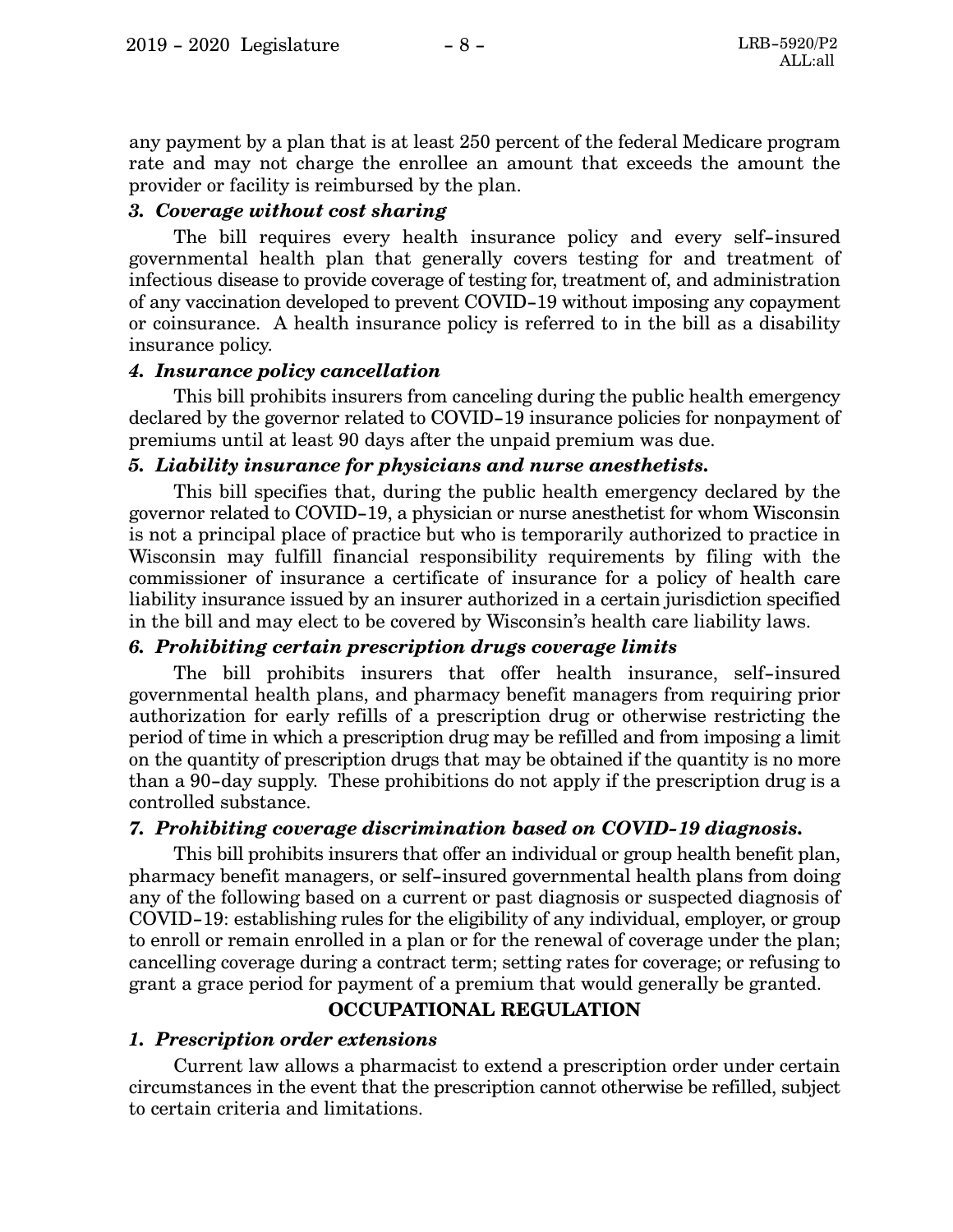This bill creates an alternative authorization for a pharmacist to extend a prescription during the period covered by a public health emergency declared by the governor. Under the bill, during that period, the prescribing practitioner is exempt from having to contact the prescribing practitioner or his or her office, and certain other requirements also do not apply. However, the pharmacist may not extend a prescription if the prescribing practitioner has indicated that no extensions are permitted. The pharmacist may extend the prescription by up to a 30-day supply, except that if the drug is typically packaged in a form that requires a pharmacist to dispense the drug in a quantity greater than a 30-day supply, the pharmacist may extend the prescription order as necessary to dispense the drug in the smallest quantity in which it is typically packaged. The bill allows only one extension of a prescription by a pharmacist during a public health emergency period.

### *2. Temporary credentials for former health care providers*

This bill authorizes former health care providers to obtain a temporary credential granted by the Department of Safety and Professional Services and provide health care services for which they have been previously licensed or certified. Under the bill, DSPS must grant a temporary credential to a person who applies and was at any time during the previous five years, but is not currently, any of the following, if the person's credential was never revoked, limited, suspended, or denied renewal: 1) a physician, physician assistant, or perfusionist; 2) a registered nurse, licensed practical nurse, or nurse-midwife; 3) a dentist; 4) a pharmacist; 5) a psychologist; 6) a social worker; 7) a marriage and family therapist; 8) a professional counselor; 9) a clinical substance abuse counselor; or 10) a practitioner holding a credential to practice a profession identified by DHS. A temporary credential granted under the bill expires 90 days after the conclusion of the public health emergency declared on March 12, 2020, by executive order 72.

Current law generally prohibits a person from engaging in certain health-care related practices without holding a required credential.

The bill also authorizes DSPS, during the public health emergency, to waive fees for applications for an initial credential and renewal of a credential for physicians, physician assistants, nurses, dentists, pharmacists, psychologists, and certain behavioral health providers.

#### *3. Temporary credentials for health care providers from other states*

This bill authorizes health care providers licensed in another state or territory to obtain a temporary credential granted by DSPS and provide health care services for which they are licensed or certified. Under the bill, DSPS must grant a temporary credential to a person who applies and holds a valid, unexpired credential granted by another state or territory that authorizes the person to act as any of the following: 1) a physician, physician assistant, or perfusionist; 2) a registered nurse, licensed practical nurse, or nurse-midwife; 3) a dentist; 4) a pharmacist; 5) a psychologist; 6) a social worker; 7) a marriage and family therapist; 8) a professional counselor; 9) a clinical substance abuse counselor; or 10) a practitioner holding a credential to practice a profession identified by DHS. A temporary credential granted under the bill expires 90 days after the conclusion of the public health emergency declared on March 12, 2020, by executive order 72.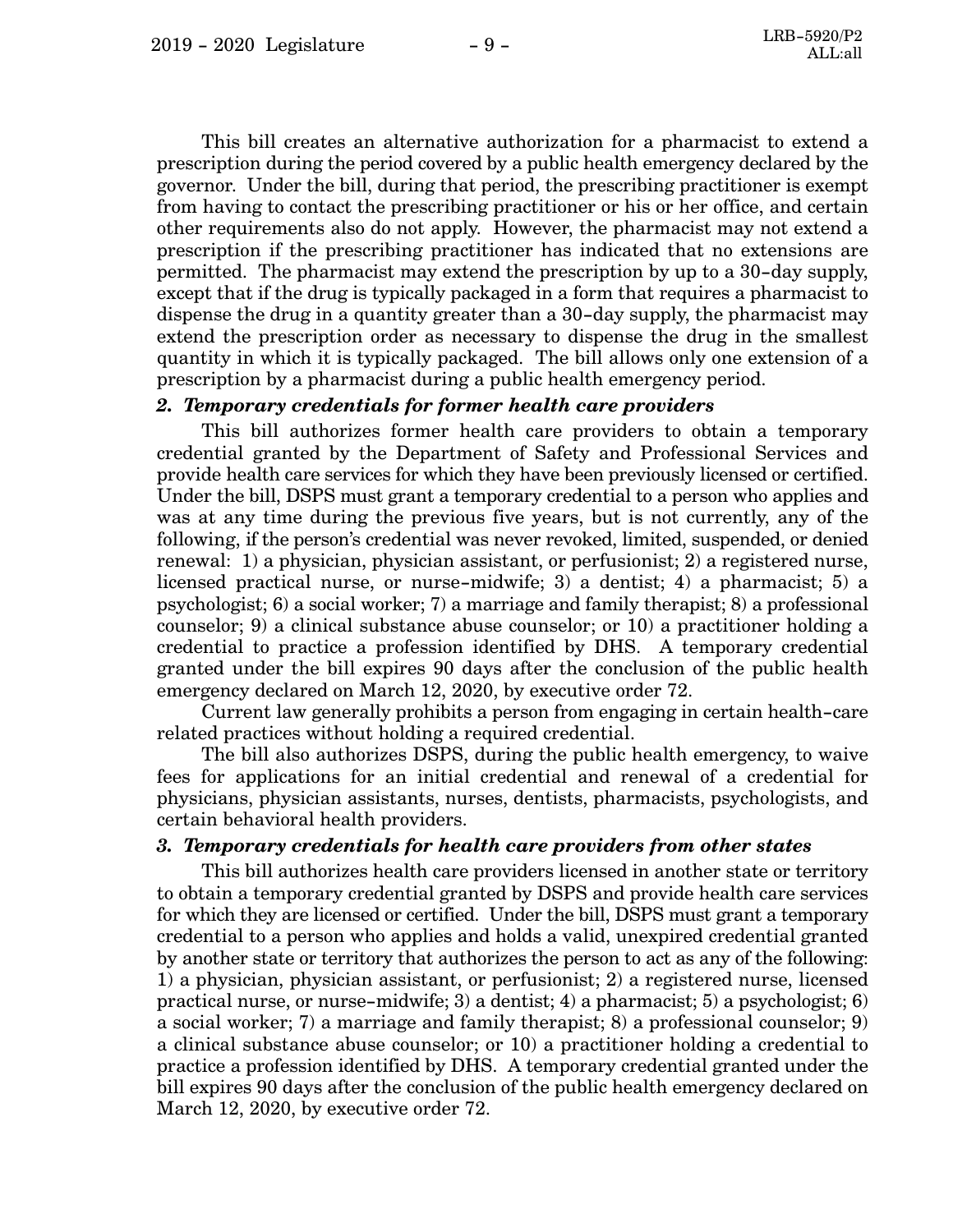Current law generally prohibits a person from engaging in certain health-care related practices without holding a required credential.

The bill also authorizes DSPS, during the public health emergency, to waive fees for applications for an initial credential and renewal of a credential for physicians, physician assistants, nurses, dentists, pharmacists, psychologists, and certain behavioral health providers.

#### *4. Health care provider credential renewals*

This bill exempts certain health care provider credentials issued by credentialing boards in DSPS from having to be renewed during the the period covered by the public health emergency declared on March 12, 2020, by executive order 72, and continuing until further specified by the applicable credentialing board (exemption period).

For the next applicable renewal period after the exemption period, the credential holder is not subject to any late renewal fee, and the applicable credentialing board may provide an exemption from or reduction of continuing education or other renewal requirements.

### **MILITARY AFFAIRS**

#### *1. Public health emergency costs funding for DMA*

This bill provides to the Department of Military Affairs a sum sufficient, not to exceed \$300,000,000 biennially, to make certain expenditures for costs related to a public health emergency declared by the governor. The bill authorizes DMA to spend amounts in excess of \$300,000,000 for such costs in any biennium, subject to the approval of the Joint Committee on Finance. The bill expedites the process for obtaining JCF approval of the excess expenditures. DMA must submit reports to JCF if DMA spends money under the bill in a fiscal year.

#### **RETIREMENT AND GROUP INSURANCE**

#### *1. Employees returning from a leave of absence*

Under the bill, for the purposes of group health insurance offered by the group insurance board, an employee who returns from a leave of absence and who has not resumed active duty for at least 30 consecutive calendar days on the effective date of a state of emergency related to a public health emergency declared by the governor is deemed to have ended or interrupted the leave of absence on that date.

### *2. WRS annuities for certain annuitants returning to work during public health emergency*

This bill allows an annuitant who is hired during a declared public health emergency by a public employer as an employee or to provide employee services to elect to not suspend his or her annuity for the duration of the declared public health emergency if the position for which the annuitant is hired is a critical position. Under current law, if a Wisconsin Retirement System annuitant, or a disability annuitant who has attained his or her normal retirement date, is appointed to a position with a WRS-participating employer, or provides employee services to a WRS-participating employer in which he or she is expected to work at least two-thirds of what is considered full-time employment by the Department of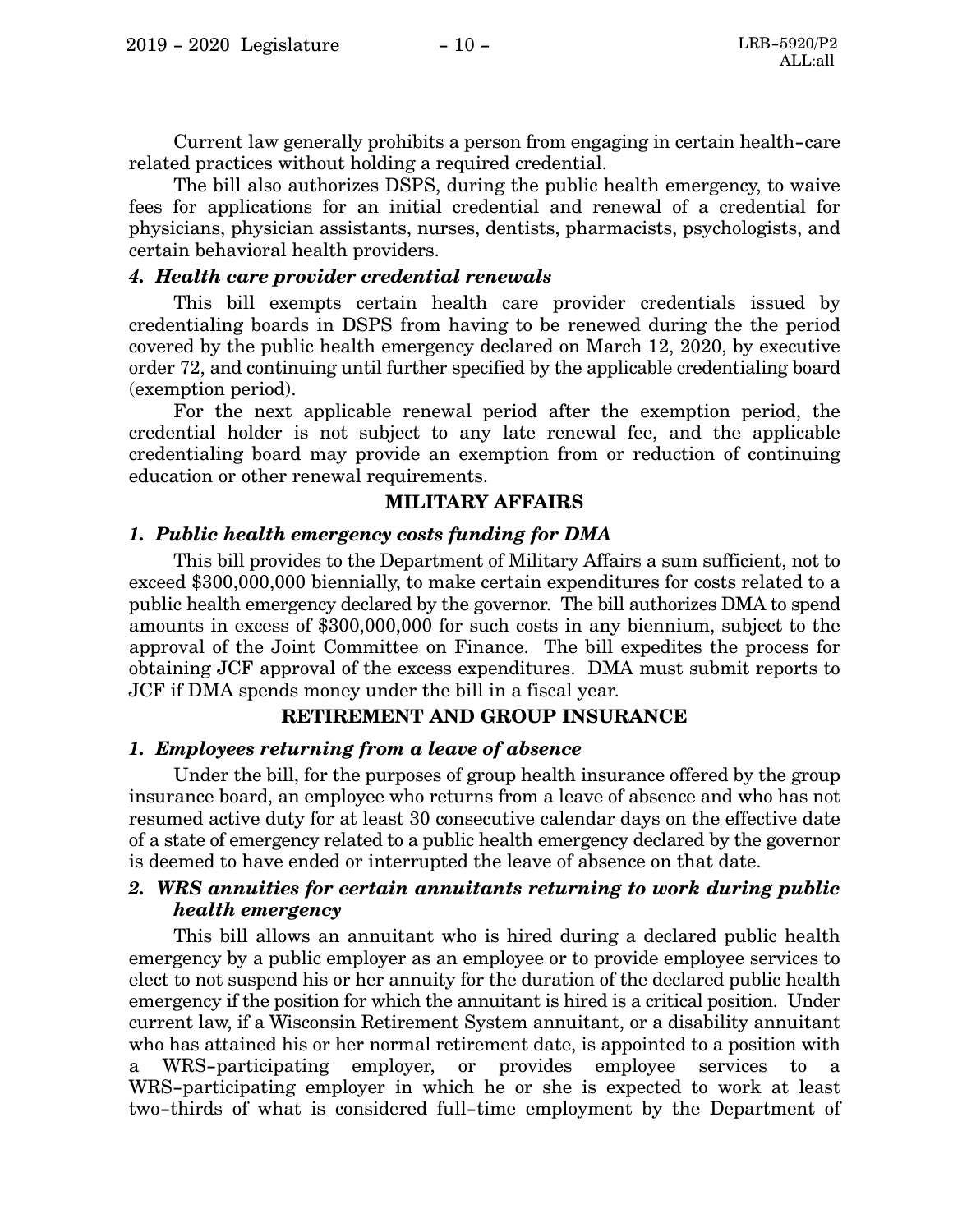Employee Trust Funds, the annuity must be suspended and no annuity payment is payable until after the participant again terminates covered employment.

Also under current law, a WRS participant who has applied to receive a retirement annuity must wait at least 75 days between terminating covered employment with a WRS employer and returning to covered employment again as a participating employee. This bill reduces that period to 15 days for individuals who are hired to a critical position during a declared public health emergency.

#### **SHARED REVENUE**

### *1. Supplemental county and municipal aid*

This bill provides each county and municipality with a supplemental county and municipal aid payment in 2020 equal to 1 percent of its estimated county and municipal aid payment in 2020.

### **STATE GOVERNMENT**

### *1. Refunding certain general obligation debt*

This bill increases the amount of state public debt that may be contracted to refund any unpaid indebtedness used to finance tax-supported or self-amortizing facilities from \$6,785,000,000 to \$7,510,000,000.

### *2. Public health emergency local assistance program*

This bill directs DOA to establish and administer a public health emergency local assistance program. Under the program, local units of government may request reimbursement for extraordinary operational costs related to protecting and improving public health during the public health emergency declared on March 12, 2020, by executive order 72. The bill appropriates \$20,000,000 for the program.

#### *3. Printing services*

This bill authorizes DOA to provide printing services to counties, towns, villages, and cities.

### *4. Public health emergency costs funding for DOA*

This bill provides to DOA a sum sufficient, not to exceed \$200,000,000 biennially, to make certain expenditures for costs directly related to a public health emergency declared by the governor. The bill authorizes DOA to spend amounts in excess of \$200,000,000 for such costs in any biennium, subject to approval of the Joint Committee on Finance. The bill expedites the process for obtaining JCF approval of the excess expenditures. DOA must submit reports to JCF if DOA spends money under the bill in a fiscal year.

### **WISCONSIN WORKS AND CHILD CARE**

### *1. TANF funding*

This bill allocates \$100,000,000 in federal Temporary Assistance for Needy Families (TANF) funding for the Department of Children and Families to expand the Wisconsin Works (W-2), Wisconsin Shares, job access loan, and emergency assistance loan programs to assist individuals affected by the pandemic resulting from the novel strain of coronavirus (pandemic) during the period covered by the public health emergency declared by the governor on March 12, 2020, (public health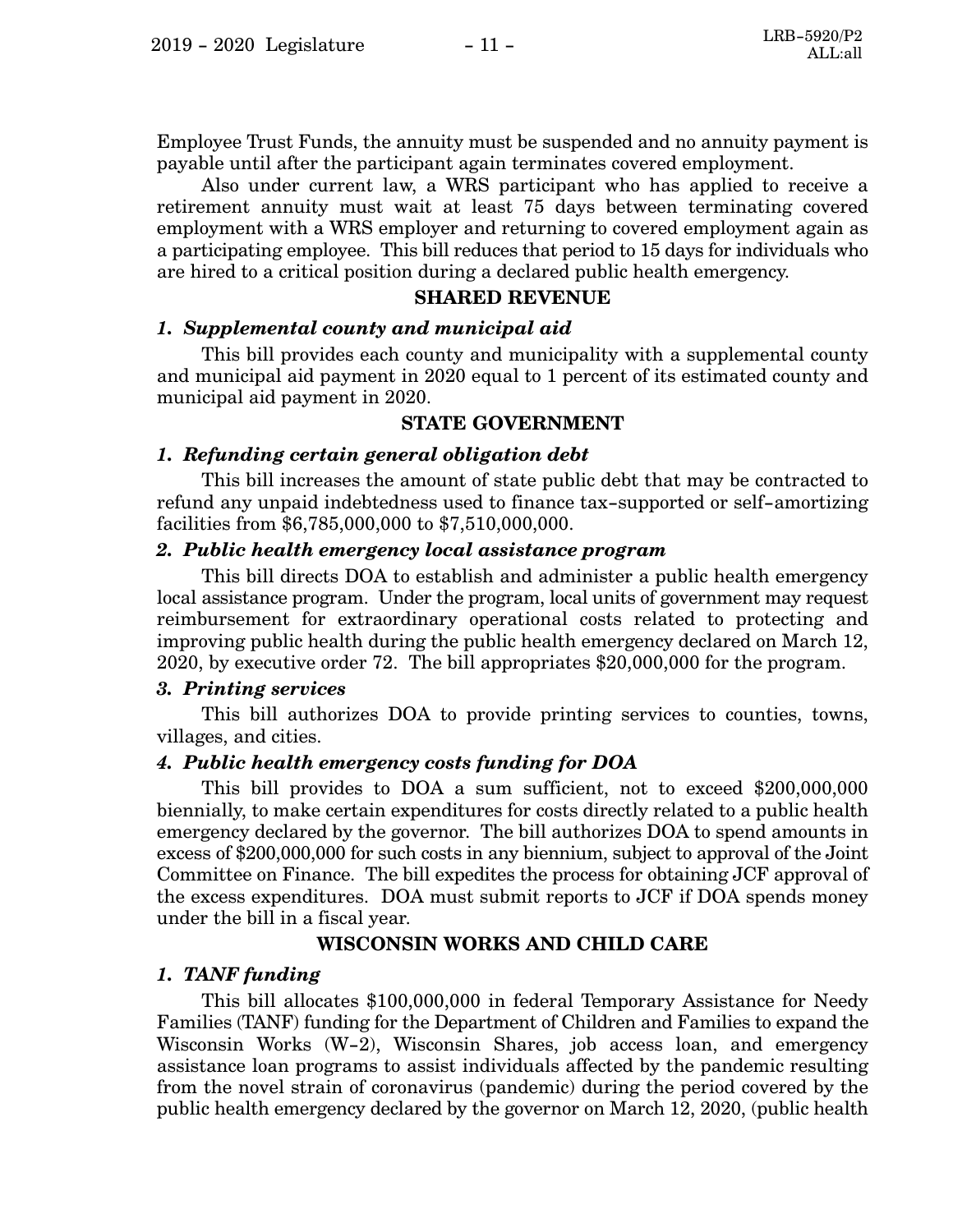emergency) and to create a short-term financial assistance program. The bill appropriates \$25,000,000 in general purpose revenue to create grant programs to provide assistance to child care centers and child care providers affected by the pandemic. The bill also requires DCF to create an essential workforce child care grant program, using either the new TANF or GPR funding.

### *2. Wisconsin Works*

Under current law, DCF administers the W-2 program, which provides employment assistance to low-income custodial parents. Under current law, an individual must meet certain requirements in order to be eligible for W-2 assistance, including that the individual is part of a W-2 group with a gross income at or below 115 percent of the federal poverty line, with certain asset restrictions.

The bill expands the W-2 program during the public health emergency. Under the bill, an individual is eligible for a cash benefit payment of \$653 during the public health emergency if the individual's W-2 group has an income at or below 200 percent of the federal poverty line and the individual's place of employment closes due to the pandemic or the individual misses work due to a lack of available child care as a result of the pandemic. The asset restrictions under current law for participation in W-2 do not apply to the cash benefit payment under the bill. Under the bill, certain nonfinancial eligibility requirements for participation in the W-2 program do not apply to the cash benefit payment.

#### *3. Job access loan program*

Under current law, DCF administers a job access loan program as part of W-2. Under current law, an individual is eligible for a job access loan program if the individual meets the general criteria for participation in W-2 and faces an immediate and discrete financial crisis, the loan is needed to obtain or continue employment, the individual is not in default on a previous job access loan, and the individual is not a migrant worker.

This bill expands eligibility for the job access loan program during the public health emergency for an individual who is facing an immediate and discrete financial crisis due to the pandemic. Under the bill, an individual qualifies for a job access loan if the individual's W-2 group has a combined gross income at or below 200 percent of the federal poverty line, the individual is a custodial or a noncustodial parent, and the individual meets the other criteria for job access loans under current law. Under the bill, a job access loan provides up to \$1,600 to the qualifying individual. Under the bill, repayment of job access loans is suspended.

#### *4. Emergency assistance*

Under current law, DCF administers an emergency assistance program for families in need who are facing homelessness. Under the bill, during the public health emergency, individuals who suffer a loss of income as a result of the pandemic are eligible for emergency assistance. Under the bill, an adult parent or caretaker of a child, or an individual who is 18 to 24 years old qualifies for the expanded emergency assistance if the individual is part of an emergency assistance group with a combined gross income at or below 200 percent of the federal poverty line. Under the bill, a qualifying individual may receive a payment of up to \$1,200.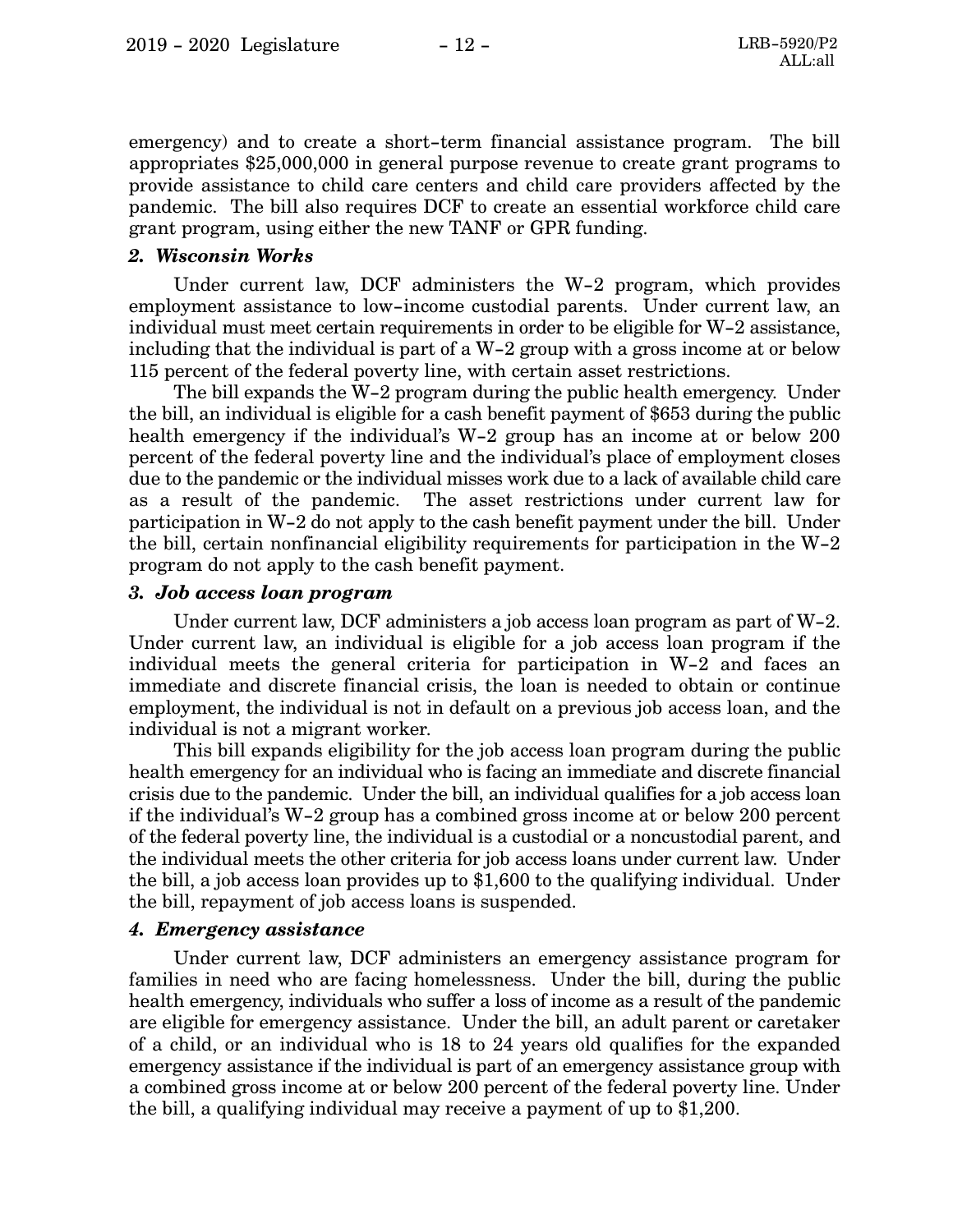### *5. Wisconsin Shares*

Under current law, DCF administers Wisconsin Shares as a part of the W-2. Under Wisconsin Shares, an individual who is the parent of a child under the age of 13 or, if the child is disabled, under the age of 19 who needs child care services to participate in various education or work activities, and who satisfies other eligibility criteria, may receive a child care subsidy for child care services under Wisconsin Shares.

The bill requires DCF to submit to the federal government any request for federal approval necessary to expand eligibility for Wisconsin Shares to individuals who need child care services due to the pandemic, and expands such eligibility to the extent authorized by that federal approval during the public health emergency.

### *6. Short-term financial assistance*

This bill creates a short-term financial assistance program, administered by DCF, to provide cash payments to eligible individuals to cover the costs associated with housing, transportation, and other essential needs during the public health emergency. Under the bill, an individual who is not already receiving a W-2 benefit and is a parent, a citizen or qualifying alien, or a resident of Wisconsin and has qualified for public assistance within the 12 months prior to the date of application is eligible to qualify for the short-term financial assistance.

### *7. Essential workforce child care grant program*

The bill requires DCF to make grants available to employers and contracting entities of essential workforce to pay for child care costs incurred due to the pandemic and during the public health emergency. Under the bill, "essential workforce" means employees, contractors, and other staff working in vital areas including health care; child welfare; long-term care; residential care; pharmacies; child care; government operations; critical infrastructure, such as sanitation, transportation, utilities, telecommunications, grocery, and food services; supply chain operations; and other sectors as determined by DCF. Under the bill, eligible child care costs include the cost to establish a temporary child care facility for children of essential workforce and the cost to pay for a slot in an existing child care facility. Under the bill, DCF must prioritize grants that assist health care workers and first responders, but may at its discretion award grants that assist other essential workforce members.

### *8. Grant program for child care hazard pay*

The bill requires DCF to make monthly grants available to certified child care providers and licensed child care centers to provide hazard pay to employees who work during the public health emergency.

This proposal may contain a health insurance mandate requiring a social and financial impact report under s. 601.423, stats.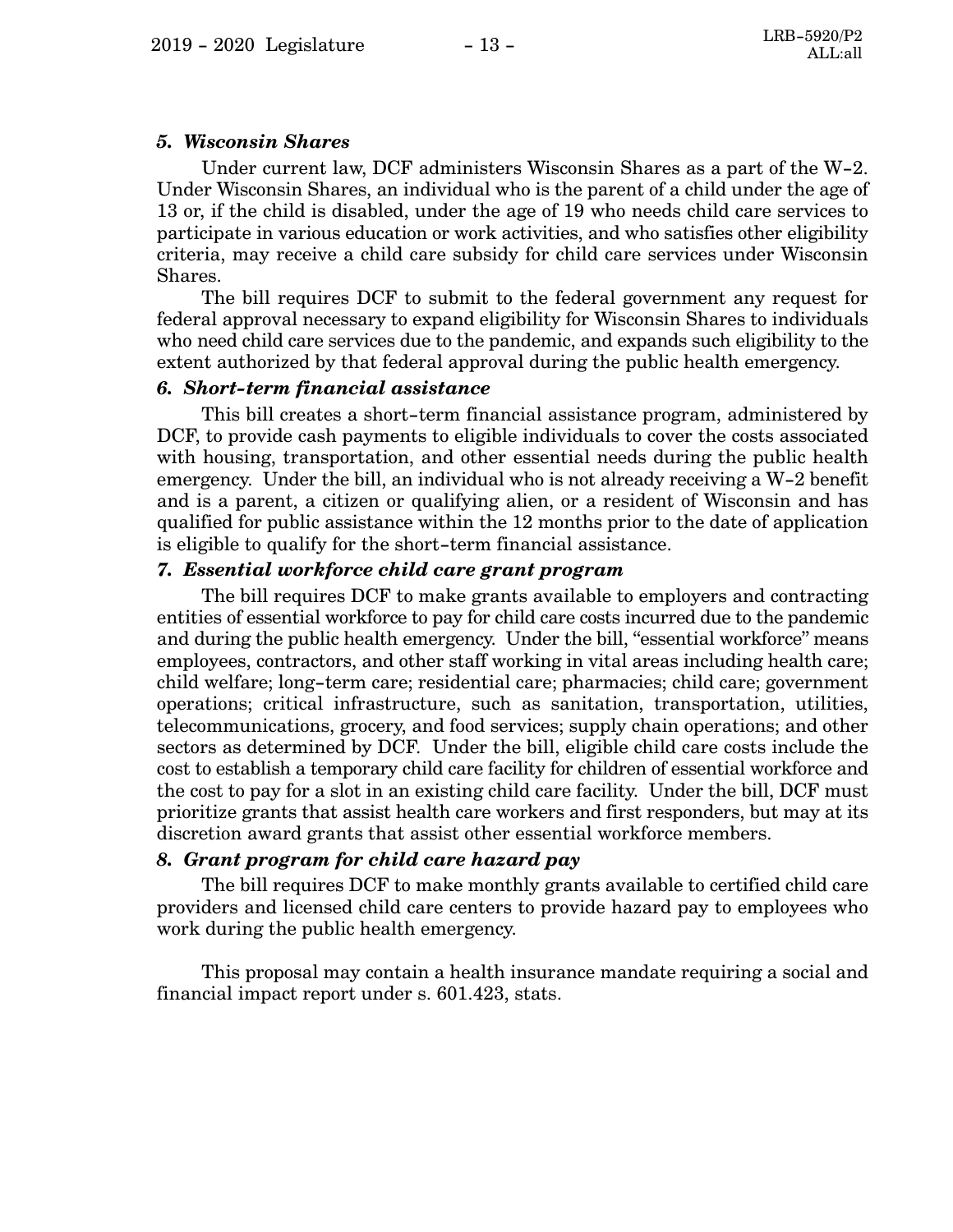For further information see the *state and local* fiscal estimate, which will be printed as an appendix to this bill.

### *The people of the state of Wisconsin, represented in senate and assembly, do enact as follows:*

**SECTION 1.** 5.41 of the statutes is created to read:

**5.41 Voter identification requirements during a public health emergency.** Notwithstanding ss. 6.15 (2) (bm) and (3), 6.18, 6.79 (2) (a) and (d), (3) (b), and (8), 6.82 (1) (a), 6.86 (1) (ar) and (3) (a) 1. and (c), 6.869, 6.87 (1) and (2), 6.875  $(6)$  (c) 1, 6.97, and 10.02 (3) (a), an elector is not required to provide proof of identification in order to vote at any election held during the period covered by a public health emergency declared under s. 323.10, including any extension under s. 323.10. 2 3 4 5 6 7 8

9

1

**SECTION 2.** 6.28 (1) (a) of the statutes is amended to read:

6.28 **(1)** (a) Except as authorized in ss. 6.29, 6.55 (2), and 6.86 (3) (a) 2., registration in person for an election closes at 5 p.m. on the 3rd Wednesday preceding the election. Registrations made by mail under s. 6.30 (4) must be delivered to the office of the municipal clerk or postmarked no later than the 3rd Wednesday preceding the election. Electronic Except as authorized under s. 6.58, electronic registration under s. 6.30 (5) for an election closes at 11:59 p.m. on the 3rd Wednesday preceding the election. The municipal clerk or board of election commissioners may assign election registration officials to register electors who apply for an in-person absentee ballot under s. 6.86 (1) (b) or to register electors at a polling place on election day or at a residential care facility, as defined under s. 6.875 (1) (bm). 10 11 12 13 14 15 16 17 18 19

20

**SECTION 3.** 6.58 of the statutes is created to read: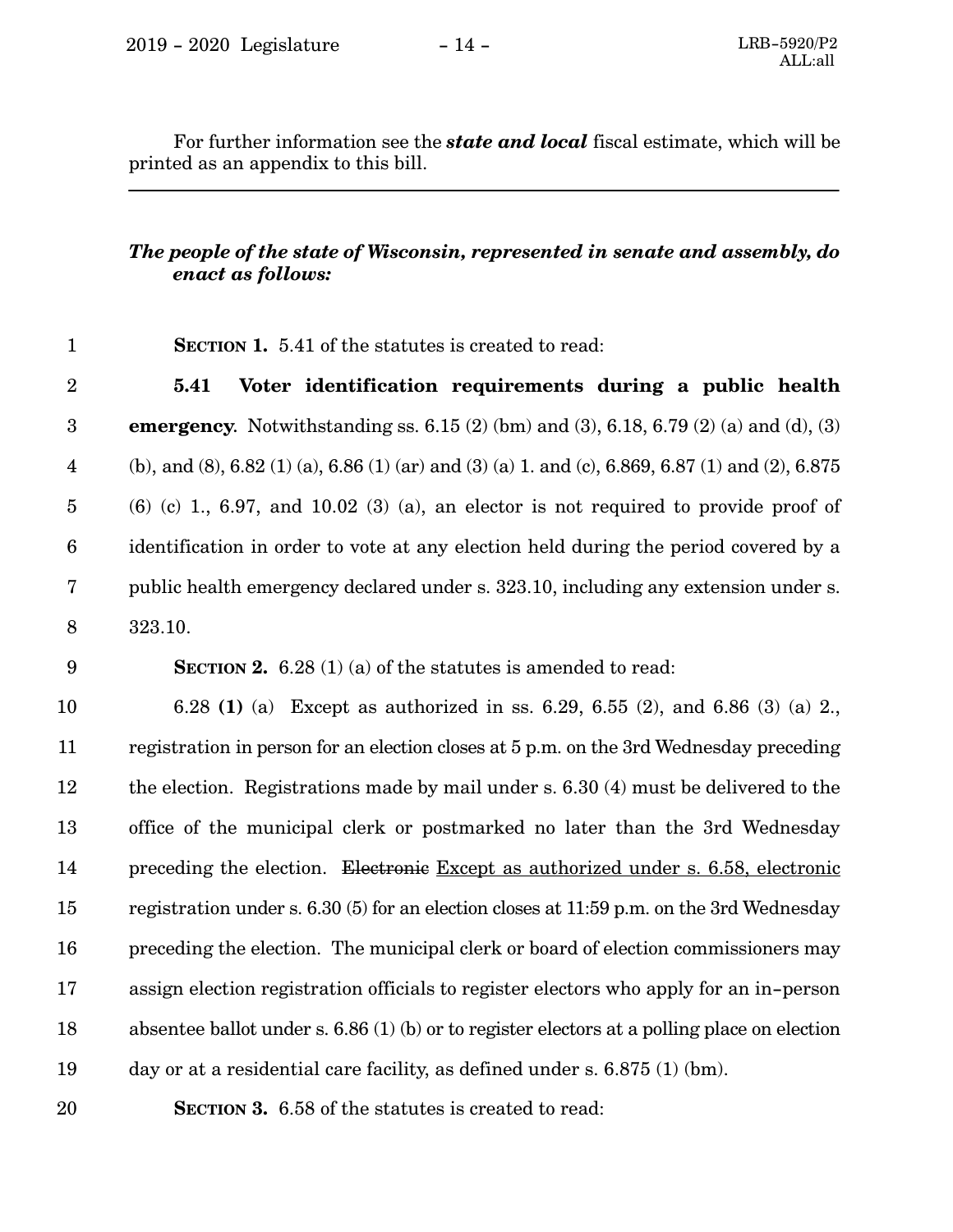$2019 - 2020$  Legislature  $-15 -$ 

**6.58 Registration during a public health emergency.** If the governor issues an executive order declaring a public health emergency, as provided under s. 323.10, during the period covered by the order, including any extension under s. 323.10, electronic registration under s. 6.30 (5) for an election closes at 5 p.m. on the 5th day preceding the election and all parts of the registration may be completed electronically. 1 2 3 4 5 6

7

**SECTION 4.** 6.895 of the statutes is created to read:

**6.895 Voting by absentee ballot during an emergency.** Notwithstanding any provision to the contrary, if the governor issues an executive order declaring a public health emergency under s. 323.10, voting at any election held during the period covered by the order, including any extension under s. 323.10, shall be conducted by mail using absentee ballots. An absentee ballot mailed under this section shall be postmarked no later than the day of the election. A witness signature is not required for any such ballot. 8 9 10 11 12 13 14

#### **SECTION 5.** 16.004 (25) of the statutes is created to read: 15

- 16.004 **(25)** PRINTING SERVICES. The department may provide printing services to counties, towns, villages, and cities. 16 17
- **SECTION 6.** 16.24 of the statutes is created to read: 18

**16.24 Health care response grants. (1)** DEFINITIONS. In this section: 19

(a) "COVID-19" means an infection caused by the SARS-CoV-2 coronavirus. 20

(b) "Eligible provider" means a health system, health care clinic, health care provider as defined in s. 146.81 (1) (i) to (q), pharmacy licensed under ch. 450, or any other health care facility or long-term care facility or setting where assisted living services or health care services are or may be provided. 21 22 23 24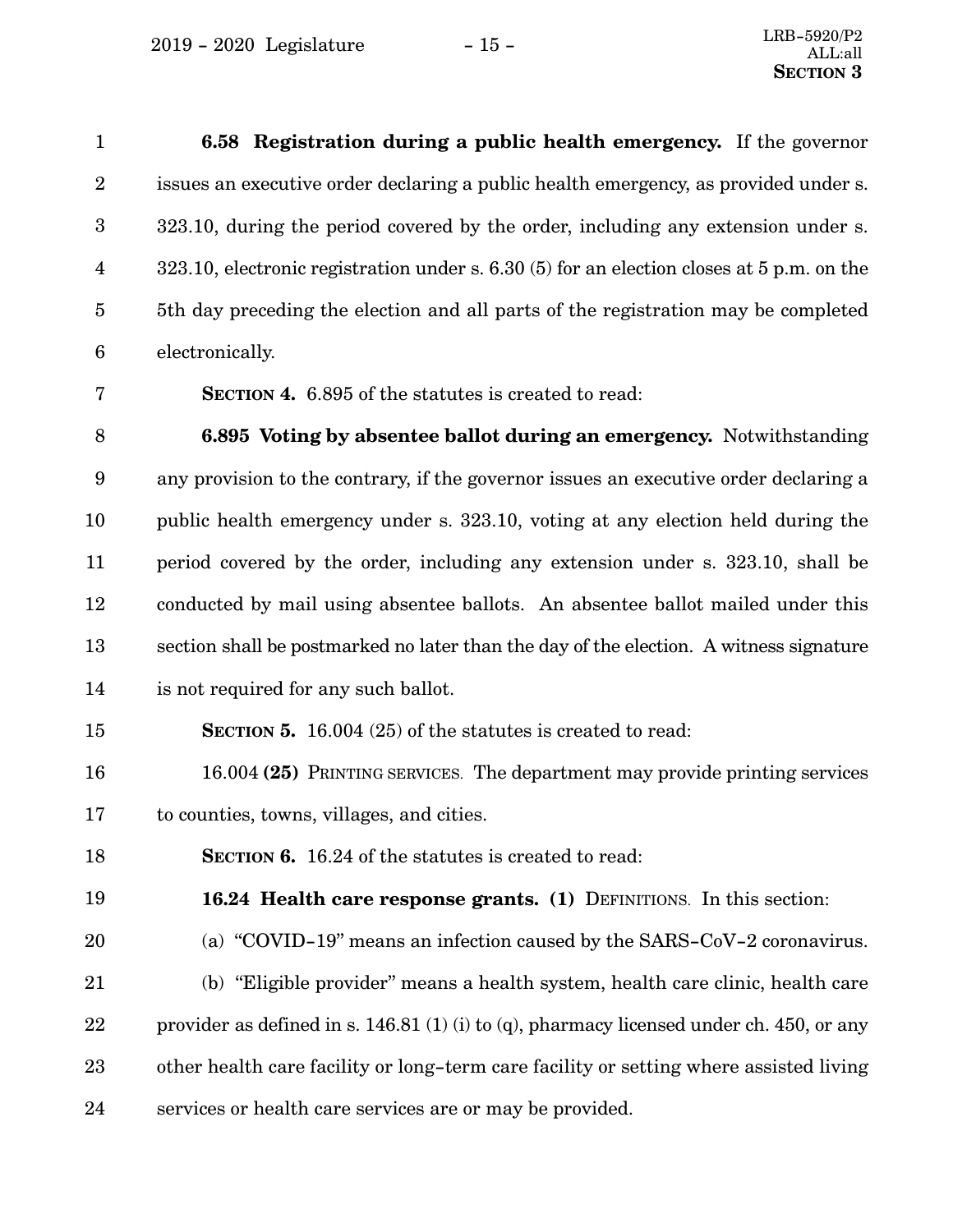2019 - 2020 Legislature - 16 - LRB-5920/P2

| $\mathbf{1}$            | (2) GRANTS; PURPOSES. Subject to sub. (3), from the appropriation under s.                |
|-------------------------|-------------------------------------------------------------------------------------------|
| $\boldsymbol{2}$        | $20.505$ (1) (ft), the secretary may assist any eligible providers with costs relating to |
| $\boldsymbol{3}$        | planning or preparing for or responding to an outbreak of COVID-19 by awarding            |
| $\overline{\mathbf{4}}$ | grants that may only be used for one or more of the following purposes:                   |
| $\overline{5}$          | (a) Establishment and operation of temporary sites to provide testing services            |
| $6\phantom{1}6$         | or treatment beds or to isolate or quarantine affected individuals.                       |
| 7                       | (b) Temporary conversion of space for another purpose that after a COVID-19               |
| $8\,$                   | outbreak will revert to its original use.                                                 |
| $\boldsymbol{9}$        | (c) Staff overtime and hiring additional staff.                                           |
| 10                      | (d) Staff training and orientation.                                                       |
| 11                      | (e) Purchasing of consumable protective or treatment supplies and equipment               |
| 12                      | to protect or treat staff, visitors, and patients.                                        |
| 13                      | Development and implementation of COVID-19 screening and testing<br>(f)                   |
| 14                      | procedures.                                                                               |
| 15                      | $(g)$ Patient outreach activities related to COVID-19.                                    |
| 16                      | (h) Emergency transportation of patients that exceeds usual capacity.                     |
| 17                      | (i) Information technology and systems costs to support telehealth activities,            |
| 18                      | patient triage, and COVID-19 screening.                                                   |
| 19                      | (j) Purchasing replacement parts or filters that are necessary for the operation          |
| 20                      | of medical equipment.                                                                     |
| 21                      | (k) Specialty cleaning supplies for facilities and equipment.                             |
| 22                      | (L) Expenses related to the isolation and quarantine of staff, except for the             |
| 23                      | payment of wages for the staff being isolated or quarantined.                             |
| 24                      | (m) Expenses that assist with planning or preparing for or responding to an               |
| 25                      | outbreak of COVID-19 but that, in the determination of the secretary, cannot              |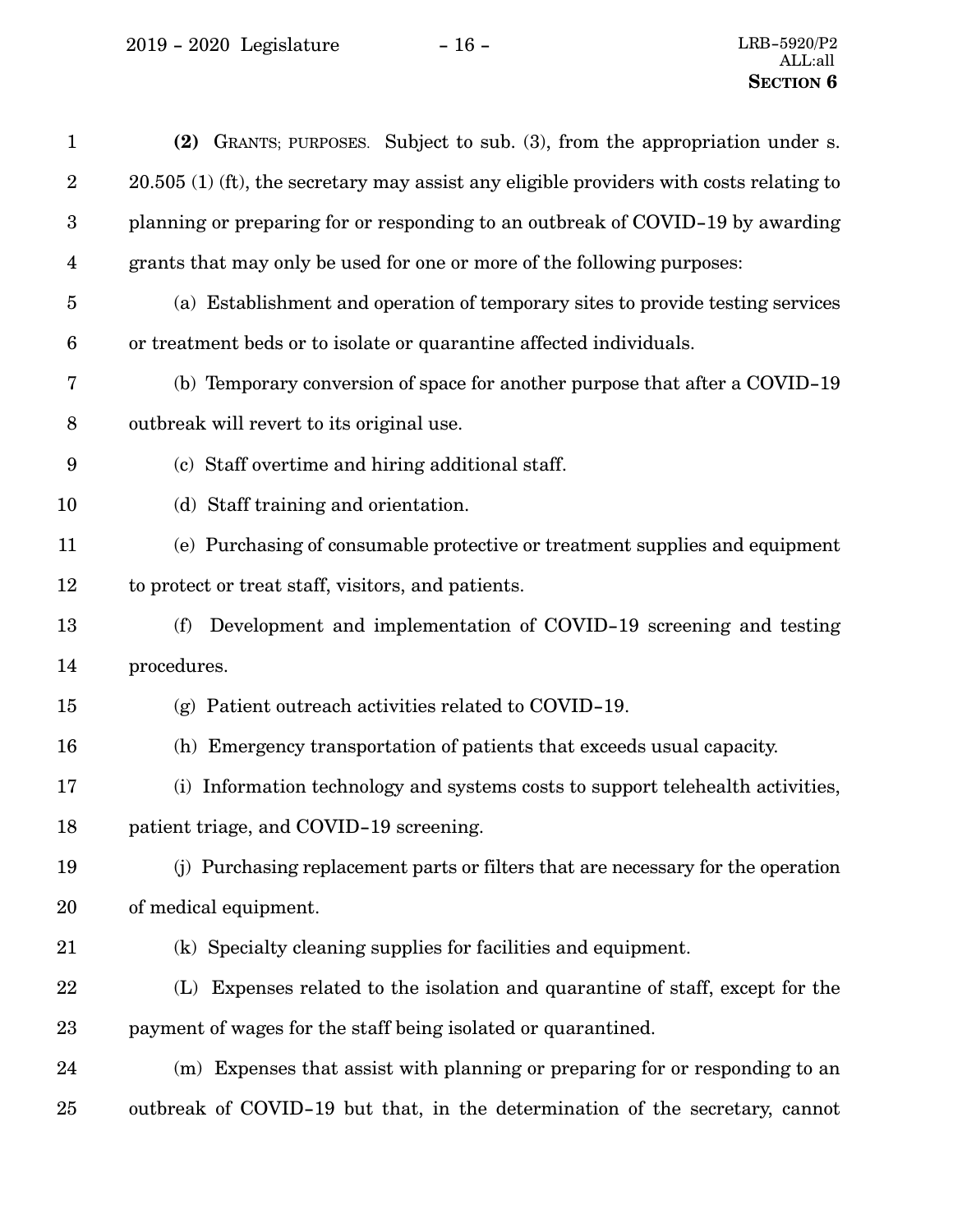| $\mathbf{1}$    | reasonably be expected to generate income for the grant recipient after the outbreak |
|-----------------|--------------------------------------------------------------------------------------|
| $\overline{2}$  | ends.                                                                                |
| 3               | (3) ELIGIBILITY; PROCESS. (a) The secretary shall do all of the following relating   |
| 4               | to grants described under sub. $(2)$ :                                               |
| $\overline{5}$  | 1. Determine the number of grants and the amount of each grant.                      |
| $6\phantom{1}6$ | 2. Develop an application form and process for an eligible provider to apply for     |
| 7               | a grant and demonstrate an urgent or emergency need for a grant.                     |
| 8               | 3. Establish conditions to which an eligible provider must agree in order to         |
| $9\phantom{.0}$ | obtain a grant under this section.                                                   |
| 10              | (b) If the secretary determines that a recipient of a grant under this section has   |
| 11              | used awarded moneys for a purpose not authorized under this section or has           |
| 12              | otherwise violated the grant agreement, the secretary may do any of the following:   |
| 13              | 1. Immediately terminate any portions or all of the grant agreement.                 |
| 14              | Recover from the grant recipient any moneys paid and used for the<br>2.              |
| 15              | unauthorized purpose.                                                                |
| 16              | 3. Pursue any other remedy available under law.                                      |
| 17              | (c) Notwithstanding ss. $227.01$ (3m) and (13), $227.10$ , and $227.112$ , the grant |
| 18              | application process and eligibility criteria under this section need not be          |
| 19              | promulgated as rules under ch. 227, are not a guidance document, and are not subject |
| 20              | to the requirements of s. 227.112.                                                   |
| 21              | Notwithstanding sub. (2), if no eligible provider is<br>(4)<br>TEMPORARY SITES.      |
| 22              | reasonably capable of establishing and operating temporary sites to provide testing  |
| 23              | services to test for COVID-19, provide treatment beds for patients affected by a     |
| 24              | COVID-19 outbreak, or isolate or quarantine individuals affected by a COVID-19       |
| 25              | outbreak the secretary may expend moneys from the appropriation under s. 20.505      |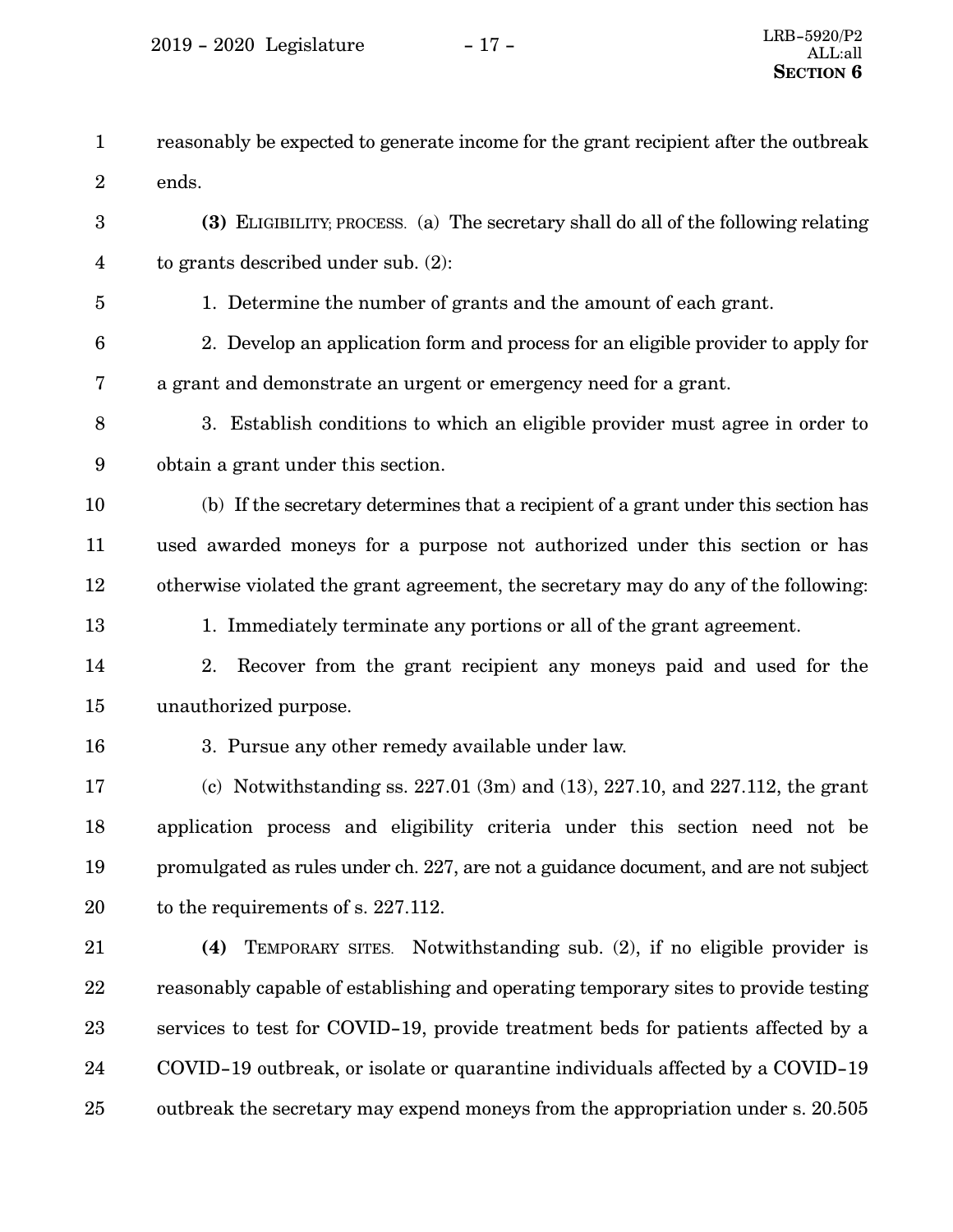2019 - 2020 Legislature - 18 - LRB-5920/P2

(1) (ft) to establish and operate temporary sites for these purposes. The secretary may direct local units of government and eligible providers to operate a temporary site established under this subsection. **(5)** REPORT. By the date that is 12 months after the date that the state of emergency related to public health declared by the governor on March 12, 2020, by executive order 72, is discontinued, the secretary shall submit to the legislature under s. 13.172 (2) and to the governor a report that contains all of the following: (a) The total number of grants issued and the total number of temporary sites established and operated under sub. (4). (b) The total amount of money issued as grants under this section and the total amount of money expended on temporary sites under sub. (4). (c) For each grant recipient, the name of the recipient, the grant amount, the uses of the grant funds, and the amount spent for each use. **SECTION 7.** 16.5165 of the statutes is created to read: **16.5165 Costs related to a public health emergency. (1)** In this section: (a) "Public health emergency" means a public health emergency declared by the governor under s. 323.10. (b) "State agency" means any office, department, agency, institution of higher education, association, society, or other body in state government that is created or authorized to be created by the constitution or any law and is entitled to expend moneys appropriated by law, including any authority, but not including the legislature or the courts. **(2)** The department may expend moneys from the appropriation under s. 1 2 3 4 5 6 7 8 9 10 11 12 13 14 15 16 17 18 19 20 21 22 23

20.505 (1) (am) for all of the following: 24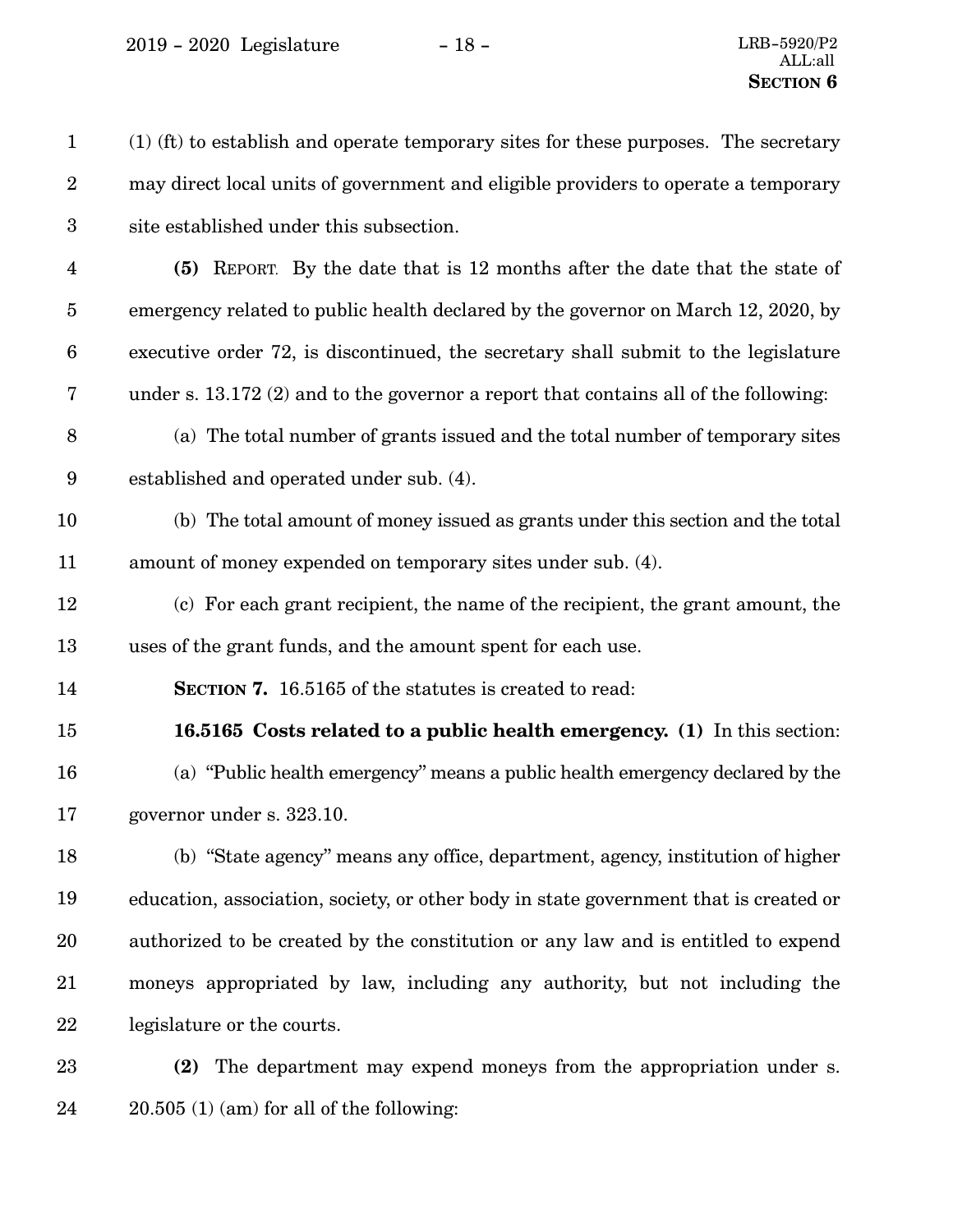$\,$  2019 - 2020  $\,$  Legislature  $\,$   $\,$   $\,$  –  $\,$  19 -  $\,$ 

| $\mathbf{1}$     | (a) Facilitating coordination between and among federal, state, local, and tribal        |
|------------------|------------------------------------------------------------------------------------------|
| $\boldsymbol{2}$ | agencies, social services agencies, and public and private health care entities that the |
| $\boldsymbol{3}$ | secretary determines may be affected by a public health emergency.                       |
| $\overline{4}$   | (b) Awarding grants and entering into contracts pertaining to a public health            |
| $\overline{5}$   | emergency.                                                                               |
| $\boldsymbol{6}$ | (c) Supporting emergency operations related to a public health emergency,                |
| 7                | including investigation, education, and eradication.                                     |
| $\, 8$           | (d) Expenditures for information technology directly related to a public health          |
| $\boldsymbol{9}$ | emergency, as determined by the secretary.                                               |
| 10               | (e) Facilities expenditures directly related to a public health emergency, as            |
| 11               | determined by the secretary.                                                             |
| 12               | (f) Personnel costs, including all salary, fringe, overtime, and additional leave        |
| 13               | benefits, for any state agency, if those costs are directly related to a public health   |
| 14               | emergency, as determined by the secretary.                                               |
| 15               | (g) Purchasing under ss. $16.70$ to $16.78$ that is directly related to a public health  |
| 16               | emergency, as determined by the secretary.                                               |
| 17               | Expenditures associated with continuity of state government, if those<br>(h)             |
| 18               | expenditures are directly related to a public health emergency, as determined by the     |
| 19               | secretary.                                                                               |
| 20               | (i) Carrying out other activities as the secretary determines applicable and             |
| 21               | appropriate.                                                                             |
| 22               | $(3)$ (a) The department may submit a request to the joint committee on finance          |
| 23               | under s. $13.10$ to expend moneys under sub. $(2)$ in excess of the amount specified in  |
| 24               | s. $20.505(1)$ (am). The department may expend excess moneys under this paragraph        |
| 25               | only to the extent approved under par. (b).                                              |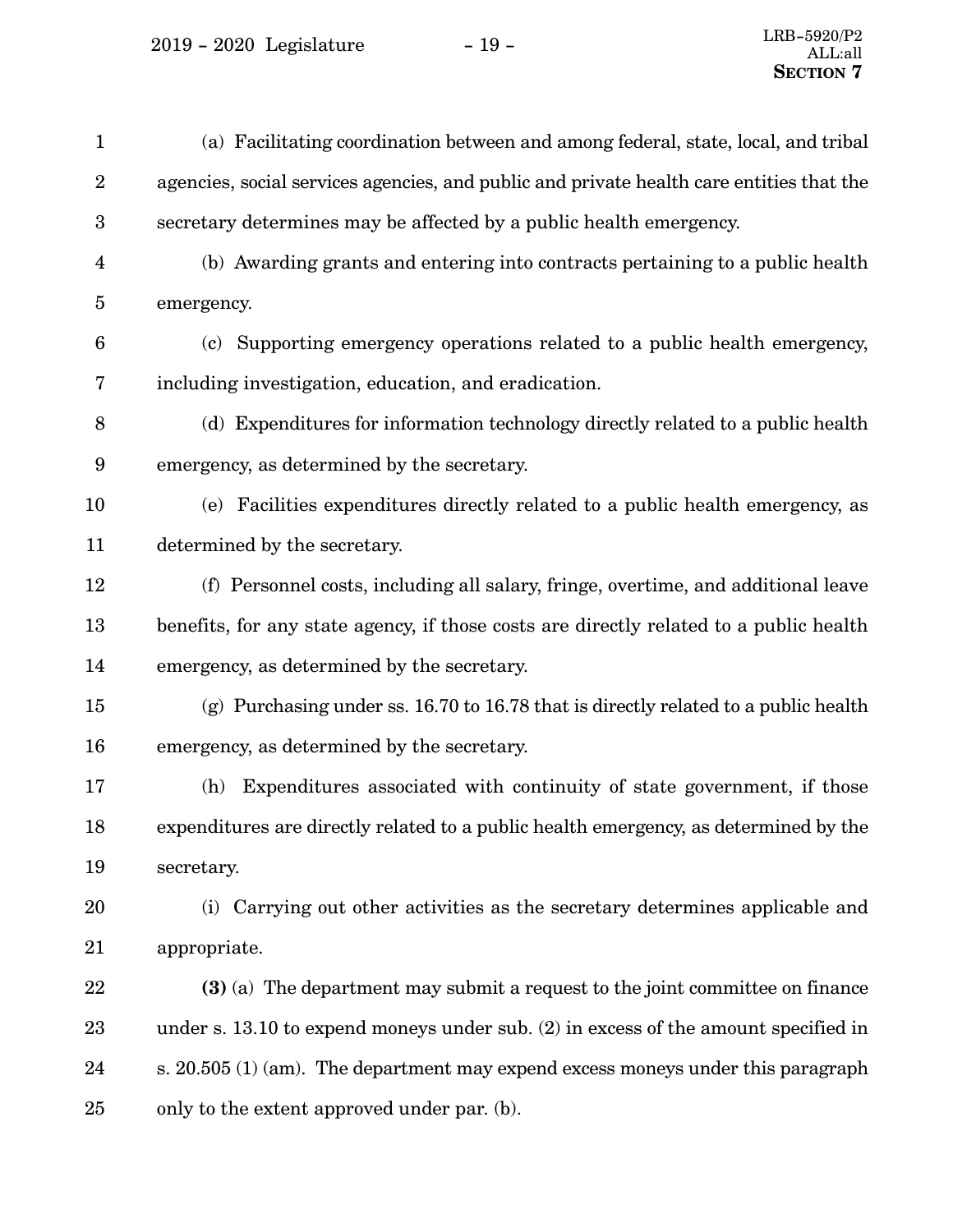|                | (b) A request under par. (a) is approved upon the occurrence of any of the    |
|----------------|-------------------------------------------------------------------------------|
| 2 <sup>1</sup> | following:                                                                    |
| $3 -$          | 1. The joint committee on finance approves the request or modifies and        |
| $\overline{4}$ | approves the request. If the committee modifies and approves the request, the |

department may expend excess moneys under the request only as modified by the committee. 5 6

2. No member of the joint committee on finance objects to the request within 24 hours after the request is received. 7 8

3. If a member objects under subd. 2., the joint committee on finance does not approve, reject, or modify the request within 48 hours after the request is received. 9 10

(c) Notwithstanding s. 13.10 (3), no public hearing is required for a request under par. (a). 11 12

- (d) Notwithstanding s. 13.10 (4), the committee may vote on a request under par. (a) by mail ballot or by polling. 13 14
- **(4)** In each fiscal year, no later than 75 days after first expending moneys under sub. (2), and no later than the end of each month after that in which the department expends moneys under sub. (2), the department shall submit to the joint committee on finance a report on those expenditures. 15 16 17 18
- **SECTION 8.** 20.005 (3) (schedule) of the statutes: at the appropriate place, insert the following amounts for the purposes indicated: 19 20

**2019-20 2020-21**

- **20.437 Children and families, department of** 21
- (3) GENERAL ADMINISTRATION 22
- (f) Child care grant programs  $GPR$  B  $25,000,000$  -0-23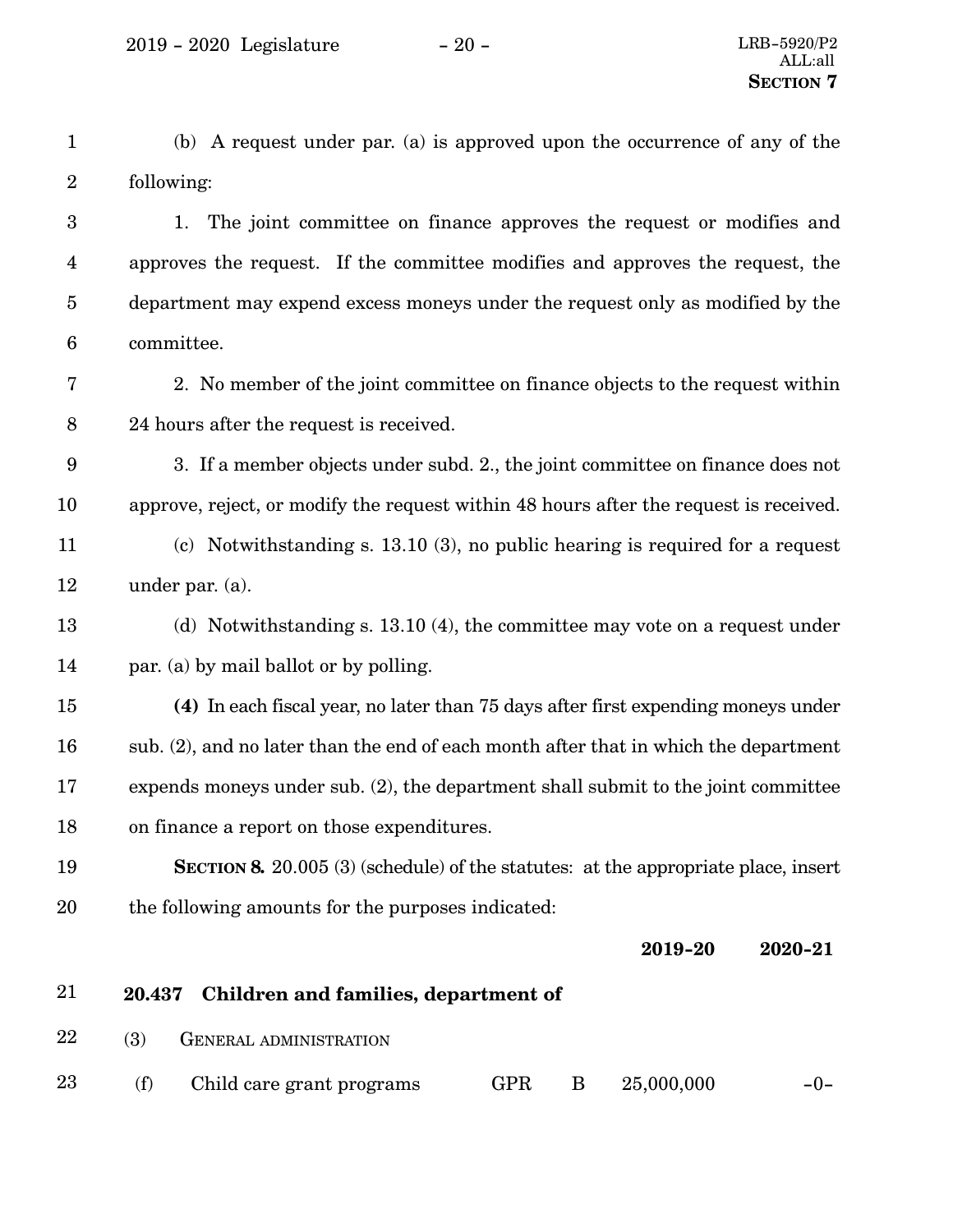2019 - 2020 Legislature - 21 -

| $\mathbf{1}$     | 20.505 Administration, department of                                                         |
|------------------|----------------------------------------------------------------------------------------------|
| $\overline{2}$   | (1)<br>SUPERVISION AND MANAGEMENT                                                            |
| $\boldsymbol{3}$ | 50,000,000<br>(f <sub>t</sub> )<br>GPR<br>B<br>50,000,000<br>Grants to health care providers |
| 4                | <b>Miscellaneous appropriations</b><br>20.855                                                |
| $\overline{5}$   | (4)<br>TAX, ASSISTANCE AND TRANSFER PAYMENTS                                                 |
| 6                | (b)<br>Public health emergency local                                                         |
| 7                | 20,000,000<br>assistance program<br><b>GPR</b><br>$\mathbf C$<br>$-0-$                       |
| 8                | <b>SECTION 9.</b> 20.435 (1) (by) of the statutes is created to read:                        |
| 9                | 20.435 (1) (by) <i>Public health emergency general costs.</i> A sum sufficient to fund       |
| 10               | the public health emergency fund under s. 323.21.                                            |
| 11               | <b>SECTION 10.</b> 20.437 (3) (f) of the statutes is created to read:                        |
| 12               | 20.437 (3) (f) <i>Child care grant programs</i> . Biennially, the amounts in the             |
| 13               | schedule for the purpose of the grant programs under 2019 Wisconsin Act  (this               |
| 14               | act), section $75(12)$ (h) and (i).                                                          |
| 15               | <b>SECTION 11.</b> 20.465 $(3)$ (em) of the statutes is created to read:                     |
| 16               | 20.465 (3) (em) Public health emergencies. A sum sufficient to pay public                    |
| 17               | health emergency costs as provided under s. 323.22 for a public health emergency             |
| 18               | declared under s. $323.10$ . Except as provided in s. $323.22$ (2), no more than             |
| 19               | \$300,000,000 may be expended from this appropriation in a fiscal biennium.                  |
| 20               | <b>SECTION 12.</b> 20.505 (1) (am) of the statutes is created to read:                       |
| 21               | $20.505$ (1) (am) Costs related to a public health emergency. A sum sufficient for           |
| 22               | costs related to a public health emergency under s. 16.5165. Except as provided in           |
| $23\,$           | s. 16.5165, no more than \$200,000,000 may be expended from this appropriation in            |
| 24               | any fiscal biennium.                                                                         |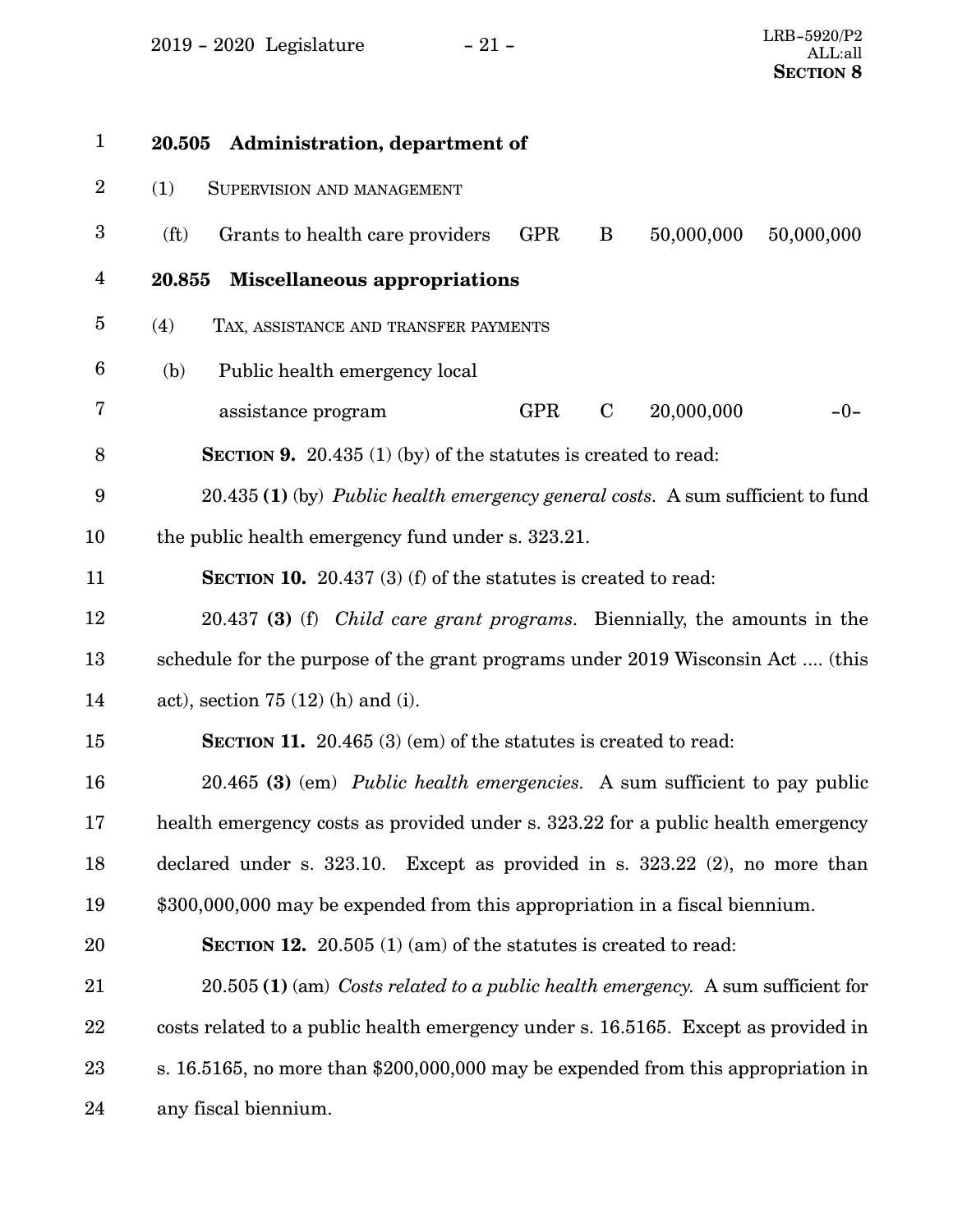2019 - 2020 Legislature - 22 - LRB-5920/P2

| $\mathbf{1}$            | <b>SECTION 13.</b> 20.505 (1) (ft) of the statures is created to read:                 |
|-------------------------|----------------------------------------------------------------------------------------|
| $\boldsymbol{2}$        | 20.505 (1) (ft) Grants to health care providers and temporary sites. Biennially,       |
| $\boldsymbol{3}$        | the amounts in the schedule for grants to eligible providers and for establishment     |
| $\overline{\mathbf{4}}$ | of temporary sites under s. 16.24.                                                     |
| $\overline{5}$          | <b>SECTION 14.</b> 20.505 (1) (gh) of the statures is created to read:                 |
| $\boldsymbol{6}$        | 20.505 (1) (gh) Printing services. All moneys received from printing services          |
| 7                       | rendered to counties, towns, villages, and cities under s. 16.004 (25) for the cost of |
| $8\,$                   | providing those services.                                                              |
| $\boldsymbol{9}$        | <b>SECTION 15.</b> 20.835 (1) (dc) of the statures is created to read:                 |
| 10                      | 20.835 (1) (dc) County and municipal aid; public health emergency supplement.          |
| 11                      | A sum sufficient to make payments to counties, towns, villages, and cities under s.    |
| 12                      | 79.036.                                                                                |
| 13                      | <b>SECTION 16.</b> 20.855 (4) (b) of the statutes is created to read:                  |
| 14                      | 20.855 (4) (b) Public health emergency local assistance program. As a                  |
| 15                      | continuing appropriation, the amounts in the schedule for the department of            |
| 16                      | administration to make payments to local units of government under s. 79.06.           |
| 17                      | <b>SECTION 17.</b> 20.866 $(2)$ (xm) of the statutes is amended to read:               |
| 18                      | 20.866 (2) (xm) Building commission; refunding tax-supported and                       |
| 19                      | self-amortizing general obligation debt. From the capital improvement fund, a sum      |
| 20                      | sufficient to refund the whole or any part of any unpaid indebtedness used to finance  |
| 21                      | tax-supported or self-amortizing facilities. In addition to the amount that may be     |
| 22                      | contracted under par. (xe), the state may contract public debt in an amount not to     |
| 23                      | exceed $$6,785,000,000$ $$7,510,000,000$ for this purpose. Such indebtedness shall be  |
| 24                      | construed to include any premium and interest payable with respect thereto. Debt       |
| 25                      | incurred by this paragraph shall be repaid under the appropriations providing for      |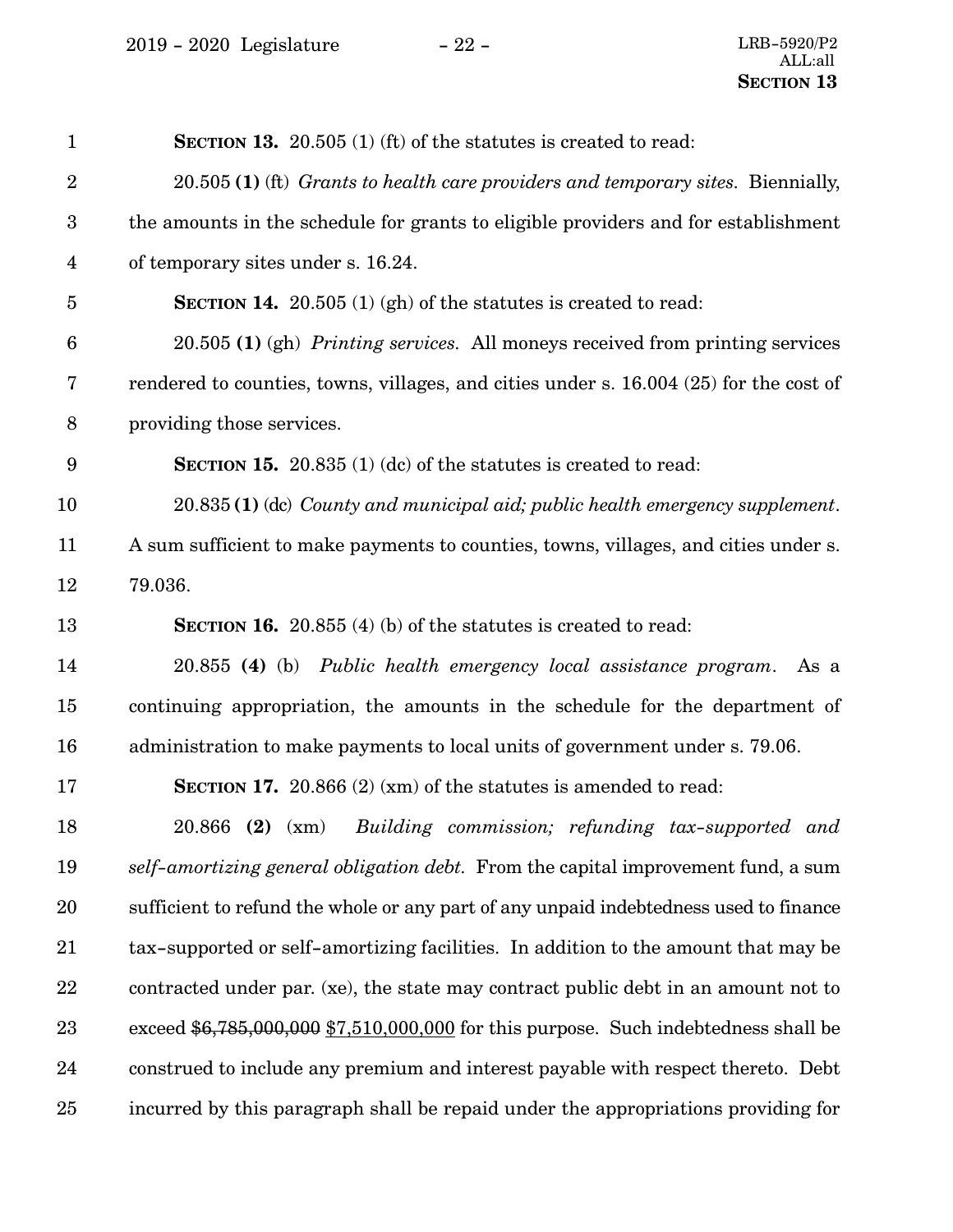the retirement of public debt incurred for tax-supported and self-amortizing facilities in proportional amounts to the purposes for which the debt was refinanced. No moneys may be expended under this paragraph unless the true interest costs to the state can be reduced by the expenditure. **SECTION 18.** 20.940 (7) of the statutes is created to read: 20.940 **(7)** APPLICABILITY DURING PUBLIC HEALTH EMERGENCY. This section does not apply during a state of emergency declared by the governor under s. 323.10 for a public health emergency or a public health emergency declared under 42 USC 247d by the secretary of the federal department of health and human services. **SECTION 19.** 25.50 (3) (b) of the statutes is amended to read: 25.50 **(3)** (b) On the dates specified and to the extent to which they are available, subject to s. 16.53 (10), funds payable to local governments under ss. 79.035, 79.036, 79.04, 79.05, 79.06, 79.08, and 79.10 shall be considered local funds and, pursuant to the instructions of local officials, may be paid into the separate accounts of all local governments established in the local government pooled-investment fund and, pursuant to the instructions of local officials, to the extent to which they are available, be disbursed or invested. **SECTION 20.** 40.22 (1) of the statutes is amended to read: 40.22 **(1)** Except as otherwise provided in sub. (2) and s. 40.26 (6), each employee currently in the service of, and receiving earnings from, a state agency or other participating employer shall be included within the provisions of the Wisconsin retirement system as a participating employee of that state agency or participating employer. 1 2 3 4 5 6 7 8 9 10 11 12 13 14 15 16 17 18 19 20 21 22 23

**SECTION 21.** 40.22 (2m) (intro.) of the statutes is amended to read: 24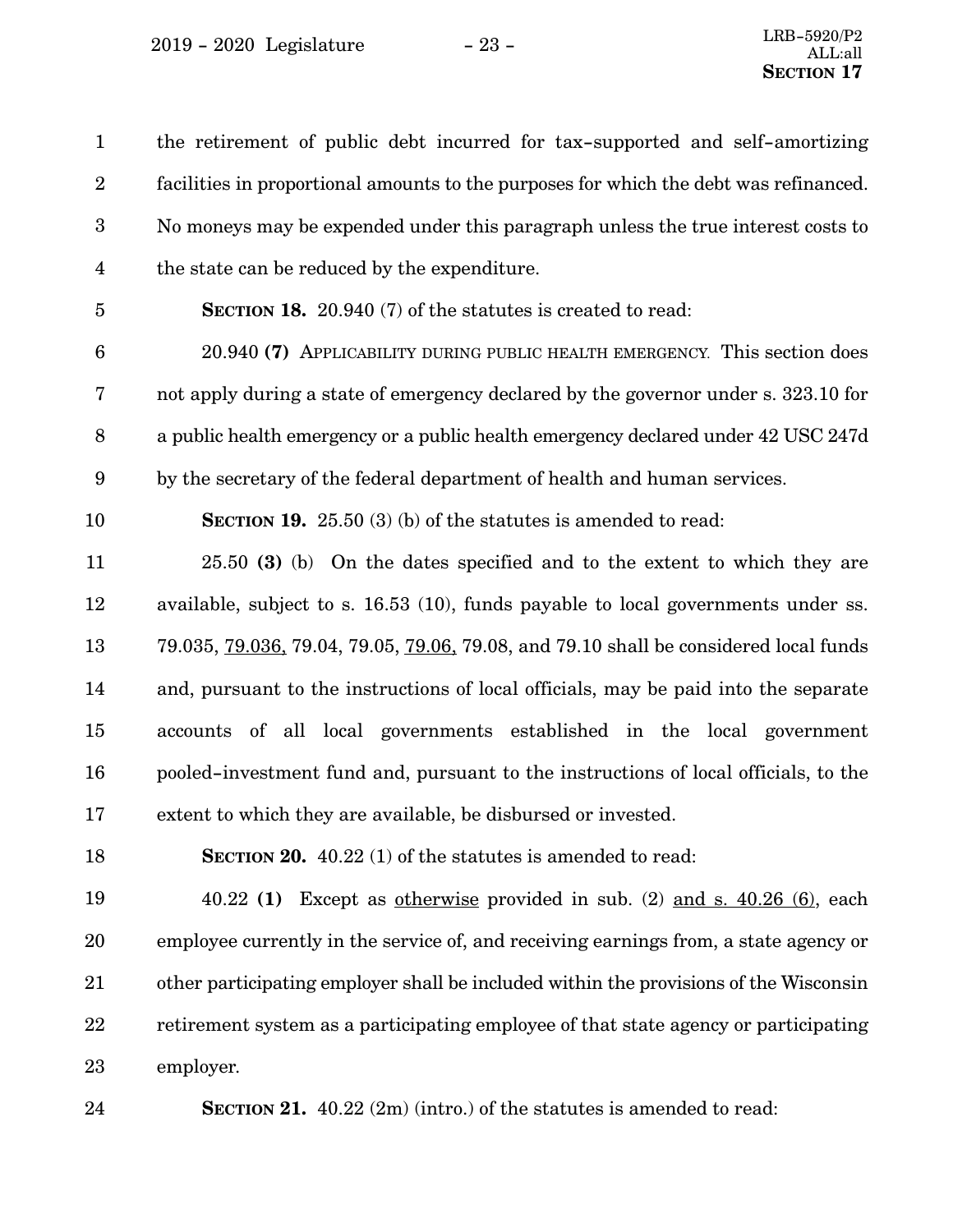| $\mathbf{1}$            | $40.22$ (2m) (intro.) An Except as otherwise provided in s. $40.26$ (6), an employee  |
|-------------------------|---------------------------------------------------------------------------------------|
| $\boldsymbol{2}$        | who was a participating employee before July 1, 2011, who is not expected to work     |
| $\boldsymbol{3}$        | at least one-third of what is considered full-time employment by the department,      |
| $\overline{\mathbf{4}}$ | as determined by rule, and who is not otherwise excluded under sub. (2) from          |
| $\overline{5}$          | becoming a participating employee shall become a participating employee if he or she  |
| $\boldsymbol{6}$        | is subsequently employed by the state agency or other participating employer for      |
| 7                       | either of the following periods:                                                      |
| $\, 8$                  | <b>SECTION 22.</b> 40.22 $(2r)$ (intro.) of the statutes is amended to read:          |
| $\boldsymbol{9}$        | 40.22 $(2r)$ (intro.) An Except as otherwise provided in s. 40.26 $(6)$ , an employee |
| 10                      | who was not a participating employee before July 1, 2011, who is not expected to work |
| 11                      | at least two-thirds of what is considered full-time employment by the department,     |
| 12                      | as determined by rule, and who is not otherwise excluded under sub. (2) from          |
| 13                      | becoming a participating employee shall become a participating employee if he or she  |
| 14                      | is subsequently employed by the state agency or other participating employer for      |
| 15                      | either of the following periods:                                                      |
| 16                      | <b>SECTION 23.</b> 40.22 (3) (intro.) of the statutes is amended to read:             |
| 17                      | 40.22 (3) (intro.) A Except as otherwise provided in s. 40.26 (6), a person who       |
| 18                      | qualifies as a participating employee shall be included within, and shall be subject  |
| 19                      | to, the Wisconsin retirement system effective on one of the following dates:          |
| 20                      | <b>SECTION 24.</b> 40.26 $(1m)(a)$ of the statutes is amended to read:                |
| 21                      | 40.26 (1m) (a) If Except as otherwise provided in sub. $(6)$ , a participant          |
| 22                      | receiving a retirement annuity, or a disability annuitant who has attained his or her |
| 23                      | normal retirement date, is employed in a position in covered employment in which      |
| 24                      | he or she is expected to work at least two-thirds of what is considered full-time     |
| 25                      | employment by the department, as determined under s. $40.22$ (2r), the participant's  |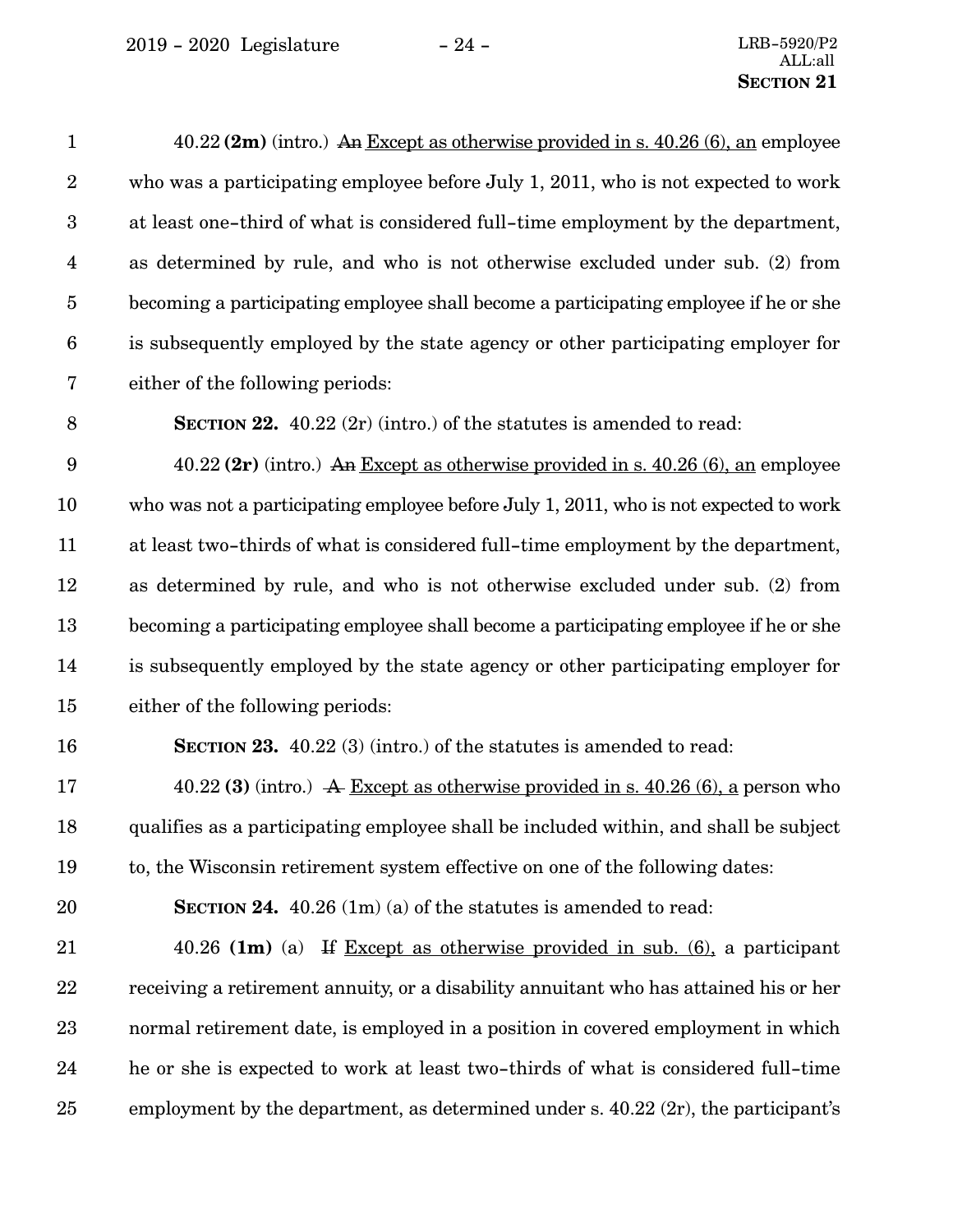$2019 - 2020$  Legislature  $-25 -$ 

annuity shall be suspended and no annuity payment shall be payable until after the participant terminates covered employment. 1 2

3

**SECTION 25.** 40.26 (1m) (b) of the statutes is amended to read:

40.26 **(1m)** (b) If Except as otherwise provided in sub. (6), a participant receiving a retirement annuity, or a disability annuitant who has attained his or her normal retirement date, enters into a contract to provide employee services with a participating employer and he or she is expected to work at least two-thirds of what is considered full-time employment by the department, as determined under s. 40.22 (2r), the participant's annuity shall be suspended and no annuity payment shall be payable until after the participant no longer provides employee services under the contract. 4 5 6 7 8 9 10 11

12

**SECTION 26.** 40.26 (5) (intro.) of the statutes is amended to read:

40.26 **(5)** (intro.) If Except as otherwise provided in sub. (5m), if a participant applies for an annuity or lump sum payment during the period in which less than 75 days have elapsed between the termination of employment with a participating employer and becoming a participating employee with any participating employer, all of the following shall apply: 13 14 15 16 17

**SECTION 27.** 40.26 (5m) of the statutes is created to read: 18

40.26 **(5m)** When the governor declares a state of emergency related to a public health emergency under s. 323.10, sub. (5) does not apply during the state of emergency if at least 15 days have elapsed between the termination of employment with a participating employer and becoming a participating employee if the position for which the participant is hired is a critical position, as determined by the secretary of health services under s. 323.19 (3). 19 20 21 22 23 24

**SECTION 28.** 40.26 (6) of the statutes is created to read: 25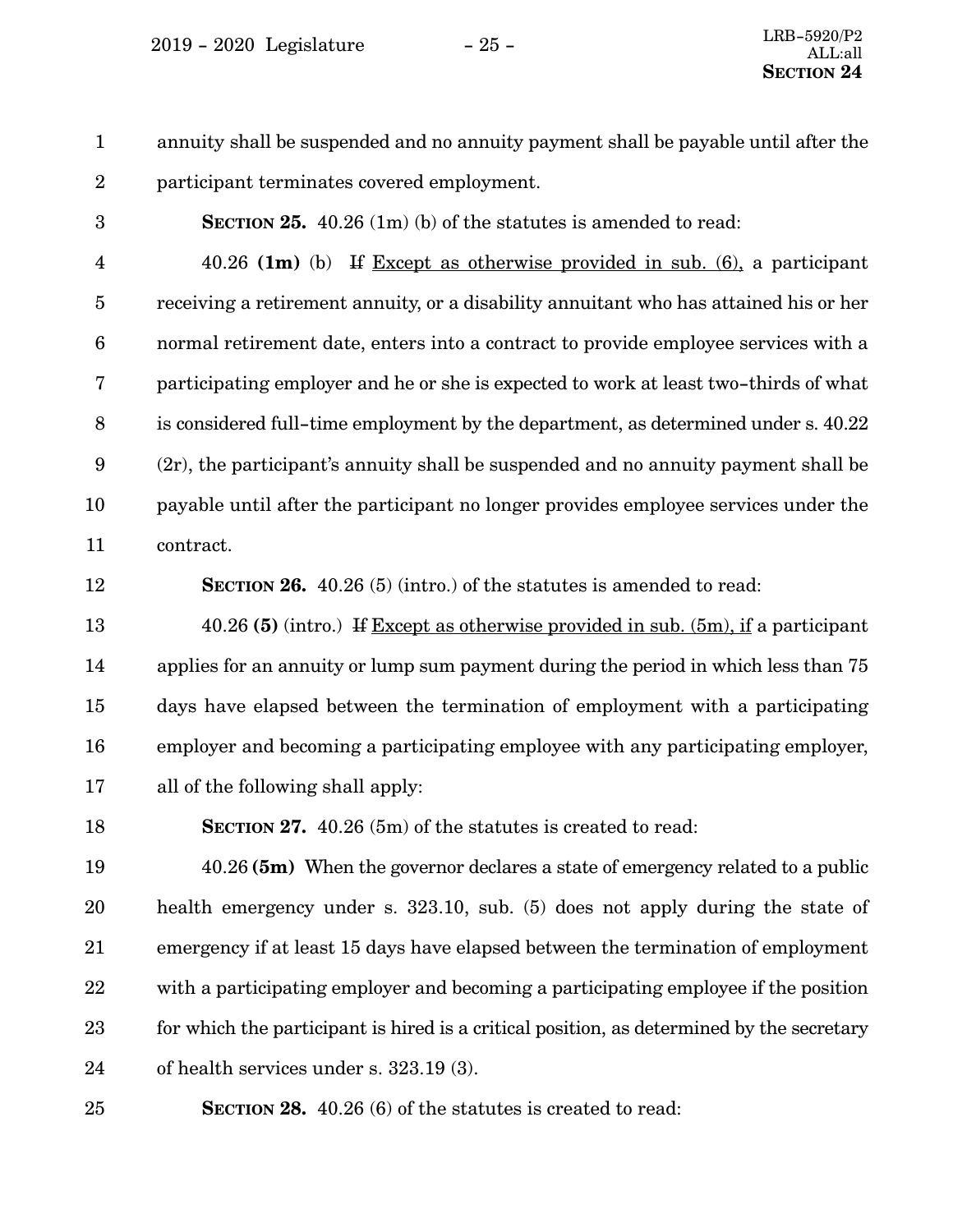2019 - 2020 Legislature - 26 - LRB-5920/P2

| $\mathbf{1}$            | 40.26 (6) When the governor declares a state of emergency under s. 323.10, a                                  |
|-------------------------|---------------------------------------------------------------------------------------------------------------|
| $\boldsymbol{2}$        | participant who is hired during the emergency may elect to not suspend his or her                             |
| $\boldsymbol{3}$        | retirement annuity or disability annuity under sub. (1m) for the duration of the state                        |
| $\overline{\mathbf{4}}$ | of emergency related to a public health emergency if all of the following conditions                          |
| $\overline{5}$          | are met:                                                                                                      |
| $6\phantom{.}6$         | (a) At the time the participant terminates his or her employment with a                                       |
| 7                       | participating employer, the participant does not have an agreement with any                                   |
| $8\,$                   | participating employer to return to employment or enter into a contract to provide                            |
| 9                       | employee services for the employer.                                                                           |
| 10                      | (b) The position for which the participant has been hired is a critical position,                             |
| 11                      | as determined under s. 323.19 (3).                                                                            |
| 12                      | <b>SECTION 29.</b> 40.51 (8) of the statutes is amended to read:                                              |
| 13                      | 40.51 (8) Every health care coverage plan offered by the state under sub. $(6)$                               |
| 14                      | shall comply with ss. 631.89, 631.90, 631.93 (2), 631.95, 632.72 (2), 632.729, 632.746                        |
| 15                      | $(1)$ to $(8)$ and $(10)$ , $632.747$ , $632.748$ , $632.798$ , $632.83$ , $632.835$ , $632.85$ , $632.853$ , |
| 16                      | 632.855, 632.867, 632.87 (3) to (6), 632.871, 632.885, 632.89, 632.895 (5m) and (8) to                        |
| 17                      | $(17)$ , and 632.896.                                                                                         |
| 18                      | SECTION 30. 40.51 (8m) of the statutes is amended to read:                                                    |
| 19                      | 40.51 (8m) Every health care coverage plan offered by the group insurance                                     |
| 20                      | board under sub. (7) shall comply with ss. $631.95, 632.729, 632.746$ (1) to (8) and (10),                    |
| 21                      | 632.747, 632.748, 632.798, 632.83, 632.835, 632.85, 632.853, 632.855, 632.867,                                |
| 22                      | $632.871$ , 632.885, 632.89, and 632.895 (11) to (17).                                                        |
| 23                      | <b>SECTION 31.</b> 49.45 (2t) (d) of the statutes is created to read:                                         |
| 24                      | 49.45 (2t) (d) This subsection does not apply during a state of emergency                                     |
| 25                      | declared by the governor under s. 323.10 for a public health emergency or a public                            |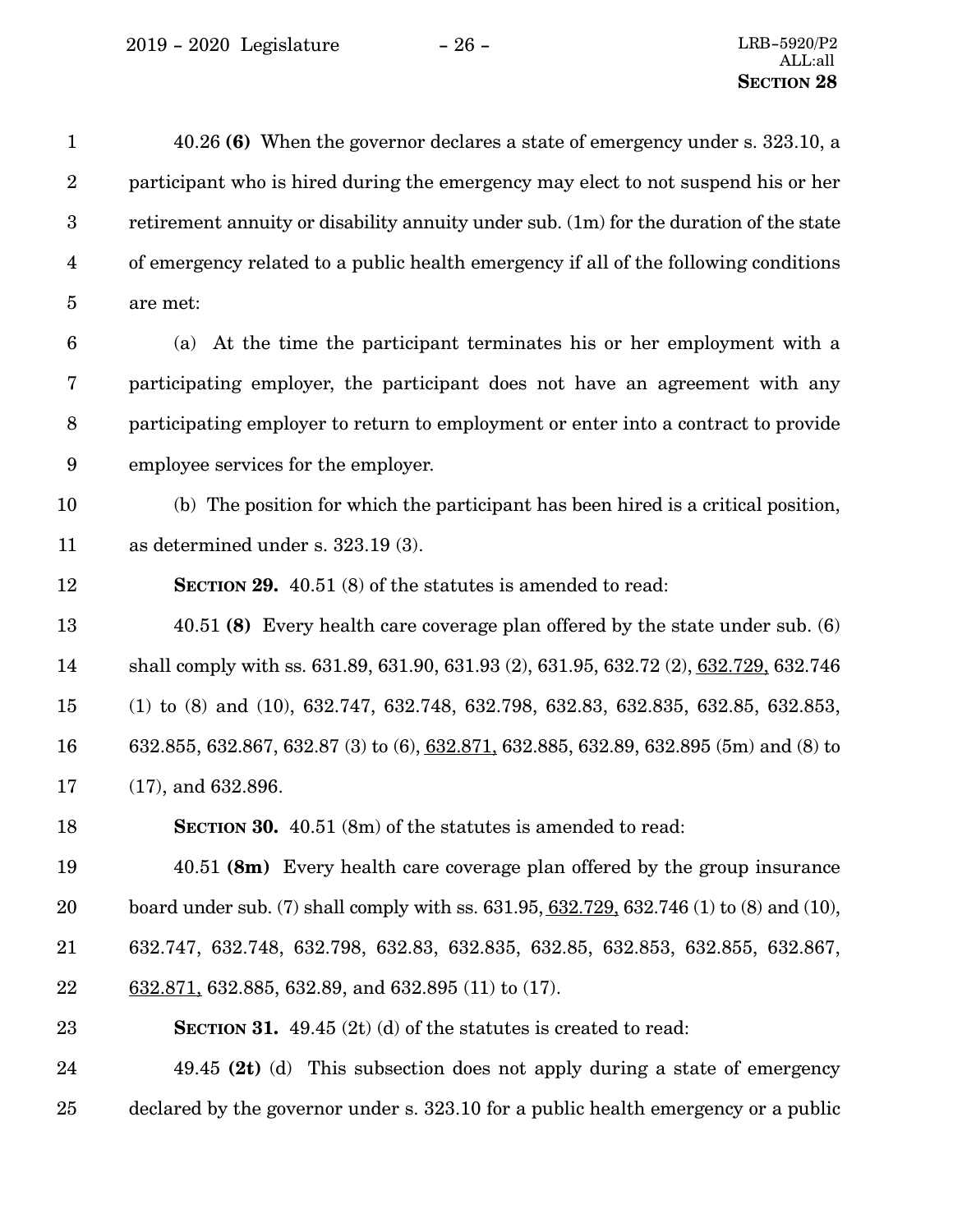$2019 - 2020$  Legislature  $-27 -$ 

health emergency declared under 42 USC 247d by the secretary of the federal department of health and human services. 1 2

3

**SECTION 32.** 66.0137 (4) of the statutes is amended to read:

66.0137 **(4)** SELF-INSURED HEALTH PLANS. If a city, including a 1st class city, or a village provides health care benefits under its home rule power, or if a town provides health care benefits, to its officers and employees on a self-insured basis, the self-insured plan shall comply with ss. 49.493 (3) (d), 631.89, 631.90, 631.93 (2), 632.729, 632.746 (10) (a) 2. and (b) 2., 632.747 (3), 632.798, 632.85, 632.853, 632.855, 632.867, 632.87 (4) to (6), 632.871, 632.885, 632.89, 632.895 (9) to (17), 632.896, and 767.513 (4). 4 5 6 7 8 9 10

11

**SECTION 33.** 79.036 of the statutes is created to read:

**79.036 County and municipal aid; public health emergency supplement.** For the distributions in 2020, in addition to the amount it receives under s. 79.035, each county and municipality shall receive a payment from the appropriation account under s. 20.835 (1) (dc) equal to 1 percent of the amount of its estimated payment under s. 79.035 for 2020. The department of administration, upon certification by the secretary of revenue, shall make the payments under this section on the first Monday in May, 2020, or at a later date in 2020, as determined by the secretary of revenue. 12 13 14 15 16 17 18 19

20

**SECTION 34.** 79.06 of the statutes is created to read:

**79.06 Public health emergency local assistance program. (1)** DEFINITION. In this section, "local unit of government" means a county, city, village, town, or federally recognized American Indian tribe or band in this state. 21 22 23

**(2)** ESTABLISHMENT OF PROGRAM. The department of administration shall establish and administer a public health emergency local assistance program to 24 25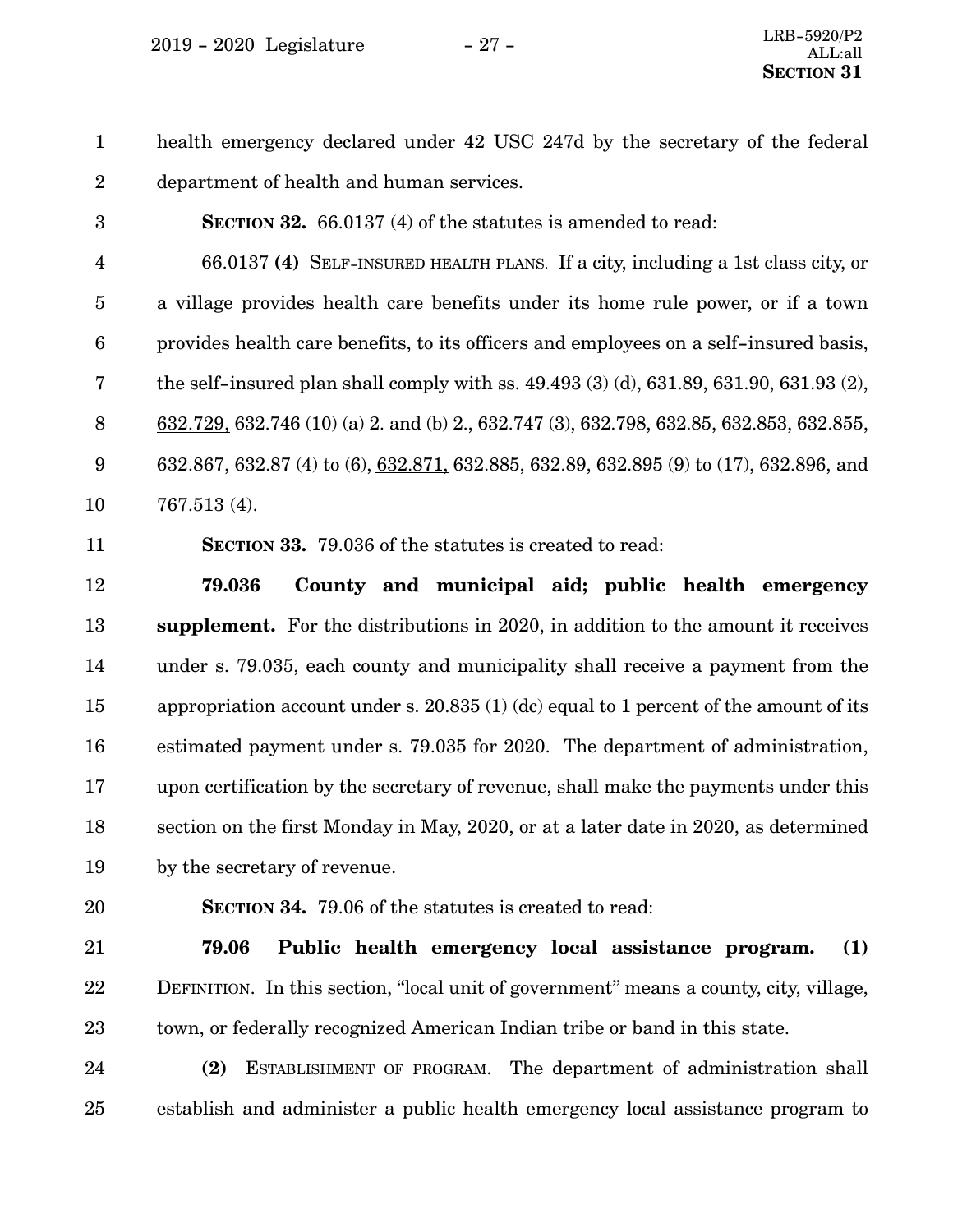reimburse local units of government for extraordinary operational costs related to protecting and improving public health during the public health emergency declared on March 12, 2020, by executive order 72, including any extension under s. 323.10. 1 2 3

**(3)** APPLICATION. A local unit of government requesting reimbursement under the public health emergency local assistance program shall submit a claim for reimbursement using an application form prescribed by the department of administration. 4 5 6 7

**(4)** PROCESS. (a) *Initial application period*. The department of administration shall establish an application period during which the department shall accept the applications for reimbursement claims under sub. (3) from local units of government. At the end of the application period, the secretary of administration shall evaluate each reimbursement claim received during the application period and determine whether to approve, deny, or disallow the claim. The secretary of administration may approve, deny, or disallow any claim in whole or in part. The department of administration shall, for each approved claim, pay the reimbursement amount to the local unit of government from the appropriation account under s. 20.855 (4) (b), except that the department shall pay a prorated reimbursement amount for each approved claim if the total amount of approved claims exceeds the moneys in the appropriation account. The department of administration shall establish procedures for processing applications and evaluating reimbursement claims. 8 9 10 11 12 13 14 15 16 17 18 19 20

(b) *Subsequent application periods*. If moneys remain in the appropriation account under s. 20.855 (4) (b) after the payment of reimbursement amounts under par. (a), the department of administration and secretary of administration shall repeat the process in par. (a), establishing as many subsequent application periods as necessary until no moneys remain. 21 22 23 24 25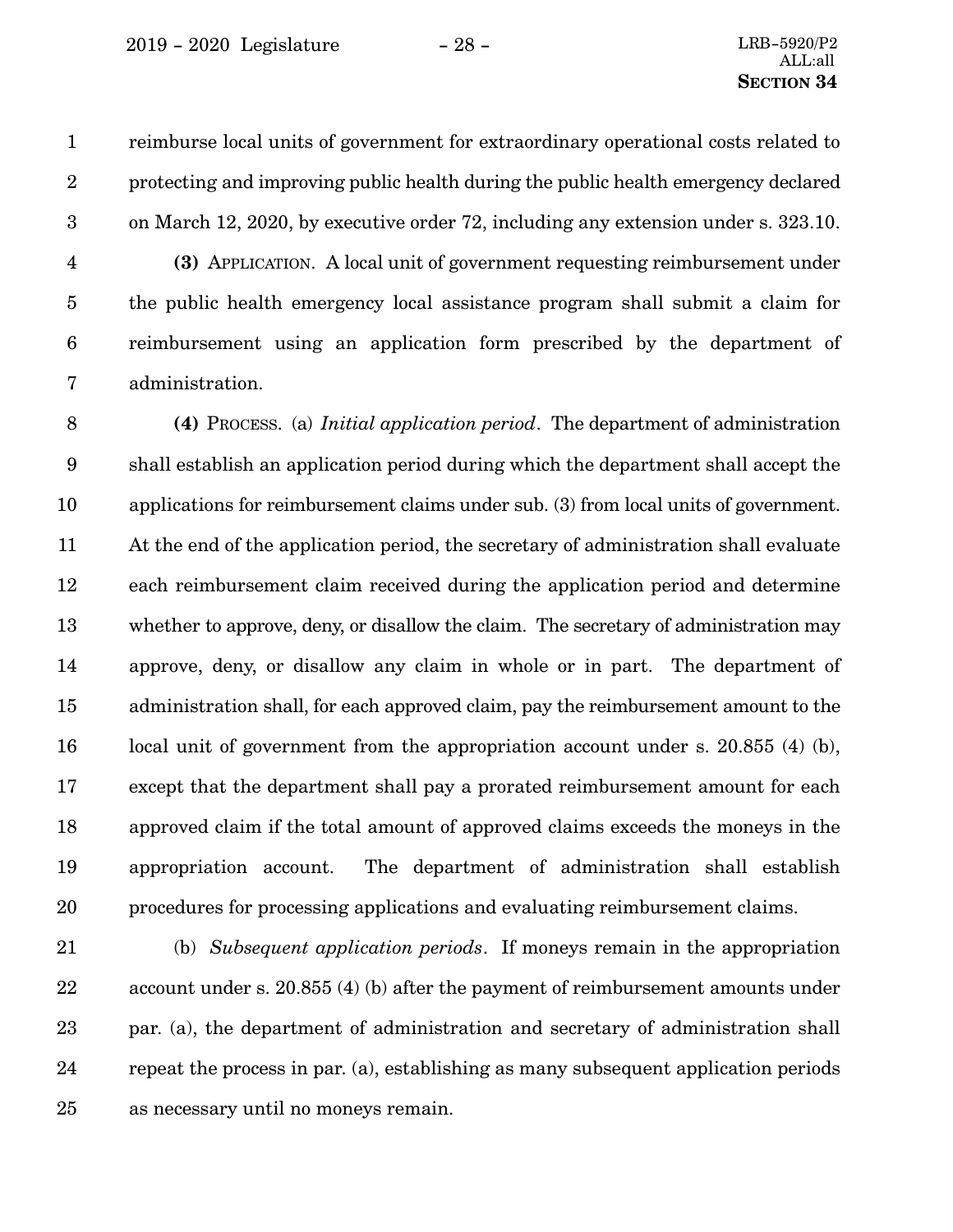$2019 - 2020$  Legislature  $-29$  -

| $\mathbf{1}$     | Capital acquisition costs are not eligible for<br>(5)<br>(a)<br>INELIGIBLE COSTS.       |
|------------------|-----------------------------------------------------------------------------------------|
| $\overline{2}$   | reimbursement under this section unless the costs are incurred directly in response     |
| $\boldsymbol{3}$ | to expanding medical treatment capacity for the public health emergency declared        |
| $\overline{4}$   | on March 12, 2020, by executive order 72, including any extension under s. 323.10.      |
| $\bf 5$          | (b) Any cost reimbursed by another source is not eligible for reimbursement             |
| $6\phantom{.}6$  | under this section.                                                                     |
| 7                | <b>SECTION 35.</b> 103.13 (2m) of the statutes is created to read:                      |
| 8                | 103.13 (2m) EMPLOYEE RECORDS DURING AN EMERGENCY. Notwithstanding s.                    |
| 9                | 103.13 (2), during the period covered by a state of emergency related to a public       |
| 10               | health emergency declared by the governor under s. 323.10, an employer is not           |
| 11               | required to provide an employee's personnel records within 7 working days after an      |
| 12               | employee makes a request to inspect his or her personnel records, and an employer       |
| 13               | is not required to provide the inspection at a location reasonably near the employee's  |
| 14               | place of employment during normal working hours.                                        |
| 15               | SECTION 36. 108.02 (26m) of the statutes is repealed.                                   |
| 16               | SECTION 37. 108.04 (3) of the statutes is repealed.                                     |
| 17               | SECTION 38. 108.04 (11) (bm) of the statutes is amended to read:                        |
| 18               | 108.04 (11) (bm) The department shall apply any ineligibility under par. (be)           |
| 19               | against benefits and weeks of eligibility for which the claimant would otherwise be     |
| 20               | eligible after the week of concealment and within 6 years after the date of an initial  |
| 21               | determination issued under s. 108.09 finding that a concealment occurred. The           |
| 22               | claimant shall not receive waiting period credit under s. 108.04 (3) for the period of  |
| 23               | ineligibility applied under par. (be). If no benefit rate applies to the week for which |
| 24               | the claim is made, the department shall use the claimant's benefit rate for the         |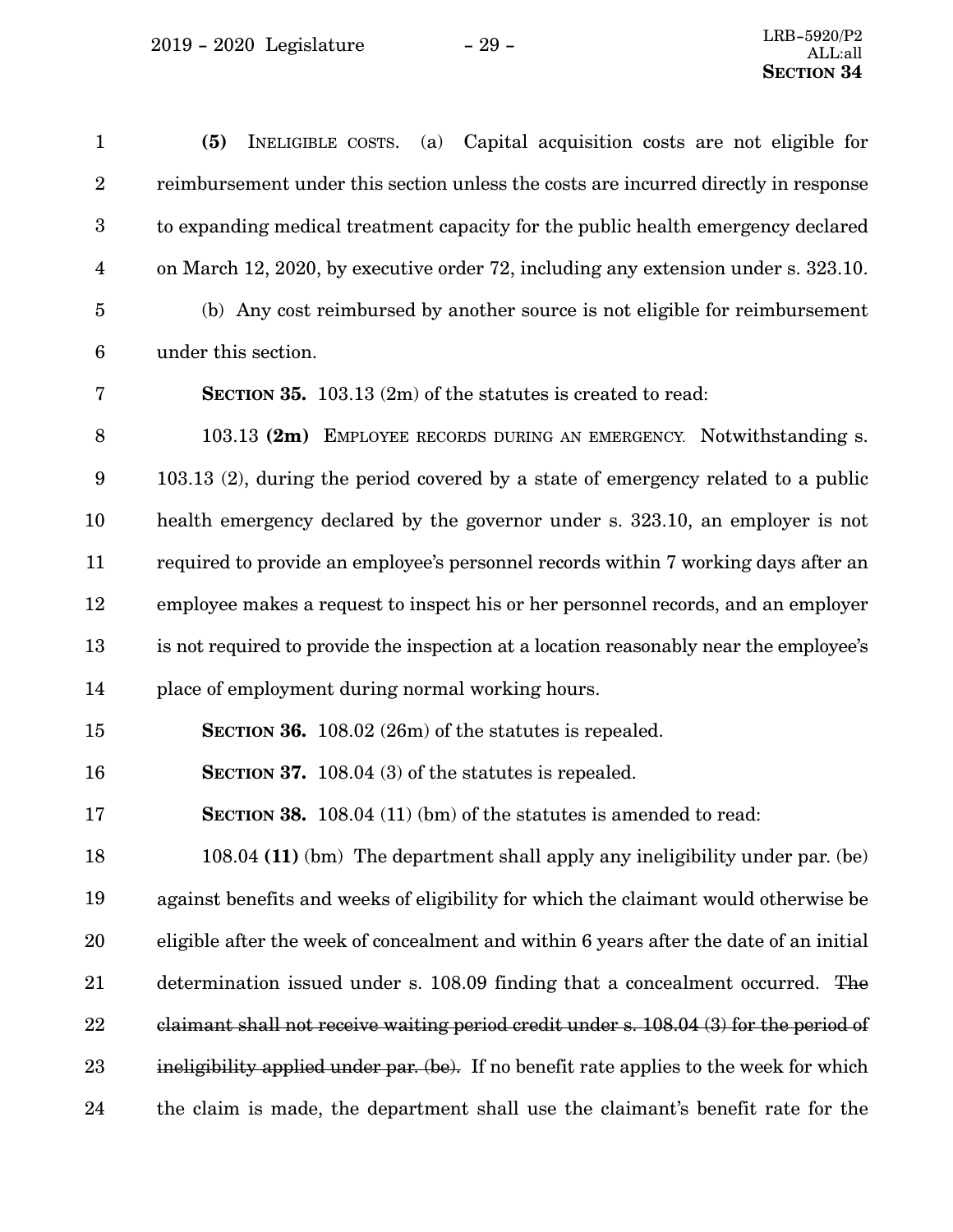| $\mathbf{1}$    | claimant's next benefit year beginning after the week of concealment to determine     |
|-----------------|---------------------------------------------------------------------------------------|
| $\overline{2}$  | the amount of the benefit reduction.                                                  |
| 3               | <b>SECTION 39.</b> 115.385 (1) (intro.) of the statutes is amended to read:           |
| 4               | 115.385 (1) (intro.) Annually Except as provided in sub. $(6)$ , annually by          |
| $\overline{5}$  | November 30, the department shall publish a school and school district                |
| $6\phantom{1}6$ | accountability report that includes all of the following components:                  |
| 7               | <b>SECTION 40.</b> 115.385 (6) of the statutes is created to read:                    |
| 8               | 115.385 (6) The department is not required to publish a school and school             |
| 9               | district accountability report under sub. (1) for the 2019-20 school year.            |
| 10              | <b>SECTION 41.</b> 118.233 of the statutes is created to read:                        |
| 11              | 118.233 School employees; school closed by the department of health                   |
| 12              | services. (1) DEFINITIONS. In this section:                                           |
| 13              | (a) "Current employee" means an individual who is employed by a governing             |
| 14              | body on the date schools are closed by the department of health services under s.     |
| 15              | $252.02(3)$ .                                                                         |
| 16              | (b) "Governing body" means all of the following:                                      |
| 17              | 1. A school board.                                                                    |
| 18              | 2. An operator, governing board, or authorizer of a charter school under s.           |
| 19              | 118.40 $(2r)$ or $(2x)$ .                                                             |
| 20              | 3. The operator or governing board of a charter school under s. $118.40(2)$ or $(2m)$ |
| 21              | that is not an instrumentality of a school district.                                  |
| 22              | 4. The governing body of a private school participating in a program under s.         |
| 23              | 115.7915, 118.60, or 119.23.                                                          |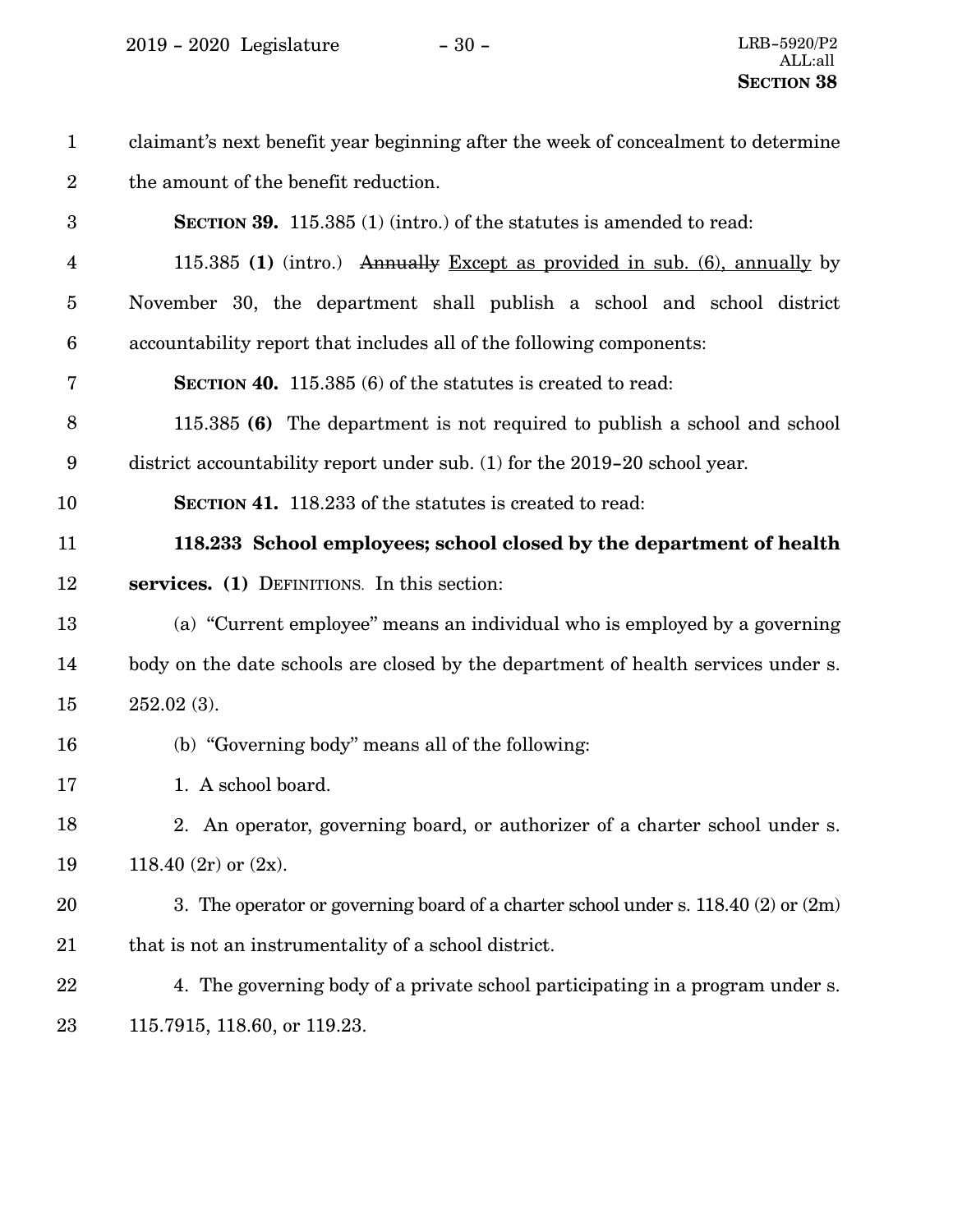**(2)** LAYOFFS PROHIBITED. A governing body may not lay off a current employee during a period when schools are closed by the department of health services under s. 252.02 (3). 1 2 3

**(3)** COMPENSATION. A governing body shall continue to pay current employees for regularly scheduled hours at the current employee's regular rate during a period when schools are closed by the department of health services under s. 252.02 (3), regardless of whether the current employee is required to report to work while schools are closed. A governing body may pay a current employee more than what is required under this subsection. 4 5 6 7 8 9

10

24

**SECTION 42.** 118.38 (4) of the statutes is created to read:

118.38 **(4)** If the department of health services closes schools under s. 252.02 (3), all of the following apply during the school year in which schools are closed: 11 12

(a) Notwithstanding subs. (1) to (3), the department may waive any school board or school district requirement in chs. 115 to 121 or in the administrative rules promulgated by the department under the authority of those chapters. 13 14 15

(b) The department may waive any private school requirement in chs. 115 to 121 or the administrative rules promulgated by the department under the authority of those chapters, including any requirement related to participating in a program under s. 115.7915, 118.60 or 119.23. 16 17 18 19

(c) The department may waive any requirement on a charter school authorized under s. 118.40 (2r) or  $(2x)$  in chs. 115 to 121 or in the administrative rules promulgated by the department under the authority of those chapters, including any requirement on the authorizer, operator, or governing board of the charter school. 20 21 22 23

**SECTION 43.** 118.38 (5) of the statutes is created to read: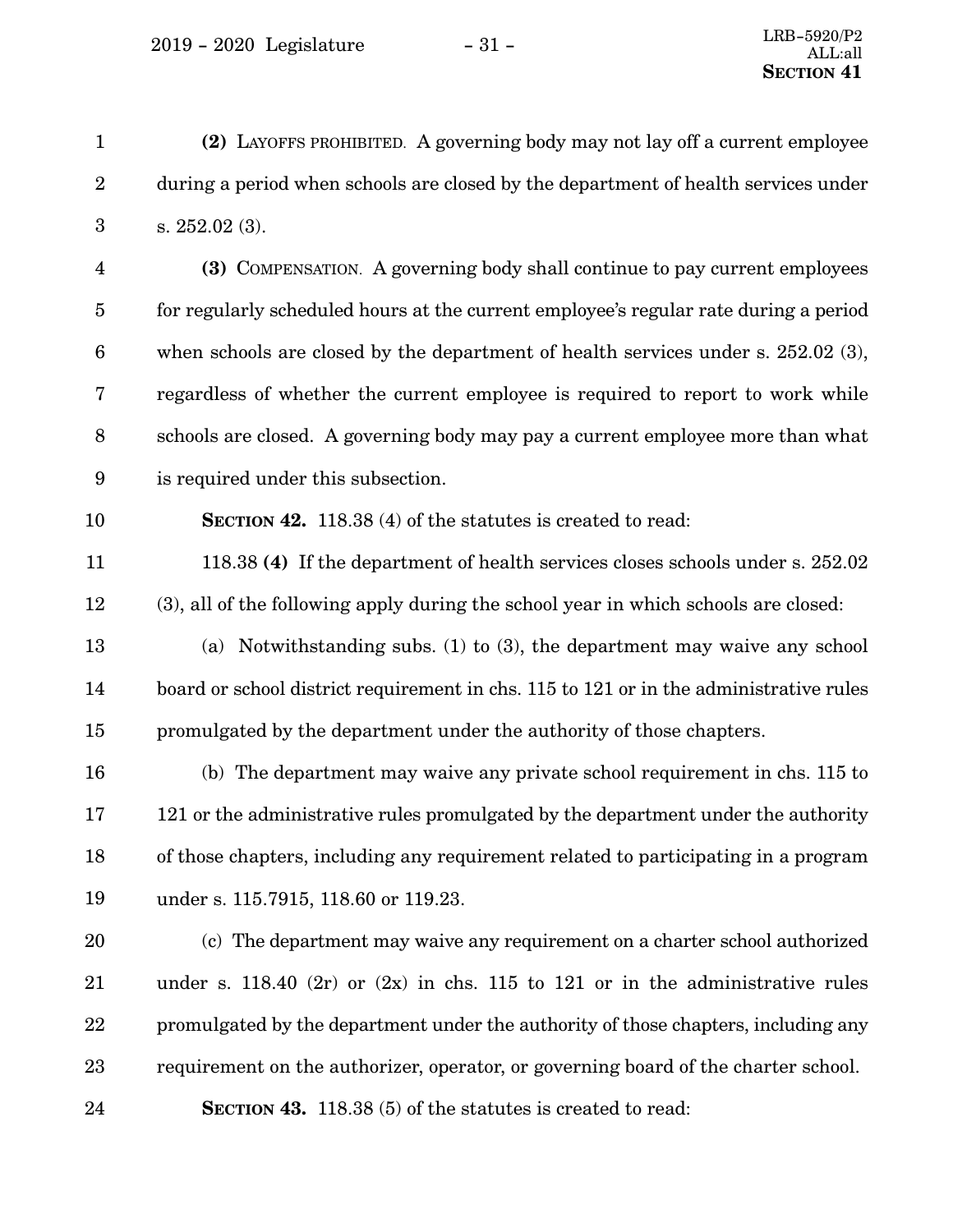$2019$  -  $2020\,$  Legislature  $\,$   $\,$   $\,$  -  $32$  -  $\,$ 

| $\mathbf{1}$            | 118.38 (5) If the department is not required to publish a school and school              |
|-------------------------|------------------------------------------------------------------------------------------|
| $\boldsymbol{2}$        | district accountability report under s. 115.385 for a school year, the department may    |
| $\boldsymbol{3}$        | waive any requirement related to the publication of that accountability report in chs.   |
| $\overline{\mathbf{4}}$ | 115 to 121 or in the administrative rules promulgated by the department under the        |
| $\overline{5}$          | authority of those chapters.                                                             |
| $\boldsymbol{6}$        | SECTION 44. 120.13 (2) (g) of the statutes is amended to read:                           |
| 7                       | 120.13 (2) (g) Every self-insured plan under par. (b) shall comply with ss.              |
| $\, 8$                  | 49.493 (3) (d), 631.89, 631.90, 631.93 (2), 632.729, 632.746 (10) (a) 2. and (b) 2.      |
| 9                       | 632.747 (3), 632.798, 632.85, 632.853, 632.855, 632.867, 632.87 (4) to (6), 632.871,     |
| 10                      | 632.885, 632.89, 632.895 (9) to (17), 632.896, and 767.513 (4).                          |
| 11                      | SECTION 45. 185.983 (1) (intro.) of the statutes is amended to read:                     |
| 12                      | 185.983 (1) (intro.) Every voluntary nonprofit health care plan operated by a            |
| 13                      | cooperative association organized under s. 185.981 shall be exempt from chs. 600 to      |
| 14                      | 646, with the exception of ss. 601.04, 601.13, 601.31, 601.41, 601.42, 601.43, 601.44,   |
| 15                      | 601.45, 611.26, 611.67, 619.04, 623.11, 623.12, 628.34 (10), 631.17, 631.89, 631.93,     |
| 16                      | 631.95, 632.72 (2), 632.729, 632.745 to 632.749, 632.775, 632.79, 632.795, 632.798,      |
| 17                      | 632.85, 632.853, 632.855, 632.867, 632.87 (2) to (6), 632.871, 632.885, 632.89,          |
| 18                      | 632.895 (5) and (8) to (17), 632.896, and 632.897 (10) and chs. 609, 620, 630, 635, 645, |
| 19                      | and 646, but the sponsoring association shall:                                           |
| 20                      | <b>SECTION 46.</b> 250.04 (2) (a) of the statutes is amended to read:                    |
| 21                      | 250.04 (2) (a) The department possesses all powers necessary to fulfill the              |
| 22                      | duties prescribed in the statutes and to bring action in the courts for the enforcement  |
| 23                      | of public health statutes and rules. Notwithstanding s. 227.112, during a public         |
| 24                      | health emergency declared under s. 323.10, the department possesses all powers           |
| 25                      | necessary to respond to that emergency, including, as described under s. 323.21, the     |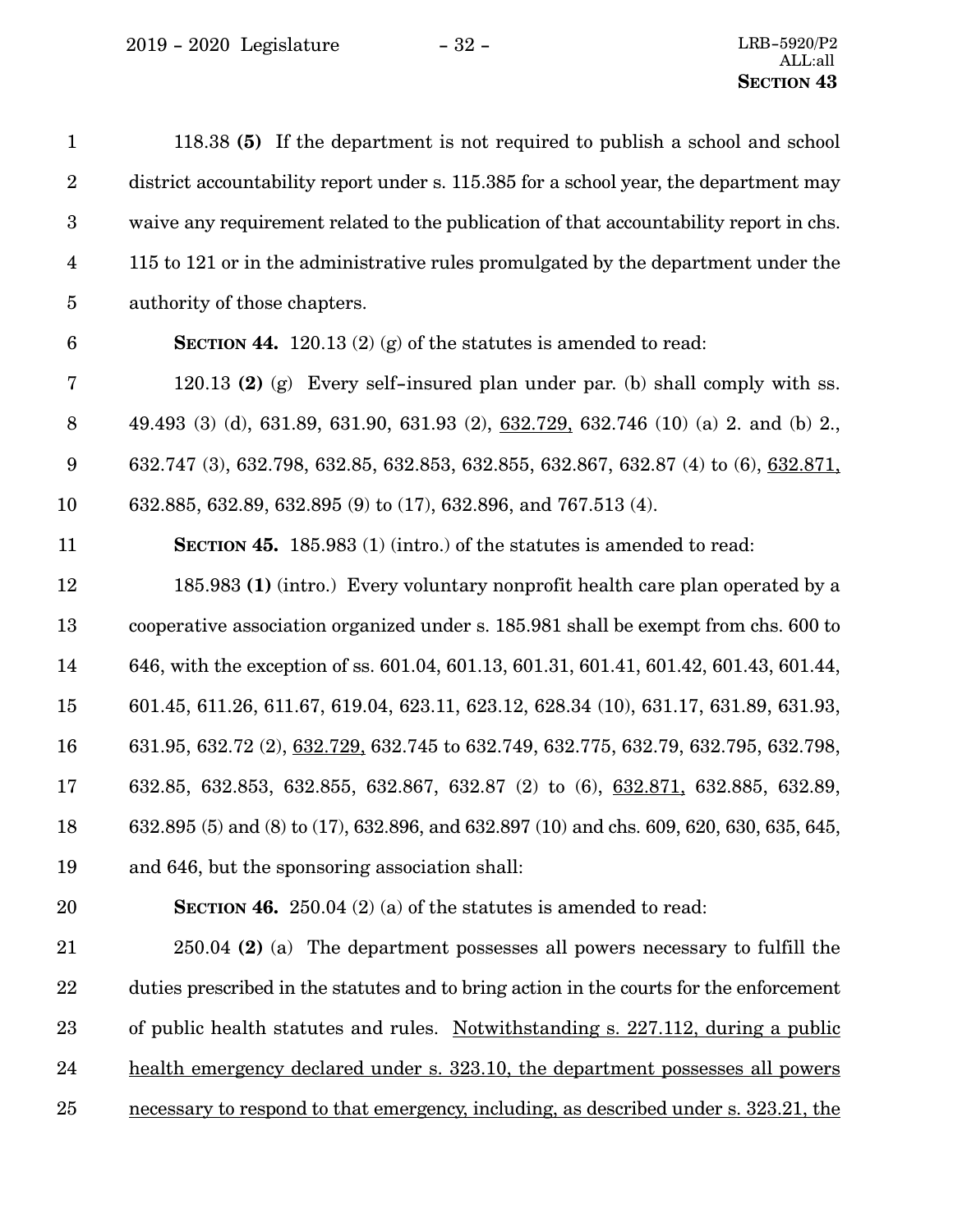2019 - 2020 Legislature - 33 -

| $\mathbf{1}$     | powers to expend public health emergency funds and, subject to approval of the           |
|------------------|------------------------------------------------------------------------------------------|
| $\boldsymbol{2}$ | governor, to confidentially investigate the cause and extent of any declared public      |
| $\boldsymbol{3}$ | health emergency and issue orders necessary to protect public health.                    |
| 4                | SECTION 47. $323.02$ (16) (intro.), (a) and (b) 2. of the statutes are amended to        |
| 5                | read:                                                                                    |
| $6\phantom{1}6$  | 323.02 (16) (intro.) "Public health emergency" means the occurrence or                   |
| 7                | imminent threat of an illness or health condition that meets all any of the following    |
| 8                | criteria:                                                                                |
| 9                | (a) Is believed caused or suspected to be caused by bioterrorism or a novel or           |
| 10               | previously controlled or eradicated a biological agent, toxin, bioterrorism, or other    |
| 11               | threat to health.                                                                        |
| 12               | (b) 2. A high probability of widespread exposure to a biological, chemical, or           |
| 13               | radiological agent that creates a significant risk of substantial future harm to a large |
| 14               | number of people.                                                                        |
| 15               | <b>SECTION 48.</b> 323.19 (3) of the statutes is created to read:                        |
| 16               | 323.19 (3) Based on guidance provided by the secretary of health services, the           |
| 17               | head of each state agency and each local health department shall determine which         |
| 18               | public employee positions within the respective state agency or local government are     |
| 19               | critical when the governor declares a state of emergency related to a public health      |
| 20               | emergency under s. $323.10$ , for the purposes of s. $40.26$ (5m) and (6) (b).           |
| 21               | SECTION 49. 323.19 (4) of the statutes is created to read:                               |
| 22               | 323.19 (4) (a) In this subsection, "state entity" means any state agency,                |
| 23               | institution of higher education, association, society, or other body in state            |
| 24               | government created or authorized to be created by the constitution or any law that       |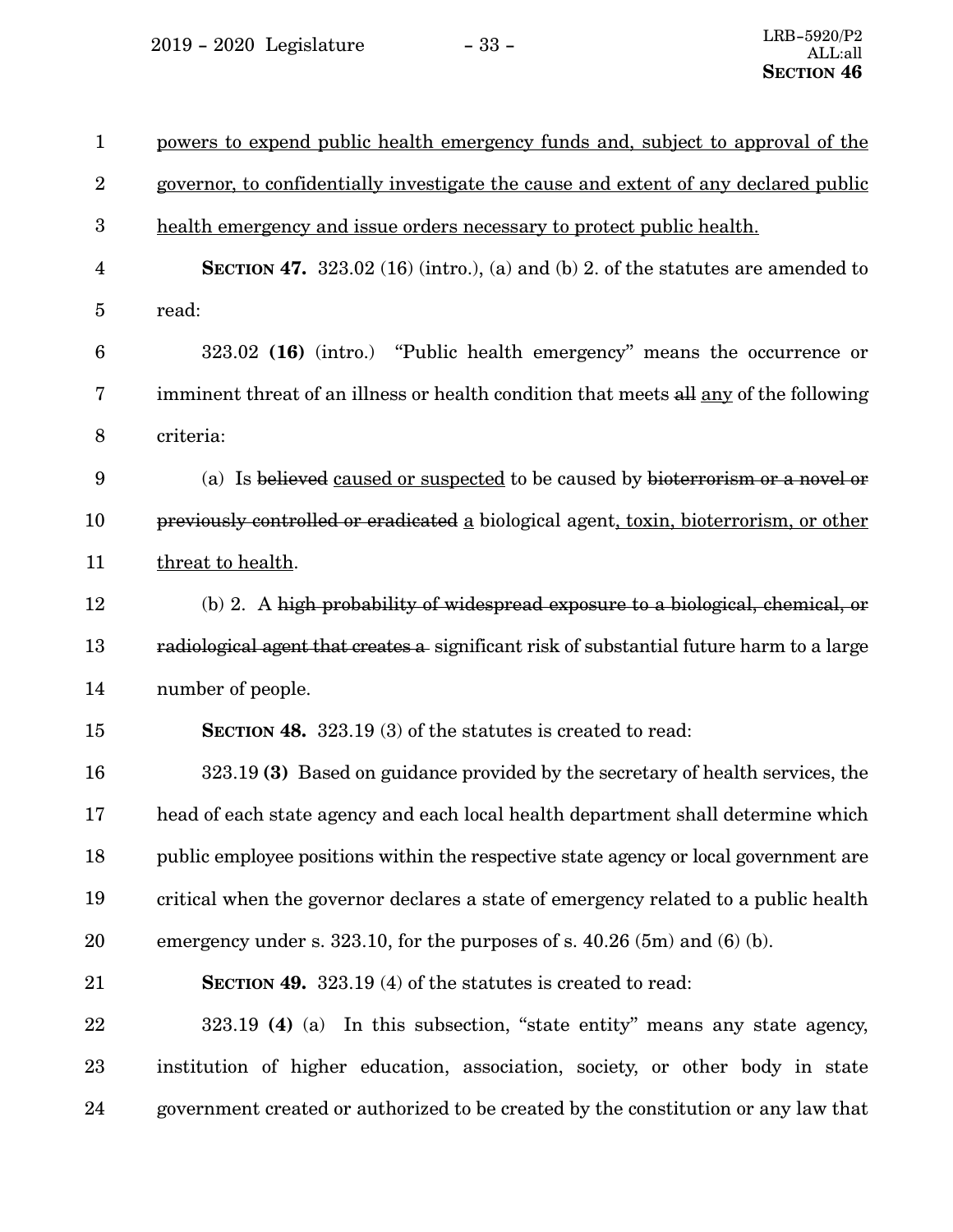is entitled to expend moneys appropriated by law, including the legislature, the courts, and any authority. 1 2

(b) The head or governing body of a state entity may waive a requirement imposed, administered, or enforced by the state entity that an individual appear in person during a state of emergency relating to public health declared under s. 323.10, if the head or governing body finds that the waiver assists in the state's response to the public health emergency or that enforcing the requirement may increase the public health risk. 3 4 5 6 7 8

**SECTION 50.** 323.21 of the statutes is created to read: 9

**323.21 Powers of the department of health services during a public health emergency. (1)** In this section: 10 11

- (a) "Department" means the department of health services. 12
- (b) "State health officer" has the meaning given in s. 250.01 (9). 13

**(2)** Subject to the approval of the governor, the department of health services may confidentially investigate the cause and extent of any declared public health emergency, and notwithstanding s. 227.112, may issue such orders and public health advisories as it determines are necessary to protect public health. Notwithstanding any exceptions contained in s. 146.82 (2), any patient specific information collected by the department shall remain confidential. 14 15 16 17 18 19

**(3)** From the appropriation under s. 20.435 (1) (by), the department may, during a declared public health emergency, use public health emergency moneys for any of the following purposes: 20 21 22

(a)To facilitate coordination between and among federal, state, local, and tribal agencies, social services, and public and private health care entities that the state health officer determines may be affected by a public health emergency. 23 24 25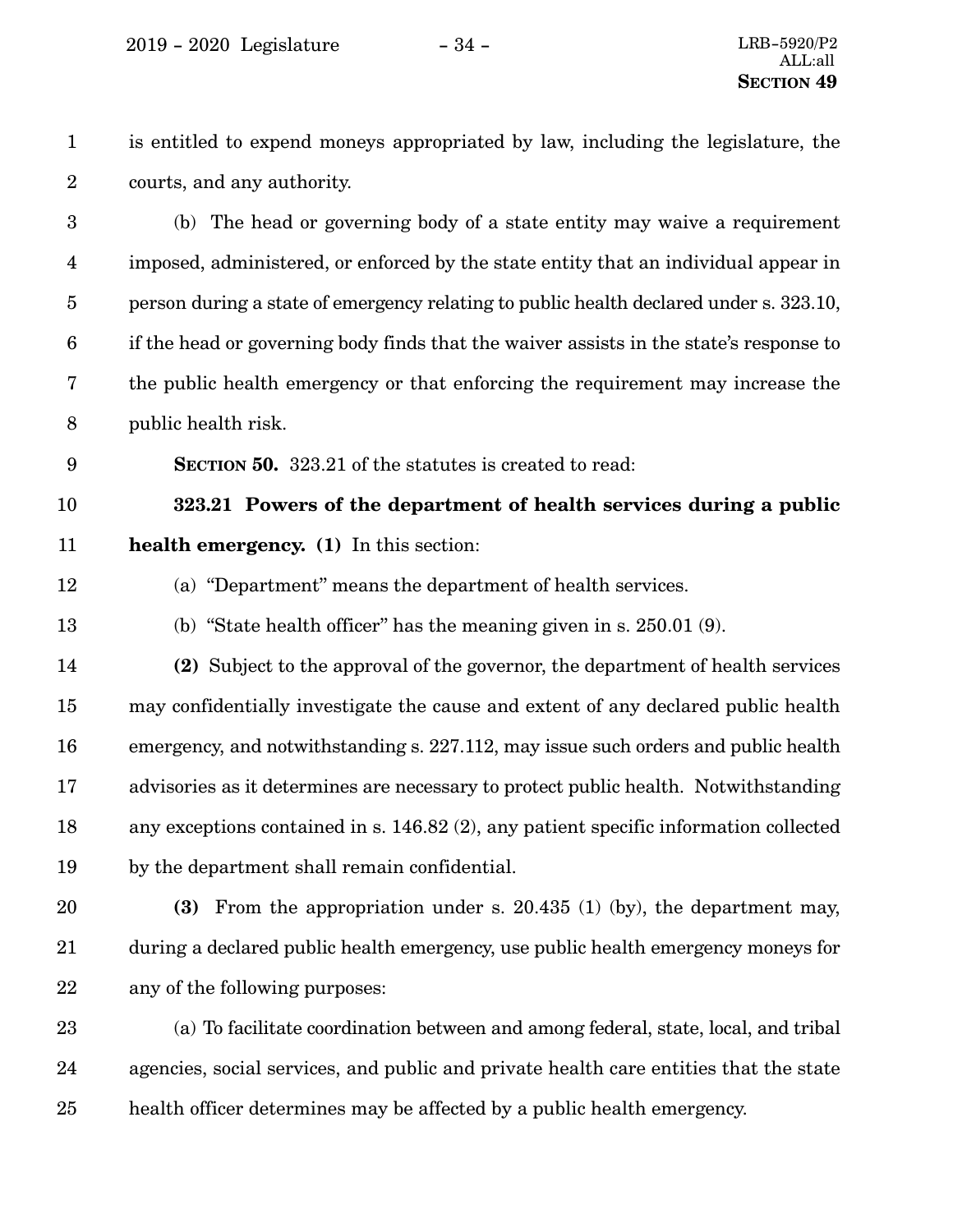$2019 - 2020$  Legislature  $-35 -$ 

(b) To make grants, provide for awards, enter into contracts, and conduct supportive investigations pertaining to a public health emergency or potential public health emergency. (c) To facilitate advanced research, purchase products, and develop security measures or pandemic or epidemic products that are applicable to the public health emergency or potential emergency. (d) To strengthen biosurveillance capabilities and laboratory capacity to identify, collect, and analyze information regarding the public health emergency or potential emergency. (e) To support emergency operations related to the public health emergency, including investigation, education, and eradication. (f) To carry out other activities as the state health officer determines applicable and appropriate. (g) Create a full-time equivalent position or portion of a position under sub. (4). **(4)** During a declared public health emergency, the department of health services may create a full-time equivalent position or portion of a position funded from the appropriation under s. 20.435 (1) (by). After the declared public health emergency has ended, the department of health services may abolish a full-time equivalent position or portion of a position funded from the appropriation under s. 20.435 (1) (by). **(5)** Notwithstanding s. 250.03 (3), no later than 12 months after the 1 2 3 4 5 6 7 8 9 10 11 12 13 14 15 16 17 18 19 20 21

termination of a public health emergency, the department of health services shall submit to the legislature under s. 13.172 (2) and to the governor a report on any moneys expended from the appropriation under s. 20.435 (1) (by). 22 23 24

25

**SECTION** 51. 323.22 of the statutes is created to read: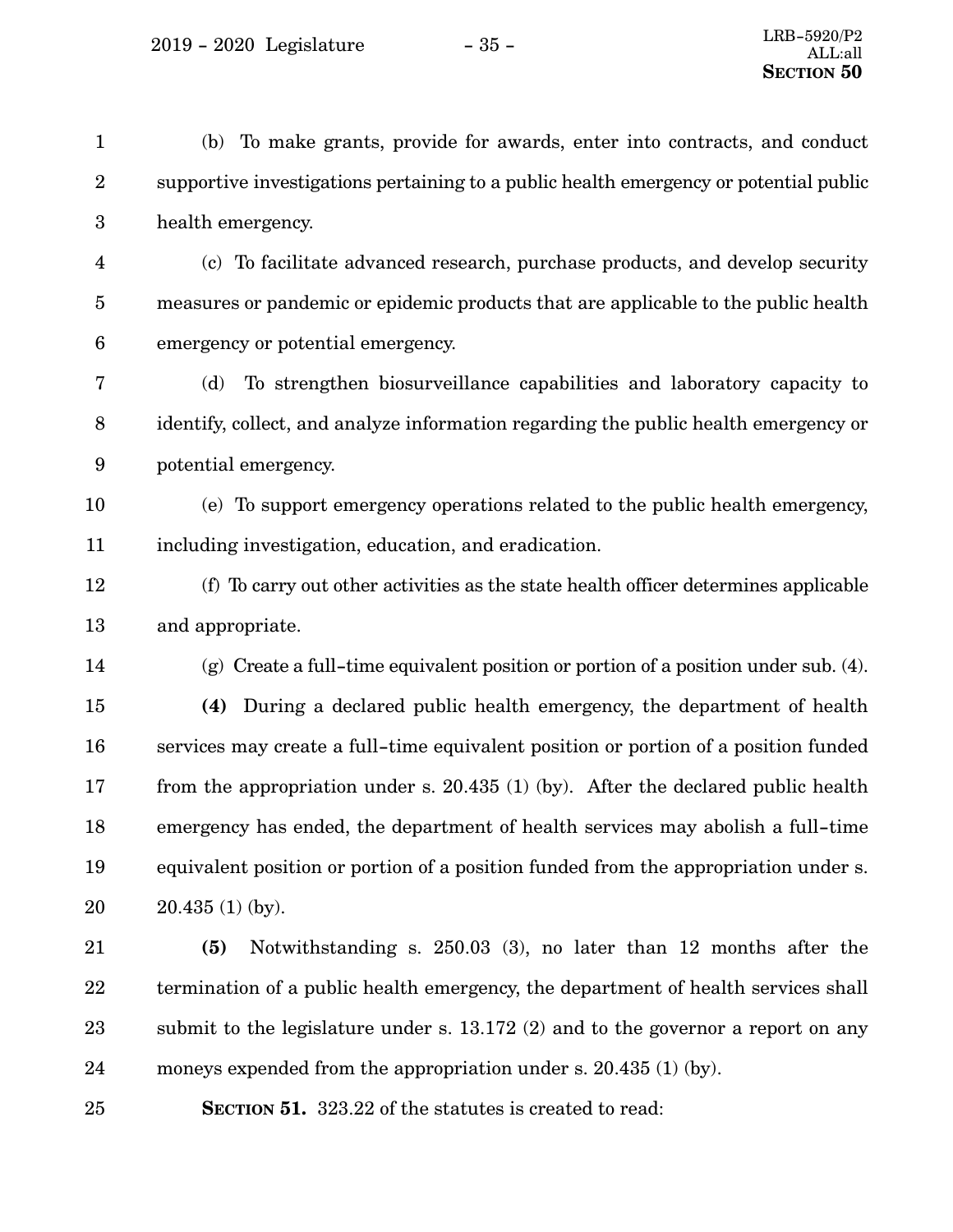| $\mathbf{1}$     | 323.22 Public health emergencies. (1) From the appropriation under s.                   |
|------------------|-----------------------------------------------------------------------------------------|
| $\boldsymbol{2}$ | 20.465 (3) (em), the department of military affairs may, during a public health         |
| $\boldsymbol{3}$ | emergency declared under s. 323.10, expend public health emergency moneys for any       |
| $\overline{4}$   | of the following purposes:                                                              |
| $\overline{5}$   | (a) To facilitate coordination between and among federal, state, local, and tribal      |
| $\boldsymbol{6}$ | agencies, social services, and public and private health care entities that the         |
| 7                | administrator or the state health officer determines may be affected by the public      |
| $8\,$            | health emergency.                                                                       |
| $9\phantom{.0}$  | (b) To make grants, provide for awards, enter into contracts, and conduct               |
| 10               | supportive investigations pertaining to the public health emergency or potential        |
| 11               | public health emergency.                                                                |
| 12               | (c) To support emergency operations related to the public health emergency,             |
| 13               | including investigation, education, and eradication.                                    |
| 14               | (d) To carry out other activities related to the public health emergency as the         |
| 15               | administrator or the state health officer determines applicable and appropriate.        |
| 16               | (2) (a) The department may submit a request to the joint committee on finance           |
| 17               | under s. $13.10$ to expend moneys under sub. $(1)$ in excess of the amount specified in |
| 18               | s. 20.465 (3) (em). The department may expend excess moneys under this paragraph        |
| 19               | only to the extent approved under par. (b).                                             |
| 20               | (b) A request under par. (a) is approved upon the occurrence of any of the              |
| 21               | following:                                                                              |
| 22               | The joint committee on finance approves the request or modifies and<br>1.               |
| 23               | approves the request. If the committee modifies and approves the request, the           |
| 24               | department may expend excess moneys under the request only as modified by the           |
| 25               | committee.                                                                              |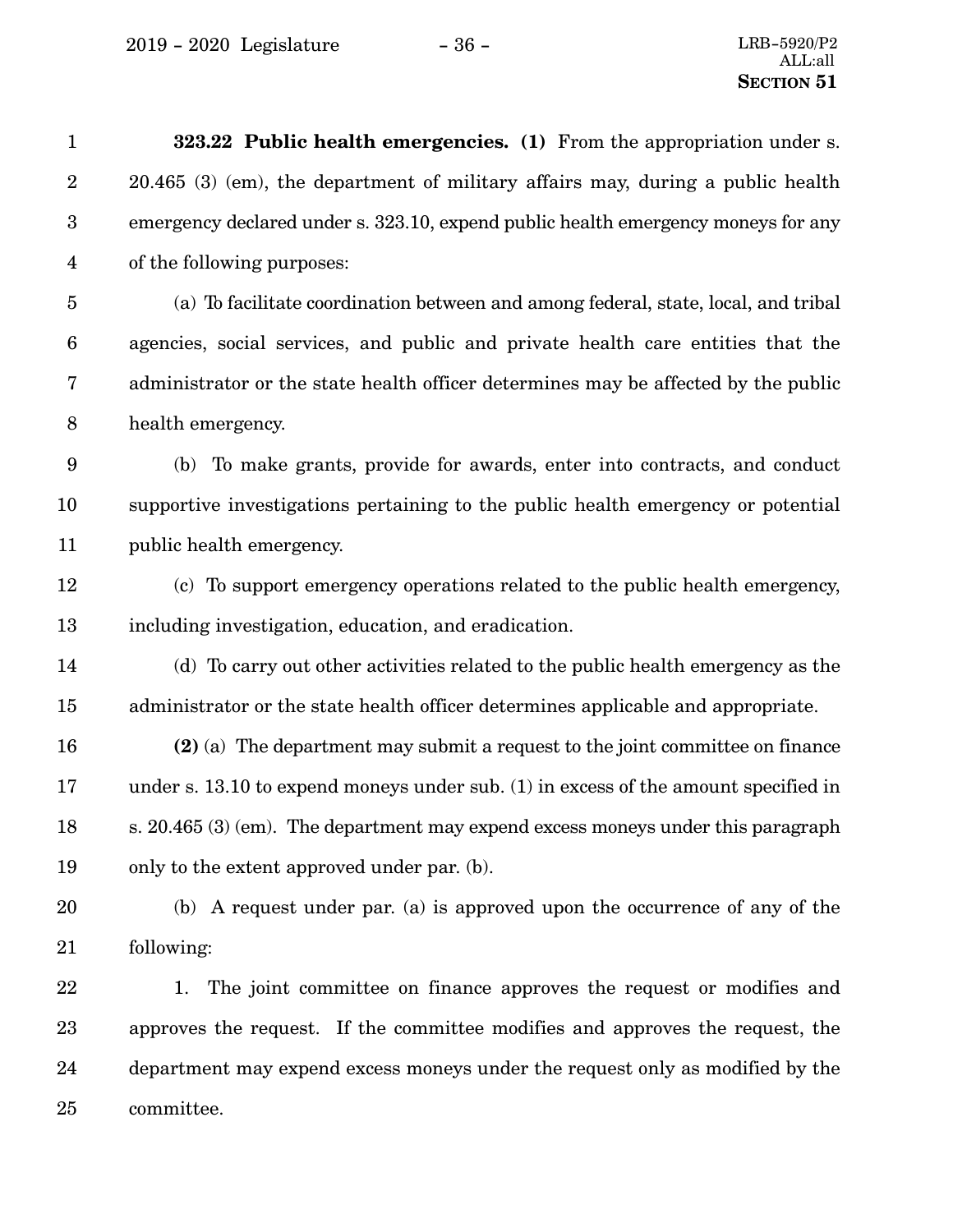$2019 - 2020$  Legislature  $-37 -$ 

| $\mathbf{1}$     | 2. No member of the joint committee on finance objects to the request within            |
|------------------|-----------------------------------------------------------------------------------------|
| $\boldsymbol{2}$ | 24 hours after the request is received.                                                 |
| $\boldsymbol{3}$ | 3. If a member objects under subd. 2., the joint committee on finance does not          |
| 4                | approve, reject, or modify the request within 48 hours after the request is received.   |
| $\overline{5}$   | (c) Notwithstanding s. $13.10(3)$ , no public hearing is required for a request         |
| $6\phantom{.}6$  | under par. $(a)$ .                                                                      |
| 7                | (d) Notwithstanding s. $13.10(4)$ , the joint committee on finance may vote on          |
| $\boldsymbol{8}$ | a request under par. (a) by mail ballot or by polling.                                  |
| $\boldsymbol{9}$ | (3) In each fiscal year, no later than 75 days after first expending moneys under       |
| 10               | sub. (1), and no later than the end of each month after that in which the department    |
| 11               | of military affairs expends moneys under sub. (1), the department shall submit to the   |
| 12               | joint committee on finance a report on those expenditures.                              |
| 13               | SECTION 52. 323.265 of the statutes is created to read:                                 |
| 14               | 323.265 Deadlines falling during a public health emergency. (1) In this                 |
| 15               | section:                                                                                |
| 16               | "Agency" means any office, department, agency, institution of higher<br>(a)             |
| 17               | education, association, society, or other body in state government created or           |
| 18               | authorized to be created by the constitution or any law, including any authority        |
| 19               | created in subch. II of ch. 114 or in ch. 231, 232, 233, 234, 237, 238, or 279, but not |
| 20               | including the legislature or the courts.                                                |
| 21               | (b) "Emergency period" means the period covered by a public health emergency            |
| 22               | declared by the governor under s. 323.10, including any extension, plus 30 days.        |
| 23               | (c) "Lead period" means the period that begins on the first day after the               |
| 24               | emergency period and is equal to the period beginning on the first day of the           |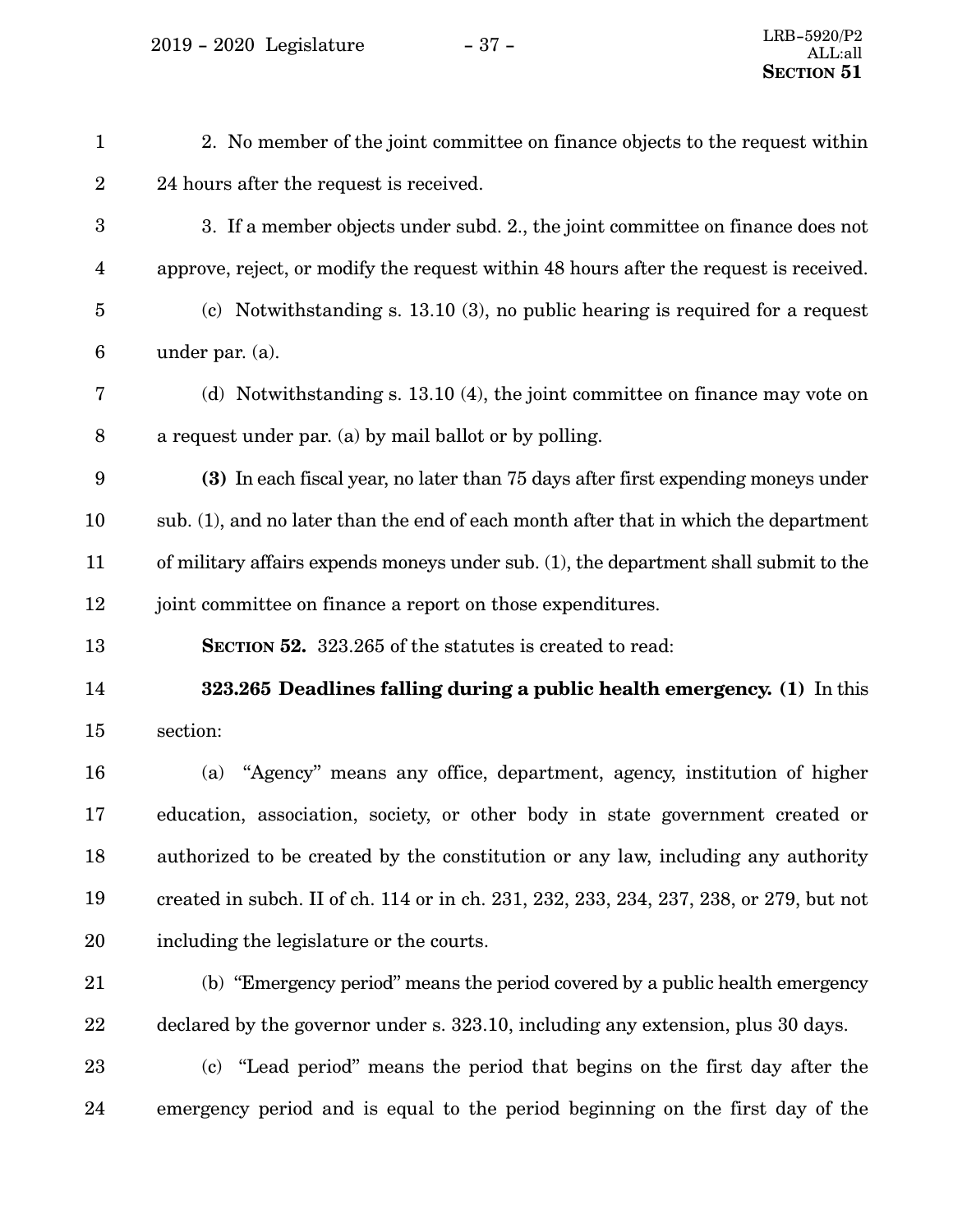emergency period, and ending on the date on which a deadline tolled under sub. (2) would otherwise have fallen. 1 2

(d) "Local governmental unit" means a political subdivision of this state, a special purpose district in this state, an agency or corporation of a political subdivision or special purpose district, or a combination or subunit of any of the foregoing. 3 4 5 6

**(2)** Notwithstanding any requirement to the contrary, each deadline any agency, local governmental unit, or individual is required by state law to satisfy during the emergency period, including any tax filing deadline, is tolled until the last day of that deadline's lead period. This subsection does not apply to any deadline in a court proceeding or to any deadline imposed by a court, nor does it apply to any statute of limitations for commencing an action in any court. 7 8 9 10 11 12

**SECTION 53.** 323.291 of the statutes is created to read: 13

**323.291 Public employees. (1)** PUBLIC EMPLOYEE HEALTH INSURANCE COVERAGE. Notwithstanding s. 40.02 (40), for the purpose of group health insurance coverage offered by the group insurance board under subch. IV of ch. 40, if an employee who was on a leave of absence returns from leave, even if the employee has not resumed active performance of duty for 30 consecutive calendar days on the date the governor declares a state of emergency related to a public health emergency under s. 323.10, the leave of absence is deemed ended or interrupted on that date. 14 15 16 17 18 19 20

**(2)** LIMITED TERM APPOINTMENT HOURS. Notwithstanding s. 230.26 (1), the director of the bureau of merit recruitment and selection in the division of personnel management in the department of administration may increase or suspend the number of hours for a limited term appointment for the duration of a state of emergency related to a public health emergency declared under s. 323.10. 21 22 23 24 25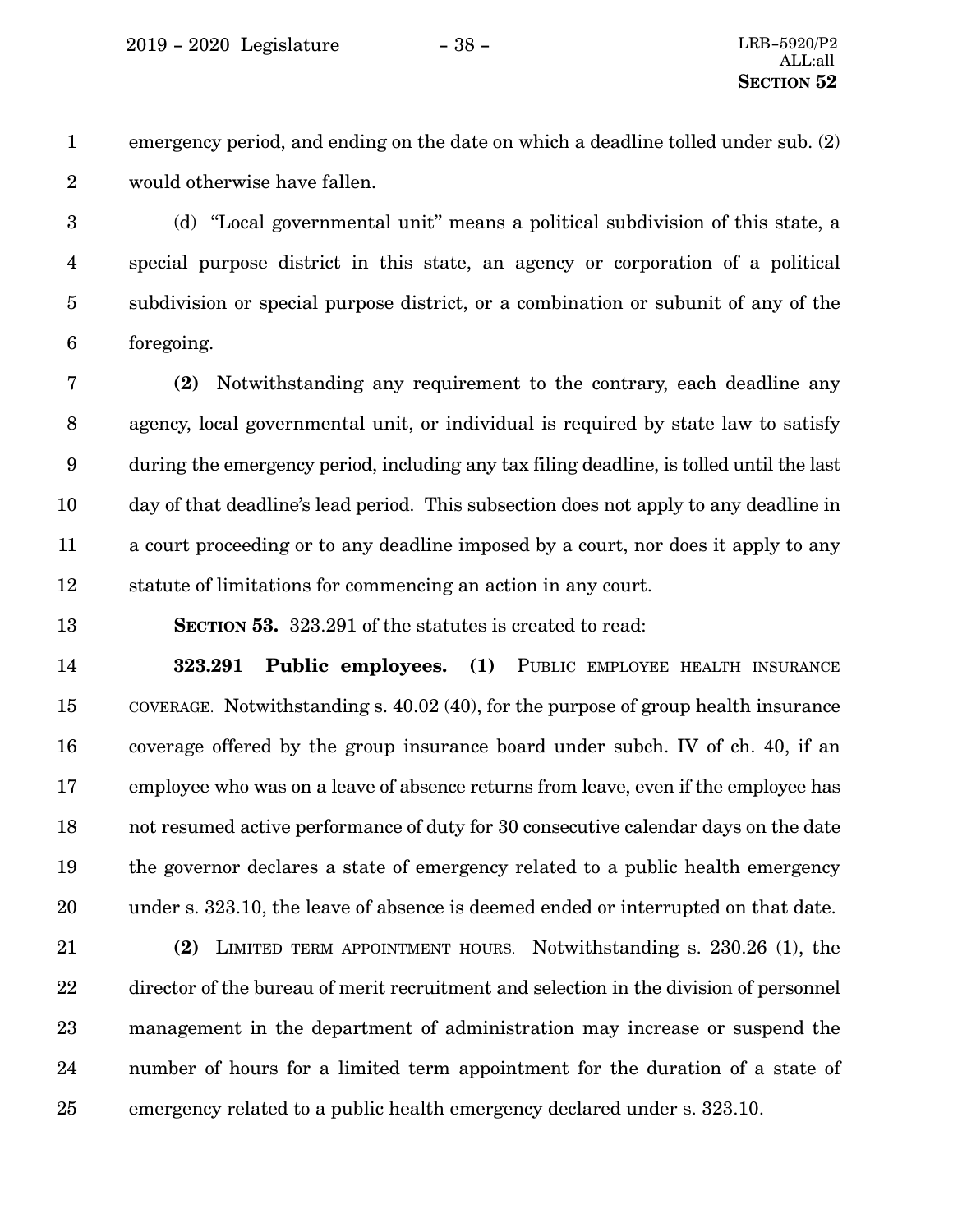**(3)** USE OF ANNUAL LEAVE DURING PROBATIONARY PERIOD. Notwithstanding s. 230.35 (1) (b), an employee may take annual leave within the first 6 months of the employee's probationary period upon initial appointment during a state of emergency related to a public health emergency declared under s. 323.10. 1 2 3 4

**(4)** ADDITIONAL SABBATICAL LEAVE. The administrator of the division of personnel management in the department of administration may provide additional sabbatical leave to employees who provide critical services during a state of emergency related to a public health emergency declared under s. 323.10. Sabbatical leave provided under this subsection is in addition to any leave provided under s. 230.35 (1) (a) and (1m) (bt), and the compensation plan under s. 230.12, and is not subject to s. 230.35 (1p). 5 6 7 8 9 10 11

**(5)** STATE CIVIL SERVICE GRIEVANCE PROCEDURES. (b) Notwithstanding s. 230.445 (2) and (3), an employee does not waive his or her right to appeal an adverse employment decision if the employee does not timely file the complaint or appeal during a state of emergency related to a public health emergency declared under s. 323.10. The tolling period under s. 230.445 (3) (a) 1. begins 14 days after the termination of such declared public health emergency or extension. 12 13 14 15 16 17

(c) Notwithstanding s. 230.445 (3) (a) 2., an appointing authority or his or her designee is not required to meet with a complainant in person during a state of emergency related to a public health emergency declared under s. 323.10 when conducting an investigation under s. 230.445 (3) (a) (2). 18 19 20 21

22

**SECTION 54.** 440.08 (5) of the statutes is created to read:

440.08 **(5)** RENEWAL SUSPENSION FOR PUBLIC HEALTH EMERGENCY. (a) In this subsection, "health care provider credential" means any credential issued under ch. 441, 447, 448, 450, 455, 460, or 462. 23 24 25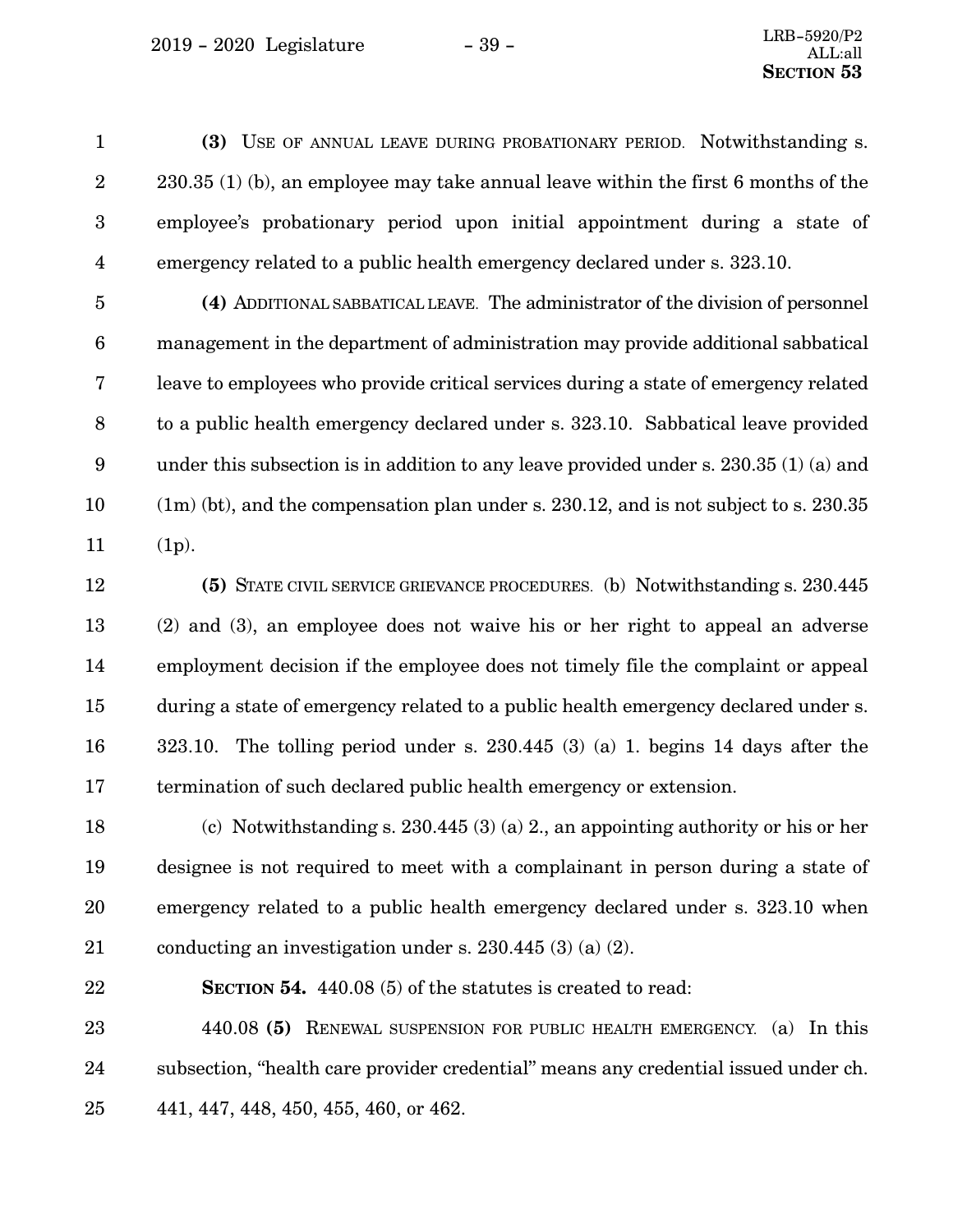(b) Notwithstanding subs. (1) to (3) and the applicable provisions in chs. 440 to 480, but subject to any professional discipline imposed on the credential, a health care provider credential is not subject to renewal, or any other conditions for renewal including continuing education, and remains valid during the the period covered by the public health emergency declared on March 12, 2020, by executive order 72, including any extension under s. 323.10, and continuing until further specified by the applicable credentialing board. 1 2 3 4 5 6 7

(c) A renewal that occurs subsequent to the period described in par. (b) is not subject to the late renewal fee under sub. (3) (a) if the application to renew the credential is received before the next applicable renewal date. Notwithstanding the applicable provisions in chs. 440 to 480, the applicable credentialing board may, for that next applicable renewal date, provide an exemption from or reduction of continuing education or other conditions for renewal. 8 9 10 11 12 13

**SECTION 55.** 450.11 (5) (a) of the statutes is amended to read: 14

450.11 **(5)** (a) Except as provided in par. pars. (bm) and (br), no prescription may be refilled unless the requirements of sub. (1) and, if applicable, sub. (1m) have been met and written, oral, or electronic authorization has been given by the prescribing practitioner. Unless the prescribing practitioner has specified in the prescription order that dispensing a prescribed drug in an initial amount followed by periodic refills as specified in the prescription order is medically necessary, a pharmacist may exercise his or her professional judgment to dispense varying quantities of the prescribed drug per fill up to the total number of dosage units authorized by the prescribing practitioner in the prescription order including any refills, subject to par. (b). 15 16 17 18 19 20 21 22 23 24

25

**SECTION 56.** 450.11 (5) (br) of the statutes is created to read: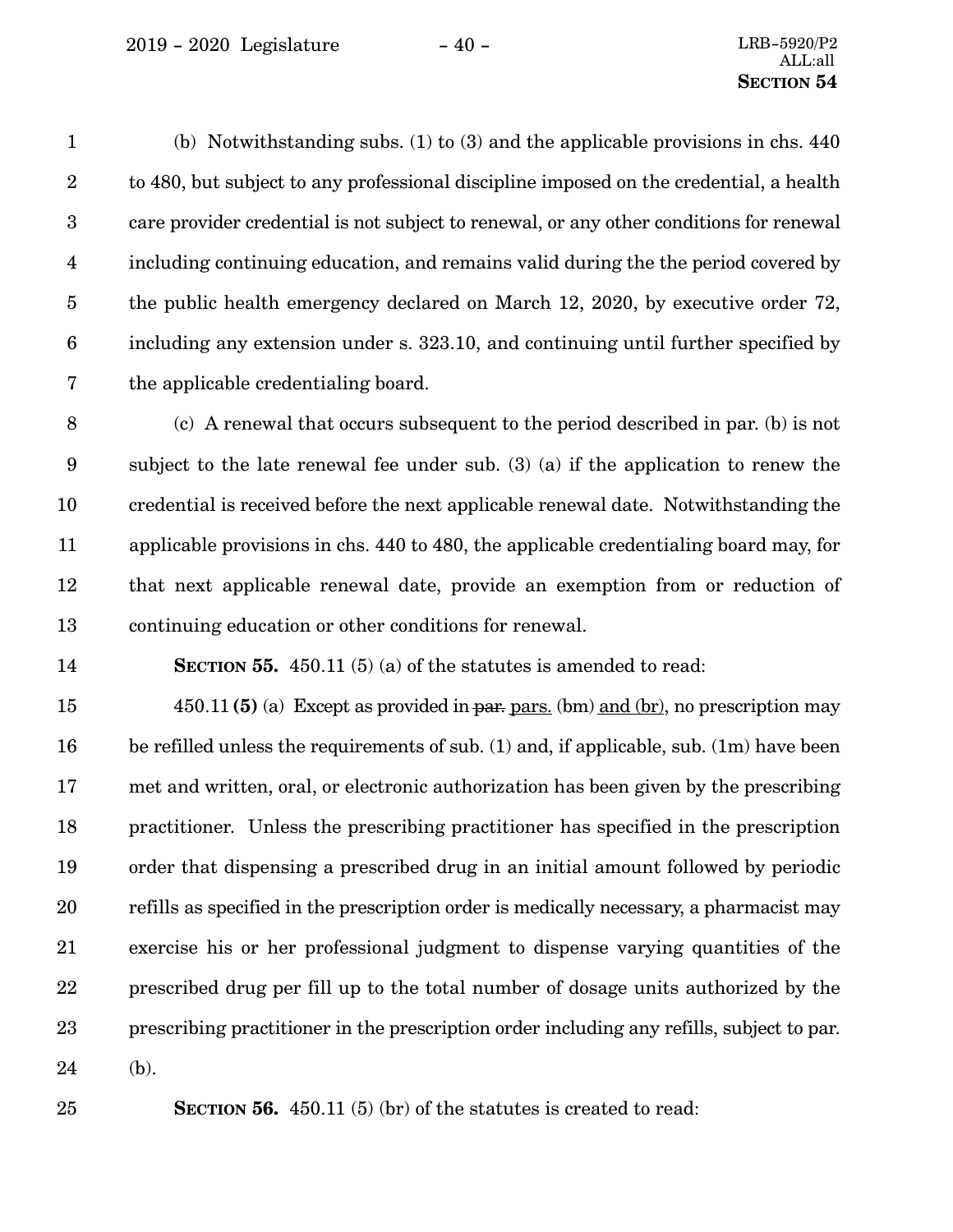$2019 - 2020$  Legislature  $-41 -$ 

450.11 **(5)** (br) 1. In the event a pharmacist receives a request for a prescription to be refilled and the prescription cannot be refilled as provided in par. (a), the pharmacist may, subject to subd. 2. a. to e., extend the existing prescription order and dispense the drug to the patient, if the pharmacist has not received and is not aware of written or oral instructions from the prescribing practitioner prohibiting further dispensing pursuant to or extension of the prescription order. 1 2 3 4 5 6

2. a. A prescribing practitioner may indicate, by writing on the face of the prescription order or, with respect to a prescription order transmitted electronically, by designating in electronic format the phrase "No extensions," or words of similar meaning, that no extension of the prescription order may be made under subd. 1. If such indication is made, the pharmacist may not extend the prescription order under subd. 1. 7 8 9 10 11 12

b. A pharmacist acting under subd. 1. may not extend a prescription order to dispense more than a 30-day supply of the prescribed drug, except that if the drug is typically packaged in a form that requires a pharmacist to dispense the drug in a quantity greater than a 30-day supply, the pharmacist may extend the prescription order as necessary to dispense the drug in the smallest quantity in which it is typically packaged. 13 14 15 16 17 18

19

c. A pharmacist may not extend a prescription order under subd. 1. for a drug that is a controlled substance. 20

d. A pharmacist may not extend a prescription order under subd. 1. for a particular patient if a prescription order was previously extended under subd. 1. for that patient during the period described in subd. 3. 21 22 23

e. A pharmacist shall, at the earliest reasonable time after acting under subd. 1., notify the prescribing practitioner or his or her office, but is not required to 24 25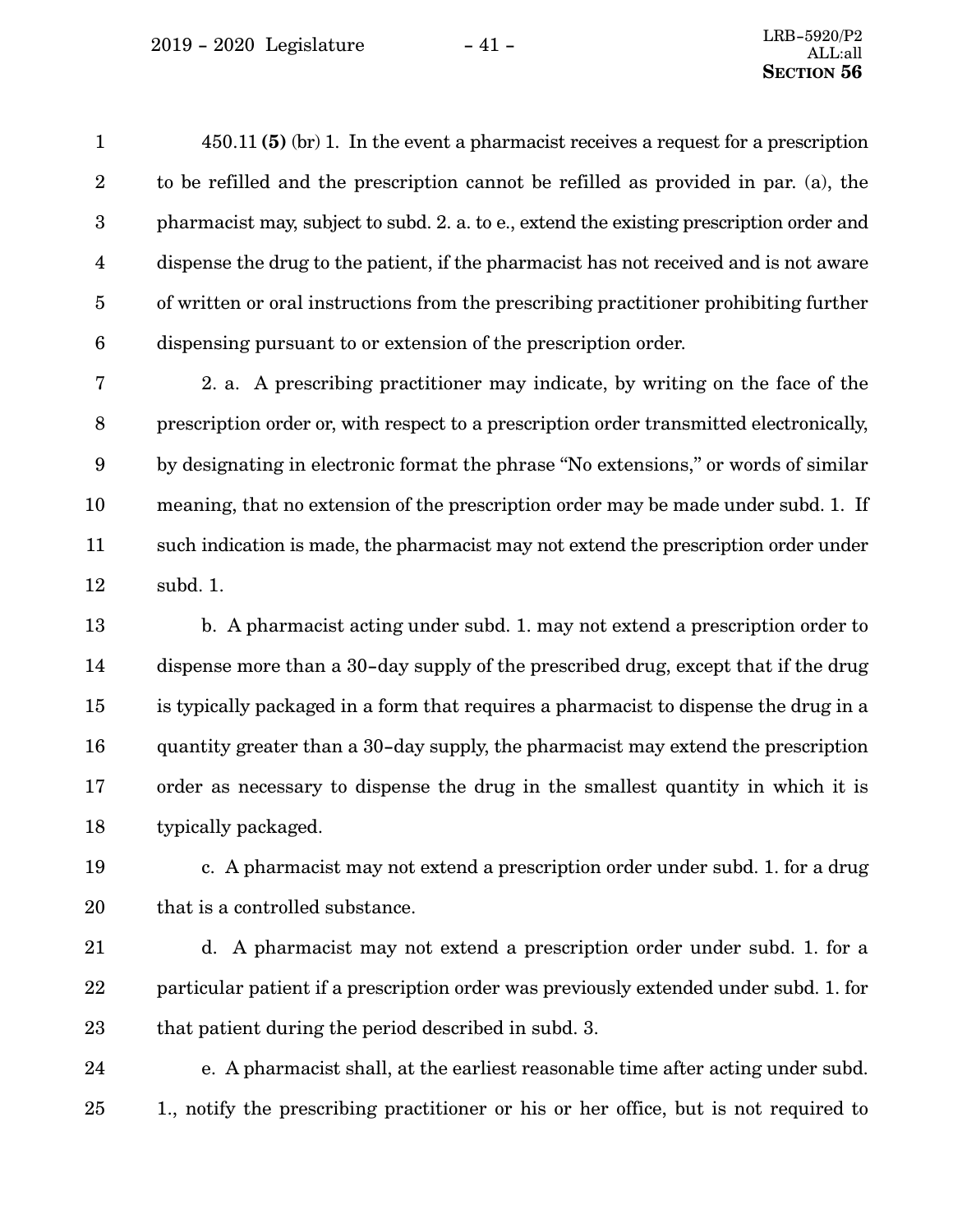attempt to procure a new prescription order or refill authorization for the drug by contacting the prescribing practitioner or his or her office prior to acting under subd. 1. After acting under subd. 1., the pharmacist may notify the patient or other individual that any further refills will require the authorization of a prescribing practitioner. 1 2 3 4 5

6

3. This paragraph applies only during the period covered by a public health emergency declared by the governor under s. 323.10, including any extension. During that time, this paragraph supersedes par. (bm) to the extent of any conflict. **SECTION 57.** 609.205 of the statutes is created to read: 7 8 9

**609.205 Public health emergency. (1)** All of the following apply to a defined network plan or preferred provider plan during a state of emergency related to public health declared under s. 323.10 or during a public health emergency declared under 42 USC 247d by the secretary of the federal department of health and human services: 10 11 12 13 14

(a) The plan may not require an enrollee to pay, including cost sharing, for a service, treatment, or supply provided by a provider that is not a participating provider in the plan's network of providers more than the enrollee would pay if the service, treatment, or supply is provided by a provider that is a participating provider. This subsection applies to any service, treatment, or supply that is related to diagnosis or treatment for the condition for which the public health emergency is declared and to any service, treatment, or supply that is provided by a provider that is not a participating provider because a participating provider is unavailable due to the public health emergency. 15 16 17 18 19 20 21 22 23

(b) The plan shall reimburse a provider that is not a participating provider for a service, treatment, or supply provided under the circumstances described under 24 25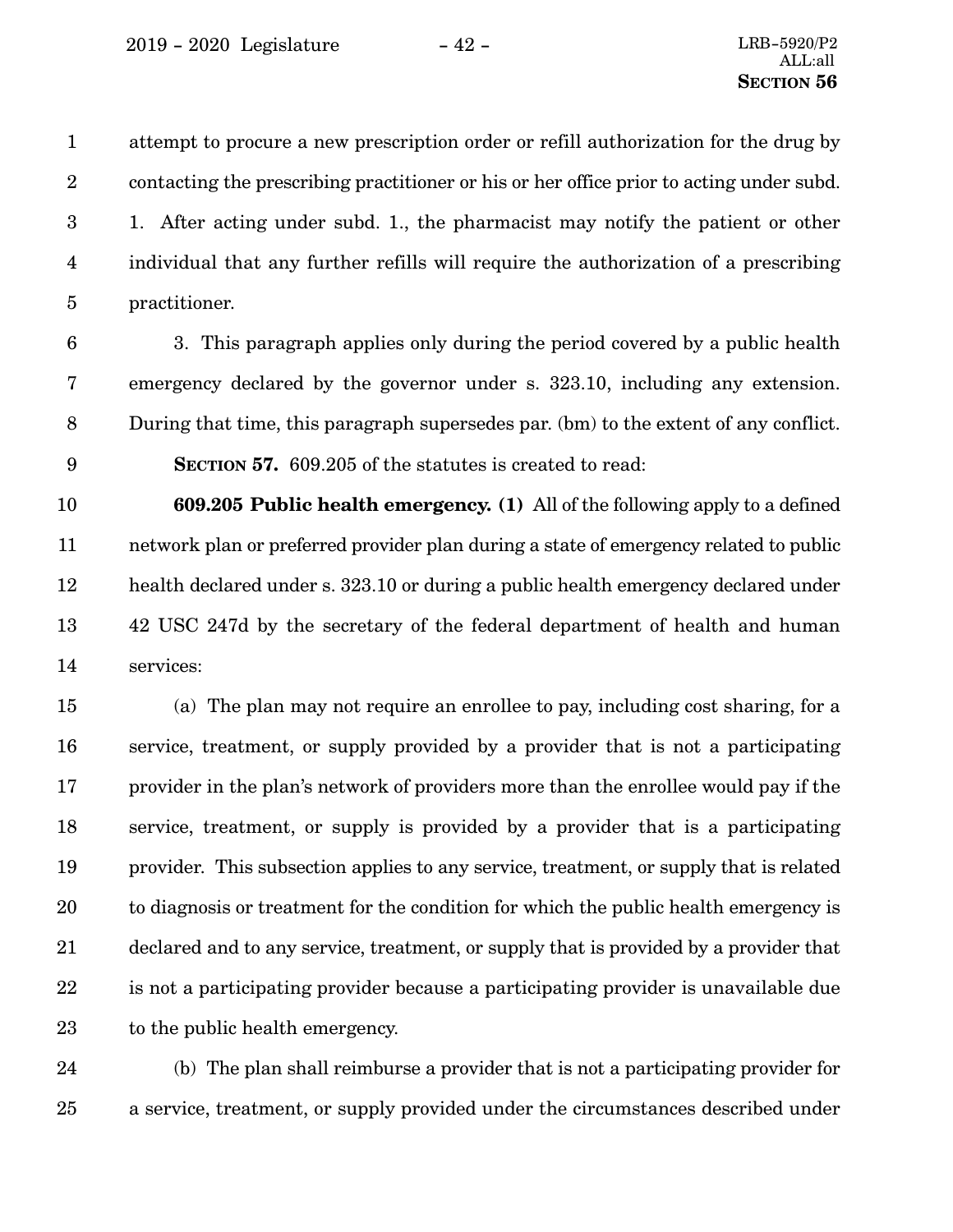par. (a) at 250 percent of the rate the federal Medicare program reimburses the provider for the same or a similar service, treatment, or supply in the same geographic area. 1 2 3

**(2)** During a state of emergency related to public health declared under s. 323.10 or during a public health emergency declared under 42 USC 247d by the secretary of the federal department of health and human services, all of the following apply to any health care provider or health care facility that provides a service, treatment, or supply to an enrollee of a defined network plan or preferred provider plan but is not a participating provider of that plan: 4 5 6 7 8 9

(a) The health care provider or facility shall accept as payment in full any payment by a defined network plan or preferred provider plan that is at least 250 percent of the rate the federal Medicare program reimburses the provider for the same or a similar service, treatment, or supply in the same geographic area. 10 11 12 13

(b) The health care provider or facility may not charge the enrollee for the service, treatment, or supply an amount that exceeds the amount the provider or facility is reimbursed by the defined network plan or preferred provider plan. 14 15 16

**(3)** The commissioner may promulgate any rules necessary to implement this section. 17 18

19

**SECTION 58.** 609.719 of the statutes is created to read:

**609.719 Telehealth services.** Limited service health organizations, preferred provider plans, and defined network plans are subject to s. 632.871. 20 21

**SECTION** 59. 609.83 of the statutes is amended to read: 22

**609.83 Coverage of drugs and devices.** Limited service health organizations, preferred provider plans, and defined network plans are subject to ss. 632.853 and 632.895 (16t) and (16v). 23 24 25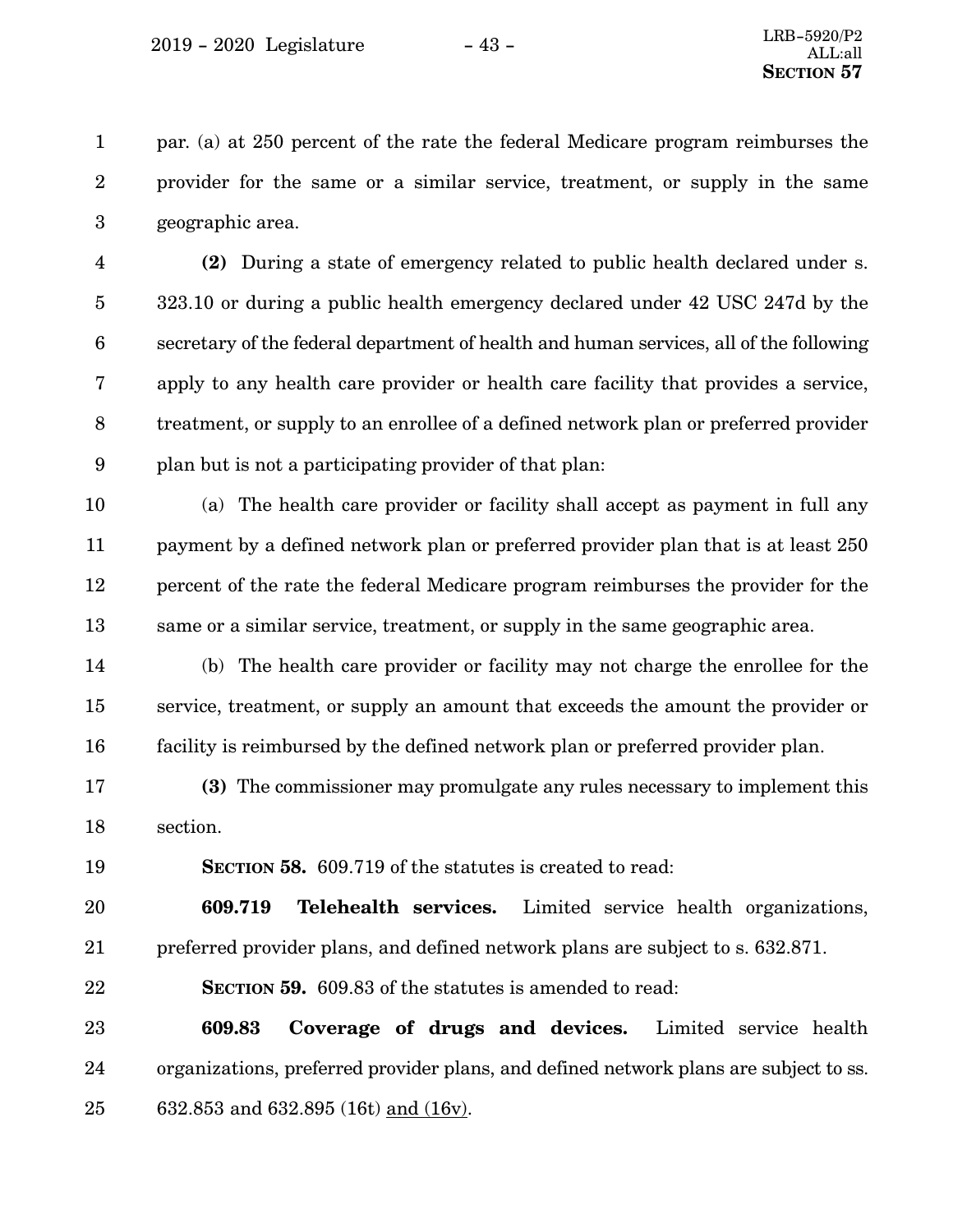| $\mathbf{1}$     | <b>SECTION 60.</b> 609.846 of the statutes is created to read:                           |
|------------------|------------------------------------------------------------------------------------------|
| $\overline{2}$   | 609.846 Discrimination based on COVID-19 prohibited. Limited service                     |
| $\boldsymbol{3}$ | health organizations, preferred provider plans, and defined network plans are            |
| $\overline{4}$   | subject to s. 632.729.                                                                   |
| $\overline{5}$   | <b>SECTION 61.</b> 609.885 of the statutes is created to read:                           |
| $6\phantom{.}6$  | 609.885 Coverage of COVID-19. Defined network plans, preferred provider                  |
| 7                | plans, and limited service health organizations are subject to s. 632.895 (14g).         |
| $\,8\,$          | <b>SECTION 62.</b> 625.12 (2) of the statutes is amended to read:                        |
| 9                | 625.12 (2) CLASSIFICATION. Risks Except as provided in s. 632.729, risks may             |
| 10               | be classified in any reasonable way for the establishment of rates and minimum           |
| 11               | premiums, except that no classifications may be based on race, color, creed or           |
| 12               | national origin, and classifications in automobile insurance may not be based on         |
| 13               | physical condition or developmental disability as defined in s. 51.01 (5). Subject to    |
| $14\,$           | s. ss. 632.365 and 632.729, rates thus produced may be modified for individual risks     |
| 15               | in accordance with rating plans or schedules that establish reasonable standards for     |
| 16               | measuring probable variations in hazards, expenses, or both. Rates may also be           |
| 17               | modified for individual risks under s. 625.13 (2).                                       |
| 18               | SECTION 63. $628.34$ (3) (a) of the statutes is amended to read:                         |
| 19               | 628.34 (3) (a) No insurer may unfairly discriminate among policyholders by               |
| 20               | charging different premiums or by offering different terms of coverage except on the     |
| 21               | basis of classifications related to the nature and the degree of the risk covered or the |
| 22               | expenses involved, subject to ss. 632.365, 632.729, 632.746 and 632.748. Rates are       |
| 23               | not unfairly discriminatory if they are averaged broadly among persons insured           |

merely because they are more favorable than in a similar individual policy. 25

24

under a group, blanket or franchise policy, and terms are not unfairly discriminatory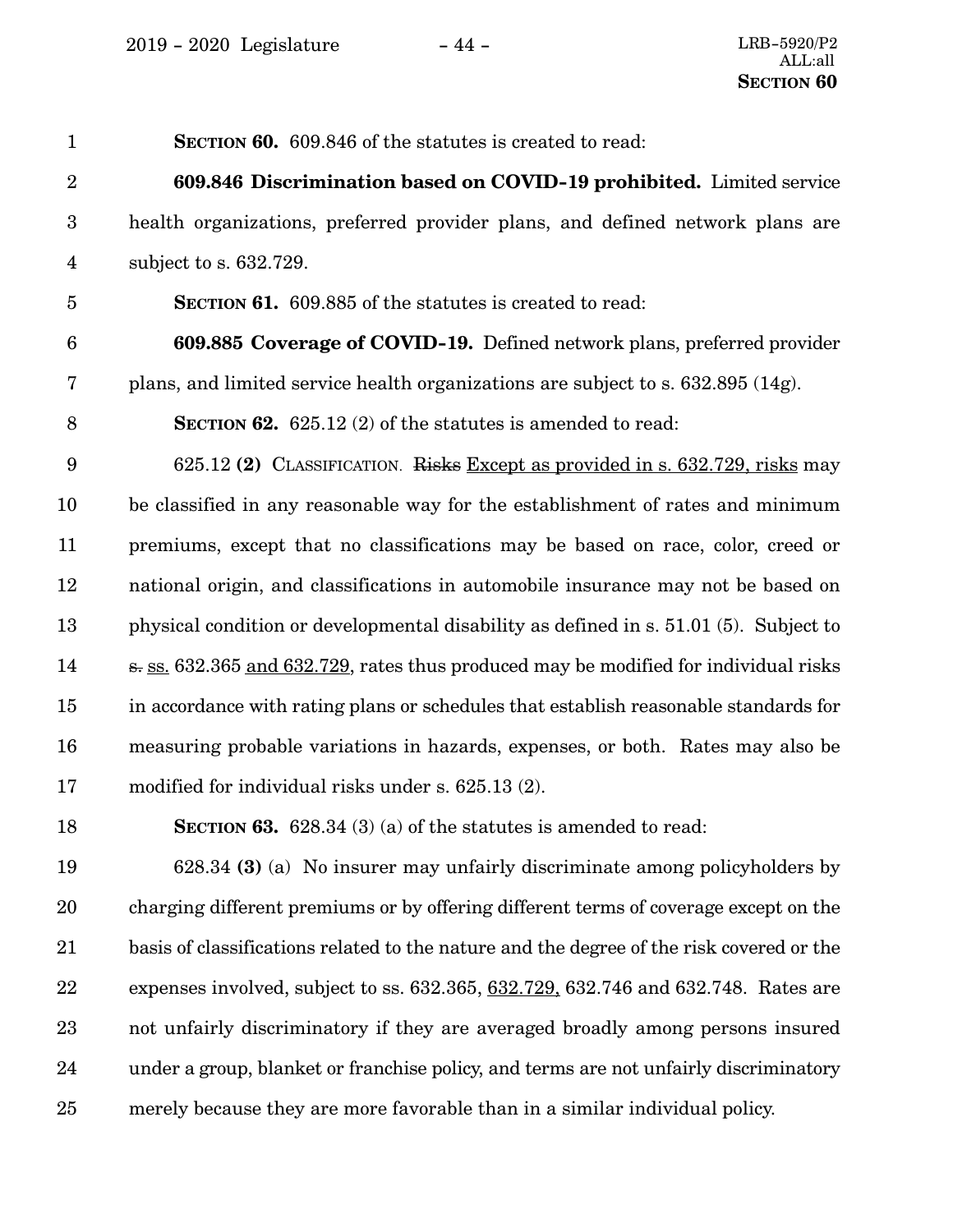**SECTION 64.** 632.729 of the statutes is created to read: **632.729 Prohibiting discrimination based on COVID-19. (1)** DEFINITIONS. In this section: (a) "COVID-19" means an infection caused by the SARS-CoV-2 coronavirus. (b) "Health benefit plan" has the meaning given in s. 632.745 (11). (c) "Pharmacy benefit manager" has the meaning given in s.  $632.865$  (1) (c). (d) "Self-insured health plan" has the meaning given in s.  $632.85$  (1) (c). **(2)** ISSUANCE OR RENEWAL. (a) An insurer that offers an individual or group health benefit plan, a pharmacy benefit manager, or a self-insured health plan may not establish rules for the eligibility of any individual to enroll, for the continued eligibility of any individual to remain enrolled, or for the renewal of coverage under the plan based on a current or past diagnosis or suspected diagnosis of COVID-19. (b) An insurer that offers a group health benefit plan, a pharmacy benefit manager, or a self-insured health plan may not establish rules for the eligibility of any employer or other group to enroll, for the continued eligibility of any employer or group to remain enrolled, or for the renewal of an employer's or group's coverage under the plan based on a current or past diagnosis or suspected diagnosis of COVID-19 of any employee or other member of the group. **(3)** CANCELLATION. An insurer that offers an individual or group health benefit 1 2 3 4 5 6 7 8 9 10 11 12 13 14 15 16 17 18 19

- plan, a pharmacy benefit manger, or a self-insured health plan may not use as a basis for cancellation of coverage during a contract term a current or past diagnosis of COVID-19 or suspected diagnosis of COVID-19. 20 21 22
- **(4)** RATES. An insurer that offers an individual or group health benefit plan, a pharmacy benefit manger, or a self-insured health plan may not use as a basis for 23 24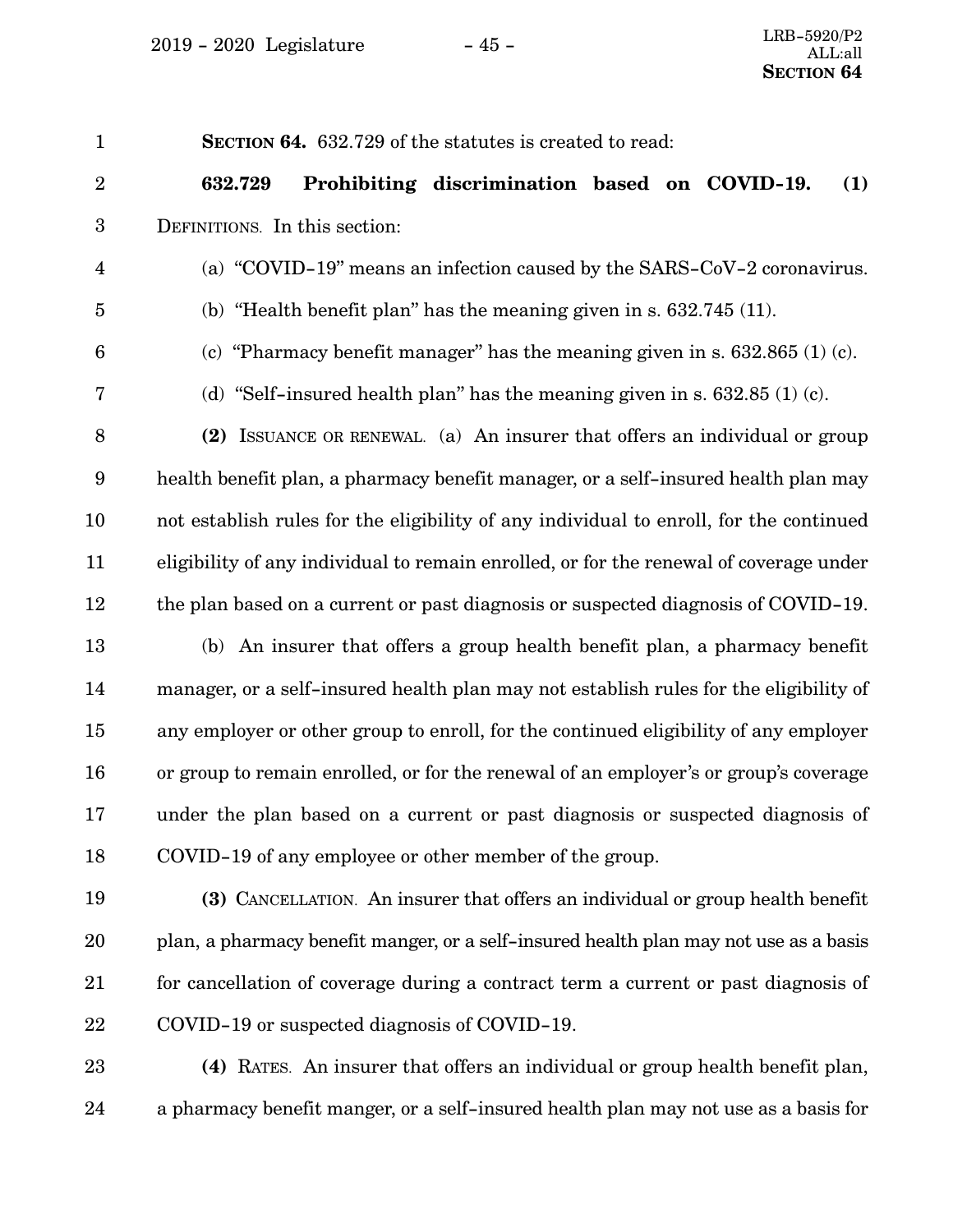setting rates for coverage a current or past diagnosis of COVID-19 or suspected diagnosis of COVID-19. 1 2

**(5)** PREMIUM GRACE PERIOD. An insurer that offers an individual or group health benefit plan, a pharmacy benefit manger, or a self-insured health plan may not refuse to grant to an individual, employer, or other group a grace period for the payment of a premium based on an individual's, employee's, or group member's current or past diagnosis of COVID-19 or suspected diagnosis of COVID-19 if a grace period for payment of premium would generally be granted under the plan. 3 4 5 6 7 8

**SECTION 65.** 632.871 of the statutes is created to read:

**632.871 Telehealth services. (1)** DEFINITIONS. In this section: 10

(a) "Disability insurance policy" has the meaning given in s. 632.895 (1) (a). 11

12

9

(b) "Self-insured health plan" has the meaning given in s.  $632.85$  (1) (c).

(c) "Telehealth" means a practice of health care delivery, diagnosis, consultation, treatment, or transfer of medically relevant data by means of audio, video, or data communications that are used either during a patient visit or consultation or are used to transfer medically relevant data about a patient. 13 14 15 16

**(2)** COVERAGE DENIAL PROHIBITED. No disability insurance policy or self-insured health plan may deny coverage for a treatment or service provided through telehealth if that treatment or service is covered by the policy or plan when provided in person by a health care provider. 17 18 19 20

21

22

**(3)** RULE MAKING. The commissioner may promulgate any rules necessary to implement this section.

**SECTION 66.** 632.895 (14g) of the statutes is created to read: 23

632.895 **(14g)** COVERAGE OF COVID-19. (a) In this subsection, "COVID-19" means an infection caused by the SARS-CoV-2 coronavirus. 24 25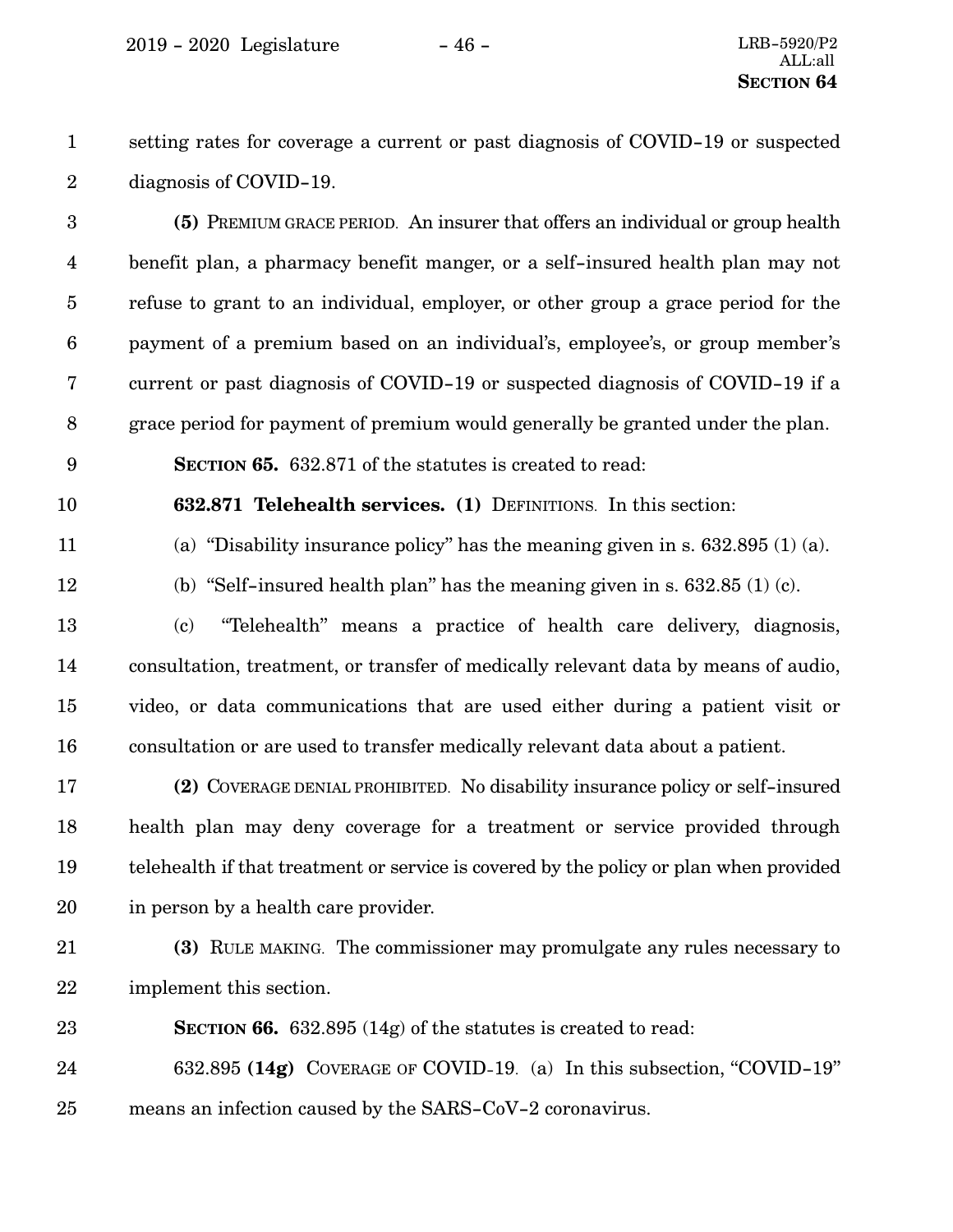| $\mathbf{1}$     | (b) Every disability insurance policy, and every self-insured health plan of the              |
|------------------|-----------------------------------------------------------------------------------------------|
| $\boldsymbol{2}$ | state or of a county, city, town, village, or school district, that generally covers testing  |
| $\boldsymbol{3}$ | and treatment for infectious diseases shall provide coverage of testing and treatment         |
| $\overline{4}$   | for COVID-19, including any prescription drugs, and administration of any                     |
| $\overline{5}$   | vaccination developed to prevent COVID-19 without imposing any copayment or                   |
| $\boldsymbol{6}$ | coinsurance on the individual covered under the policy or plan.                               |
| 7                | <b>SECTION 67.</b> 632.895 (16v) of the statutes is created to read:                          |
| $8\,$            | 632.895 (16v) PROHIBITING COVERAGE LIMITATIONS ON PRESCRIPTION DRUGS. (a)                     |
| $\boldsymbol{9}$ | During the period covered by the state of emergency related to public health declared         |
| 10               | by the governor on March 12, 2020, by executive order 72, an insurer offering a               |
| 11               | disability insurance policy that covers prescription drugs, a self-insured health plan        |
| 12               | of the state or of a county, city, town, village, or school district that covers prescription |
| 13               | drugs, or a pharmacy benefit manager acting on behalf of a policy or plan may not             |
| 14               | do any of the following in order to maintain coverage of a prescription drug:                 |
| 15               | Require prior authorization for early refills of a prescription drug or<br>1.                 |
| 16               | otherwise restrict the period of time in which a prescription drug may be refilled.           |
| 17               | 2. Impose a limit on the quantity of prescription drugs that may be obtained                  |
| 18               | if the quantity is no more than a 90-day supply.                                              |
| 19               | (b) This subsection does not apply to a prescription drug that is a controlled                |
| 20               | substance, as defined in s. $961.01$ (4).                                                     |
| 21               | <b>SECTION 68.</b> 704.17 (6) of the statutes is created to read:                             |
| 22               | 704.17 (6) PUBLIC HEALTH EMERGENCY. (a) Notwithstanding subs. (1p) (a) and                    |
| 23               | (2) (a), during any period covered by a public health emergency declared by the               |
| 24               | governor, including any extension under s. 323.10, and during the 45 days following           |
| 25               | that period, a landlord may not give a tenant who is in default of a rent payment a           |
|                  |                                                                                               |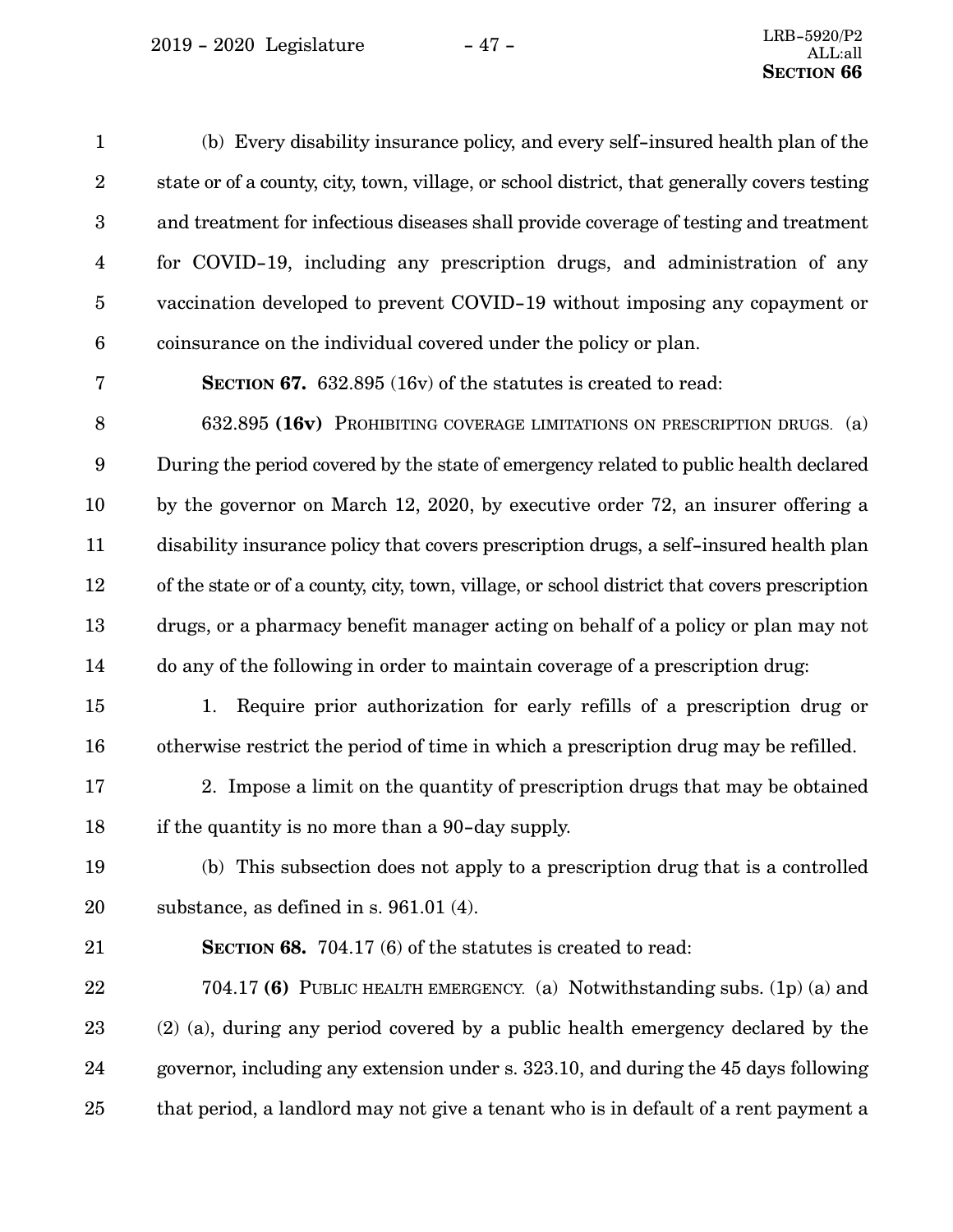notice to pay rent or vacate within at least 5 days or a notice to vacate within at least 14 days that is based on a failure to pay rent and may not charge a late fee for a late payment of rent. 1 2 3

(b) If a landlord gave a tenant who is in default of a rent payment a notice to pay rent or vacate under sub. (1p) (a) or (2) (a) or a notice to vacate under sub. (1p) (a) before a period covered by a public health emergency declared by the governor, including any extension under s. 323.10, the days during that period and the 45 days following that period may not be counted in the 5 days to pay rent or 14 days to vacate under the notice. 4 5 6 7 8 9

10

**SECTION 69.** 704.23 of the statutes is amended to read:

**704.23 Removal of tenant on termination of tenancy.** If a tenant remains in possession without consent of the tenant's landlord after termination of the tenant's tenancy, the landlord may in every case proceed in any manner permitted by law to remove the tenant and recover damages for such holding over. This section does not apply if a tenant's tenancy has terminated because of a failure to pay rent prior to a period covered by a public health emergency declared by the governor, but the tenant has not yet been removed from the premises and a civil action of eviction has not yet been commenced. 11 12 13 14 15 16 17 18

**SECTION 70.** 704.25 (1) of the statutes is amended to read: 19

704.25 **(1)** REMOVAL AND RECOVERY OF DAMAGES. If a tenant holds over after expiration of a lease, the landlord may in every case proceed in any manner permitted by law to remove the tenant and recover damages for such holding over. This subsection does not apply if a tenant's tenancy has terminated, but would not otherwise have expired, because of a failure to pay rent prior to a period covered by a public health emergency declared by the governor, the tenant has not yet been 20 21 22 23 24 25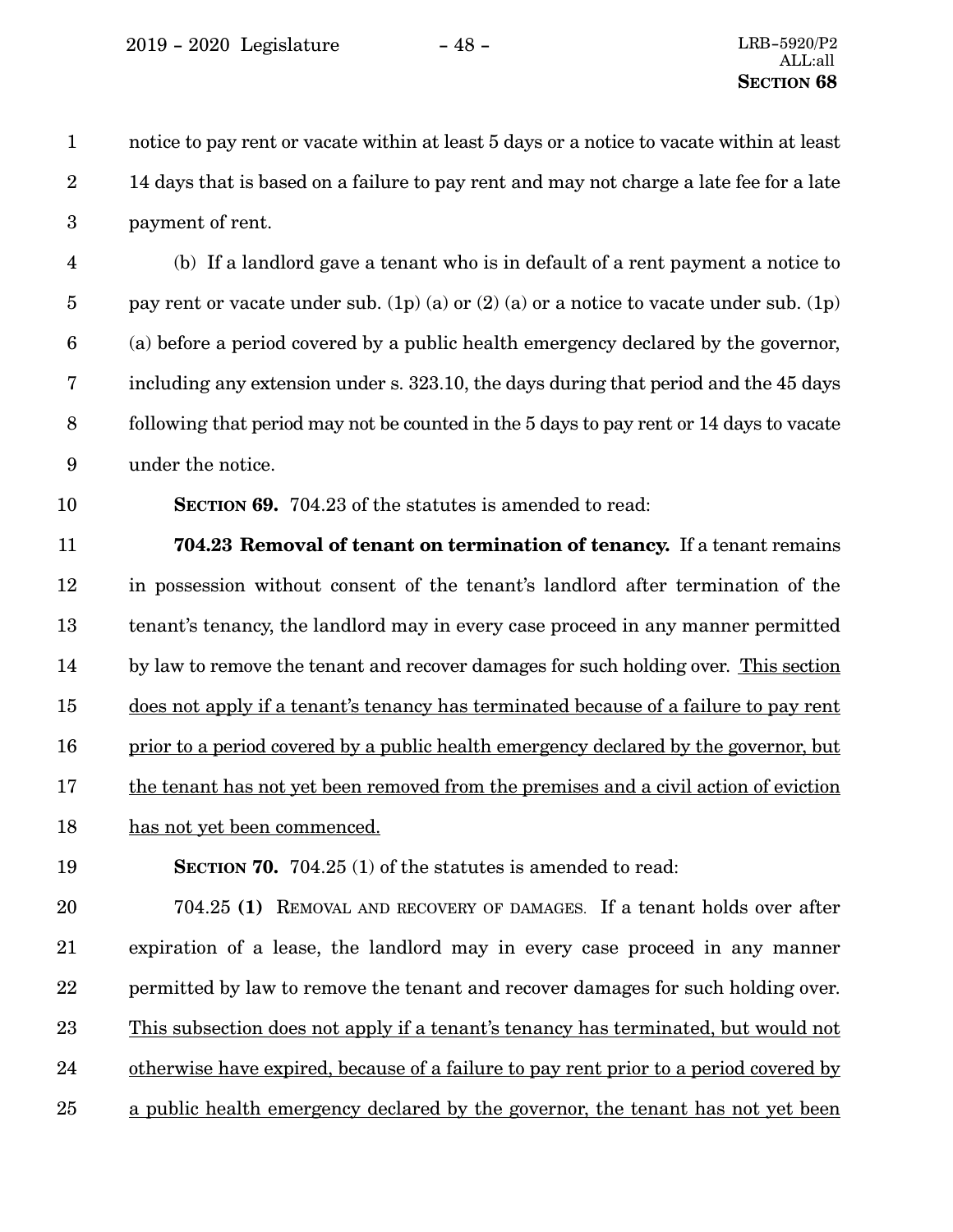removed from the premises, and a civil action of eviction has not yet been commenced. 1 2

**SECTION 71.** 799.24 (1m) of the statutes is created to read:

799.24 **(1m)** PUBLIC HEALTH EMERGENCY. Notwithstanding the provisions of sub. (1), during a period covered by a public health emergency declared by the governor, including any extension under s. 323.10, and during the 45 days following that period, no court may enter a judgment or order of eviction under sub. (1). 4 5 6 7

8

3

**SECTION 72.** 799.40 (1c) of the statutes is created to read:

799.40 **(1c)** PUBLIC HEALTH EMERGENCY. Notwithstanding sub. (1) or any other provision of this chapter, if a tenant's tenancy has terminated because of a failure to pay rent prior to a period covered by a public health emergency declared by the governor, but the tenant has not yet been removed from the premises and a civil action of eviction has not yet been commenced, the landlord may not commence a civil action of eviction based on the tenant's failure to pay rent during the period covered by the public health emergency, including any extension under s. 323.10, or during the 45 days following that period. 9 10 11 12 13 14 15 16

17

**SECTION 73.** 799.44 (2m) of the statutes is created to read:

799.44 **(2m)** PUBLIC HEALTH EMERGENCY. Notwithstanding the provisions of subs. (1) and (2), during a period covered by a public health emergency declared by the governor, including any extension under s. 323.10, and during the 45 days following that period, no court may enter an order for judgment under sub. (1) or order that a writ of restitution be issued under sub. (2). 18 19 20 21 22

**SECTION 74.** 799.45 (1m) of the statutes is created to read: 23

799.45 **(1m)** PUBLIC HEALTH EMERGENCY. Notwithstanding the provisions of this section, no sheriff may execute a writ of restitution during a period covered by a 24 25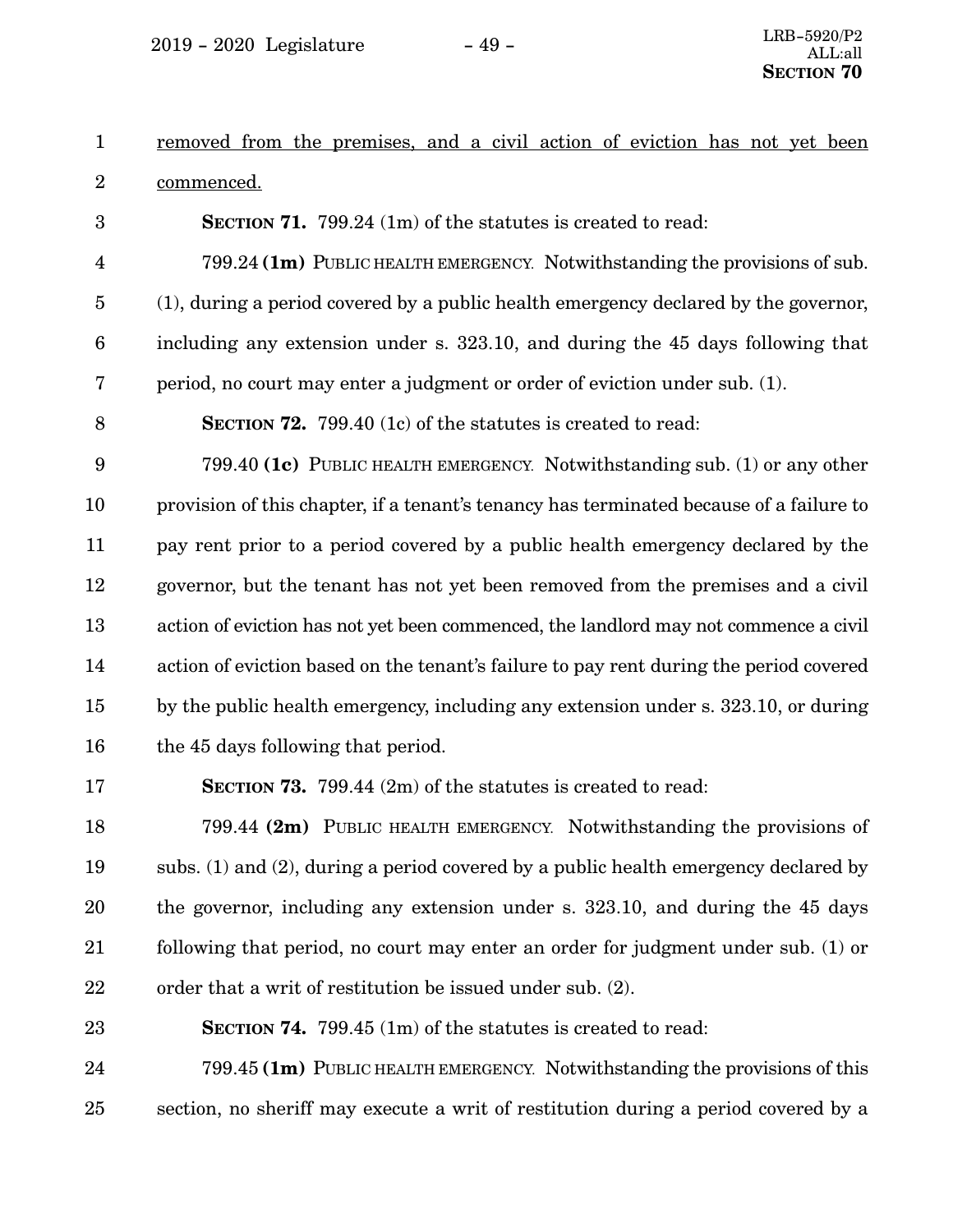<span id="page-49-0"></span>2019 - 2020 Legislature - 50 - LRB-5920/P2

public health emergency declared by the governor, including any extension under s. 323.10, or during the 45 days following that period. 1 2

3

#### **SECTION 75.**0**Nonstatutory provisions.**

(1) PUBLIC HEALTH POSITIONS; EXEMPTION FROM CIVIL SERVICE. During a state of emergency related to public health declared under s. 323.10 or during a public health emergency declared under 42 USC 247d by the secretary of the federal department of health and human services, the secretary of health services may request that the administrator of the division of personnel management in the department of administration waive any provisions of subch. II of ch. 230 as necessary to expedite the recruitment and hiring by the department of health services of individuals for the positions described under SECTION [76](#page-62-0) ([2](#page-62-0)) of this act. 4 5 6 7 8 9 10 11

(2) AID TO LOCAL HEALTH DEPARTMENTS. In the schedule under s. 20.005 (3) for the appropriation to the department of health services under s. 20.435 (1) (b), the dollar amount for fiscal year 2019-20 is increased by \$17,441,000 to provide aid to local health departments. Notwithstanding ss. 20.001 (3) (a) and 20.002 (1), the department may transfer moneys under this subsection to and expend those moneys in fiscal year 2020-21. 12 13 14 15 16 17

(3) INSURANCE POLICY CANCELLATION. During the period covered by the state of emergency related to public health declared by the governor on March 12, 2020, by executive order 72, notwithstanding any contrary provision of chs. 600 to 655, no insurer may cancel any policy of insurance for nonpayment of premiums until at least 90 days after the unpaid premium was due. 18 19 20 21 22

(4) LIABILITY INSURANCE FOR PHYSICIANS AND NURSE ANESTHETISTS. During the public health emergency declared on March 12, 2020, by executive order 72, all of the following apply to a physician or nurse anesthetist for whom this state is not a 23 24 25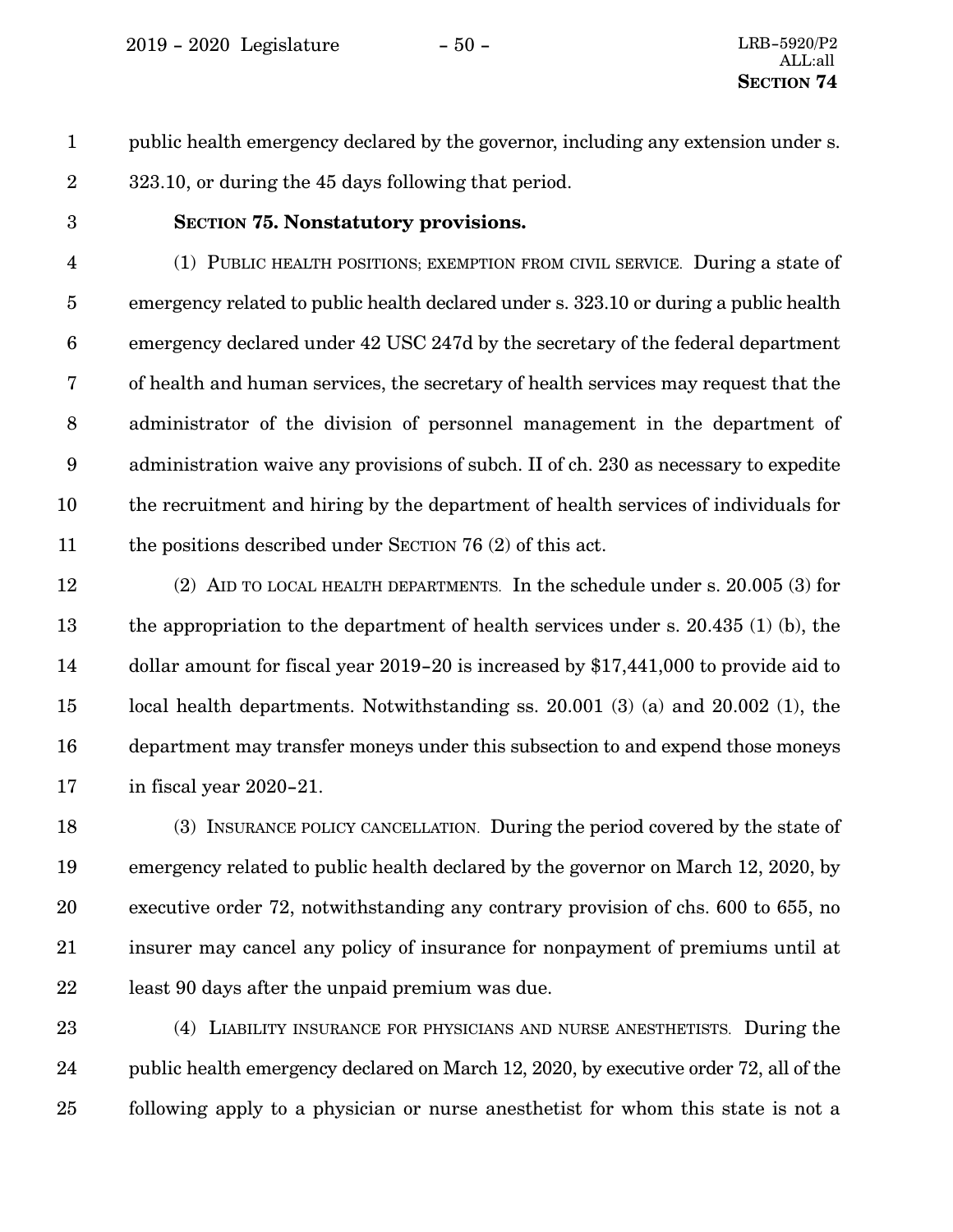principal place of practice but who is authorized to practice in this state on a temporary basis: 1 2

(a) The physician or nurse anesthetist may fulfill the requirements of s. 655.23 (3) (a) by filing with the commissioner of insurance a certificate of insurance for a policy of health care liability insurance issued by an insurer that is authorized in a jurisdiction accredited by the National Association of Insurance Commissioners. 3 4 5 6

(b) The physician or nurse anesthetist may elect, in the manner designated by the commissioner of insurance by rule under s. 655.004, to be subject to ch. 655. 7 8

- (5) TEMPORARY CREDENTIALS FOR FORMER HEALTH CARE PROVIDERS DURING EMERGENCY. 9 10
- (a) *Definitions.* In this subsection: 11
- 1. "Credential" means a license or certificate. 12
- 2. "Department" means the department of safety and professional services. 13

3. "Health care provider" means an individual who was at any time within the previous 5 years, but is not currently, any of the following, if the individual's credential was never revoked, limited, suspended, or denied renewal: 14 15 16

- a. Licensed as a registered nurse, licensed practical nurse, or nurse-midwife under ch. 441. 17 18
- b. Licensed as a dentist under ch. 447. 19

c. Licensed as a physician, physician assistant, or perfusionist under ch. 448 or certified as a respiratory care practitioner under ch. 448. 20 21

- d. Licensed as a pharmacist under ch. 450. 22
- e. Licensed as a psychologist under ch. 455. 23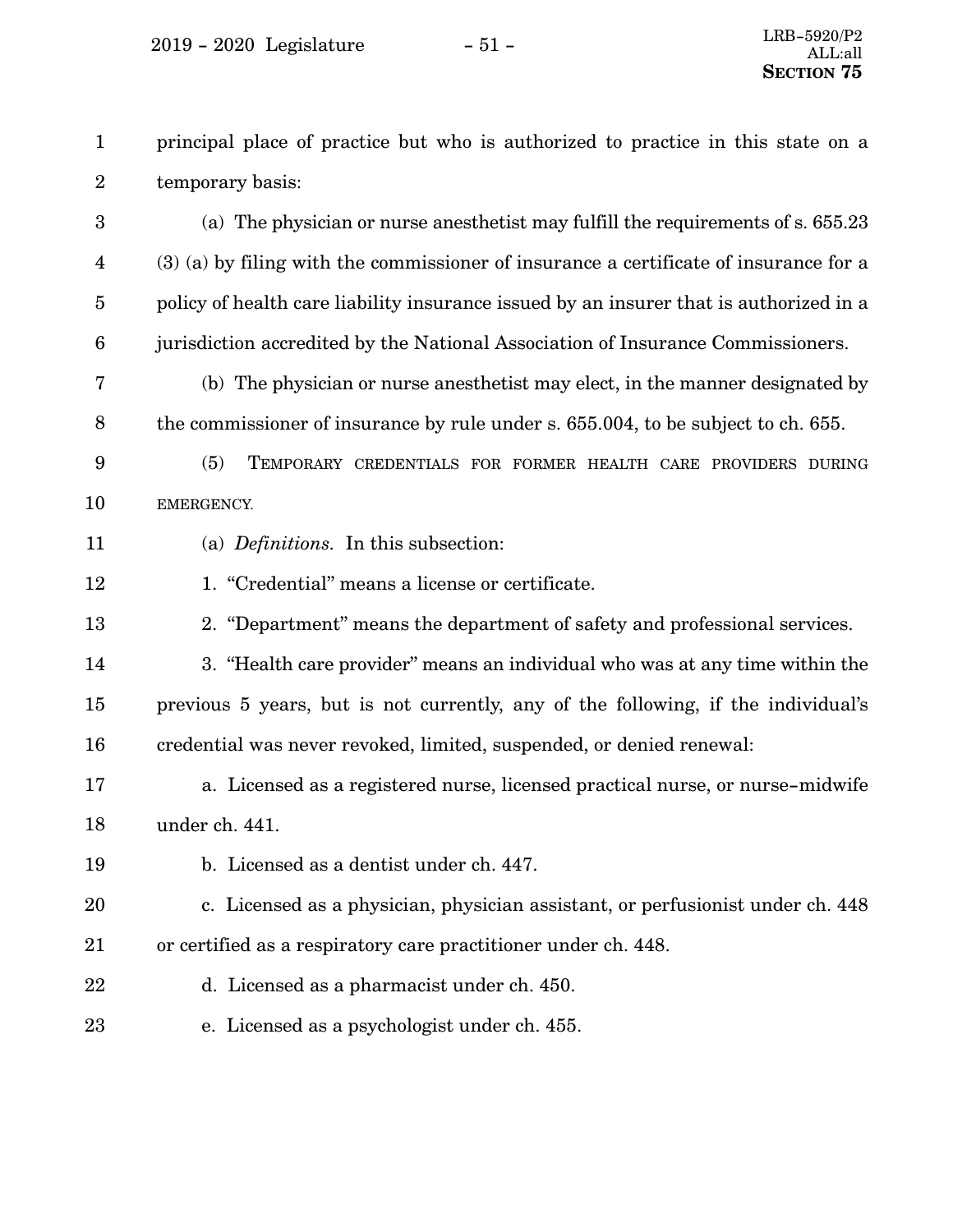2019 - 2020 Legislature - 52 - LRB-5920/P2

f. A clinical social worker, marriage and family therapist, or professional counselor licensed under ch. 457 or an independent social worker or social worker certified under ch. 457. g. A clinical substance abuse counselor certified under s. 440.88. h. Any practitioner holding a credential to practice a profession that is identified by the department of health services during the period covered by the public health emergency declared on March 12, 2020, by executive order 72, including any extension under s. 323.10. (b) *Temporary emergency credentials.* 1. The department may grant a temporary credential to a health care provider if all of the following apply: a. The health care provider submits an application to the department. b. The department determines that the health care provider satisfies the eligibility requirements for the credential and is fit to practice after conducting an investigation of the health care provider's arrest or conviction record and record of professional discipline. 2. If the department denies a health care provider's application for a temporary credential under this paragraph, the department shall notify the health care provider of the reason for denial. 3. Notwithstanding ss. 441.06 (4), 441.15 (2), 447.03 (1) and (2), 448.03 (1) (a), (b), and (c) and  $(1m)$ , and  $450.03$  (1), a health care provider granted a temporary credential under this paragraph may provide services for which the health care provider has been licensed or certified. 4. A health care provider who provides services authorized by a temporary 1 2 3 4 5 6 7 8 9 10 11 12 13 14 15 16 17 18 19 20 21 22 23 24

credential granted under this paragraph shall maintain malpractice insurance that 25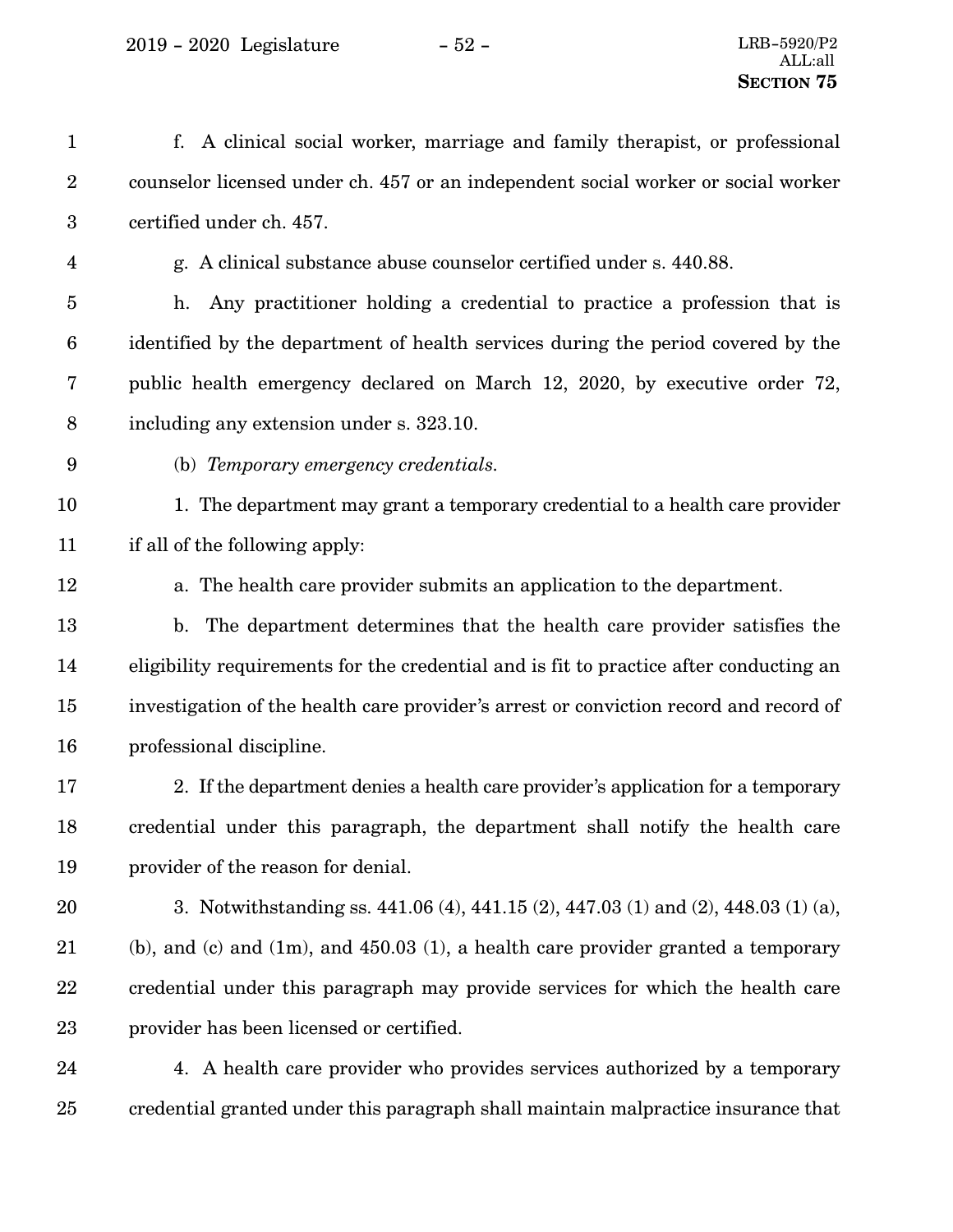$2019 - 2020$  Legislature  $-53 -$ 

satisfies the requirements of the profession for which the health care provider has been licensed or certified. 1 2

5. A temporary credential granted under this paragraph expires 90 days after the conclusion of the period covered by the public health emergency declared on March 12, 2020, by executive order 72, including any extension under s. 323.10. 3 4 5

(6) AUTHORITY TO WAIVE FEES. Notwithstanding s. 440.05 and the applicable fee provisions in chs. 440 to 480, during the period covered by the public health emergency declared on March 12, 2020, by executive order 72, including any extension under s. 323.10, the department may waive fees for applications for an initial credential and renewal of a credential for registered nurses, licensed practical nurses, nurse-midwives, dentists, physicians, physician assistants, perfusionists, respiratory care practitioners, pharmacists, psychologists, clinical social workers, independent social workers, social workers, marriage and family therapists, professional counselors, and clinical substance abuse counselors. 6 7 8 9 10 11 12 13 14

- (7) TEMPORARY CREDENTIALS FOR HEALTH CARE PROVIDERS FROM OTHER STATES DURING EMERGENCY. 15 16
- (a) *Definitions.* In this subsection: 17
- 1. "Credential" means a license or certificate. 18
- 19

2. "Department" means the department of safety and professional services.

3. "Health care provider" means an individual who holds a valid, unexpired license, certificate, or registration granted by another state or territory that authorizes or qualifies the individual to perform acts that are substantially the same as the acts that any of the following are licensed or certified to perform: 20 21 22 23

a. A registered nurse, licensed practical nurse, or nurse-midwife licensed under ch. 441. 24 25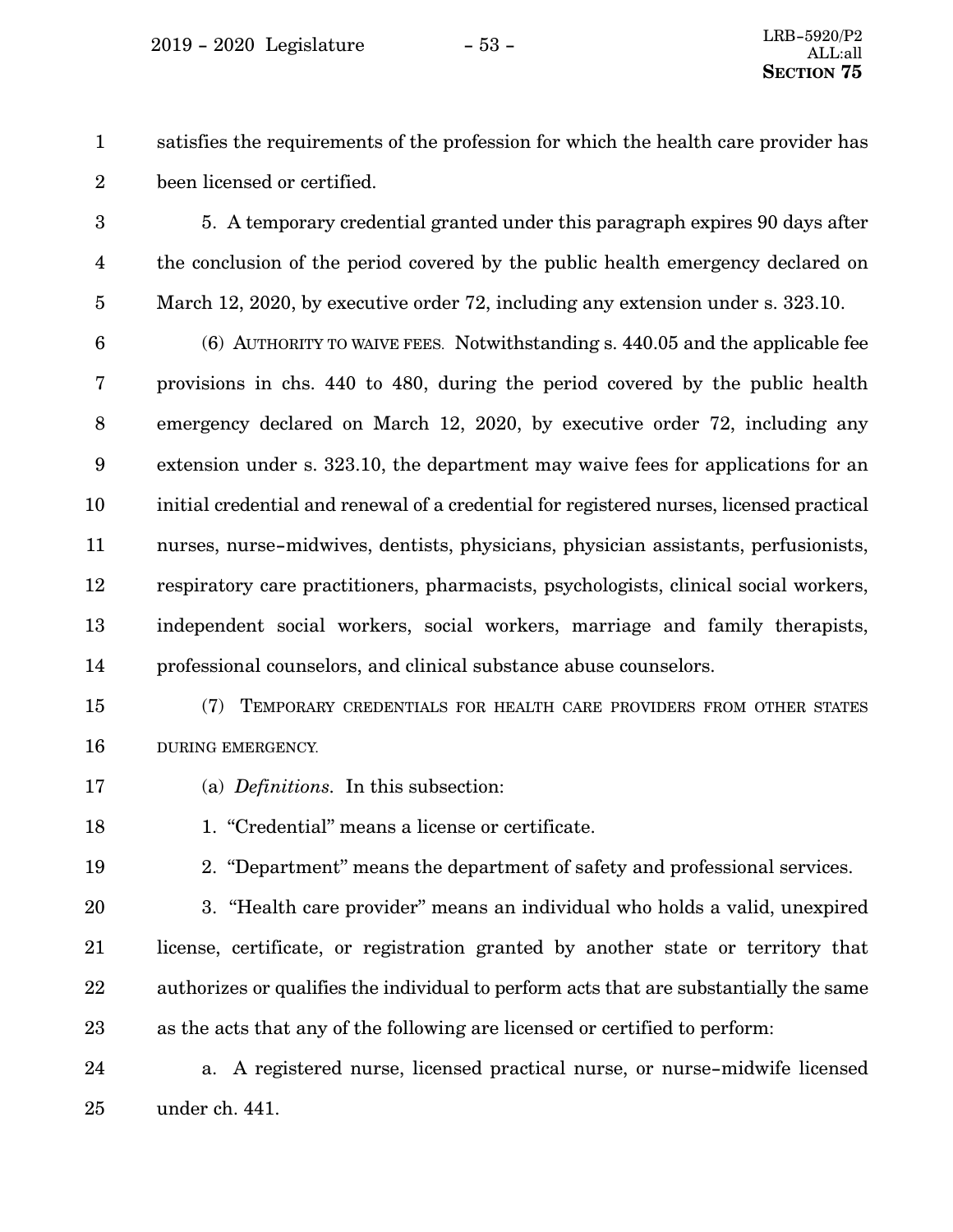2019 - 2020 Legislature - 54 - LRB-5920/P2

| $\mathbf{1}$            | b. A dentist licensed under ch. 447.                                                    |
|-------------------------|-----------------------------------------------------------------------------------------|
| $\boldsymbol{2}$        | c. A physician, physician assistant, or perfusionist licensed under ch. 448 or a        |
| $\boldsymbol{3}$        | respiratory care practitioner certified under ch. 448.                                  |
| $\overline{\mathbf{4}}$ | d. A pharmacist licensed under ch. 450.                                                 |
| 5                       | e. A psychologist licensed under ch. 455.                                               |
| 6                       | A clinical social worker, marriage and family therapist, or professional<br>f.          |
| 7                       | counselor licensed under ch. 457 or an independent social worker or social worker       |
| 8                       | certified under ch. 457.                                                                |
| 9                       | g. A clinical substance abuse counselor certified under s. 440.88.                      |
| 10                      | Any practitioner holding a credential to practice a profession that is<br>h.            |
| 11                      | identified by the department of health services during the period covered by the        |
| 12                      | public health emergency declared on March 12, 2020, by executive order 72,              |
| 13                      | including any extension under s. 323.10.                                                |
| 14                      | (b) Temporary emergency credentials.                                                    |
| 15                      | 1. The department may grant a temporary credential to a health care provider            |
| 16                      | if all of the following apply:                                                          |
| 17                      | a. The health care provider submits an application to the department.                   |
| 18                      | The department determines that the health care provider satisfies the<br>$\mathbf{b}$ . |
| 19                      | eligibility requirements for the credential and is fit to practice after conducting an  |
| 20                      | investigation of the health care provider's arrest or conviction record and record of   |
| 21                      | professional discipline.                                                                |
| 22                      | 2. The department may determine the appropriate scope of the review under               |
| 23                      | subd. 1. b. of the background of a health care provider who applies for a temporary     |
| 24                      | credential under this paragraph.                                                        |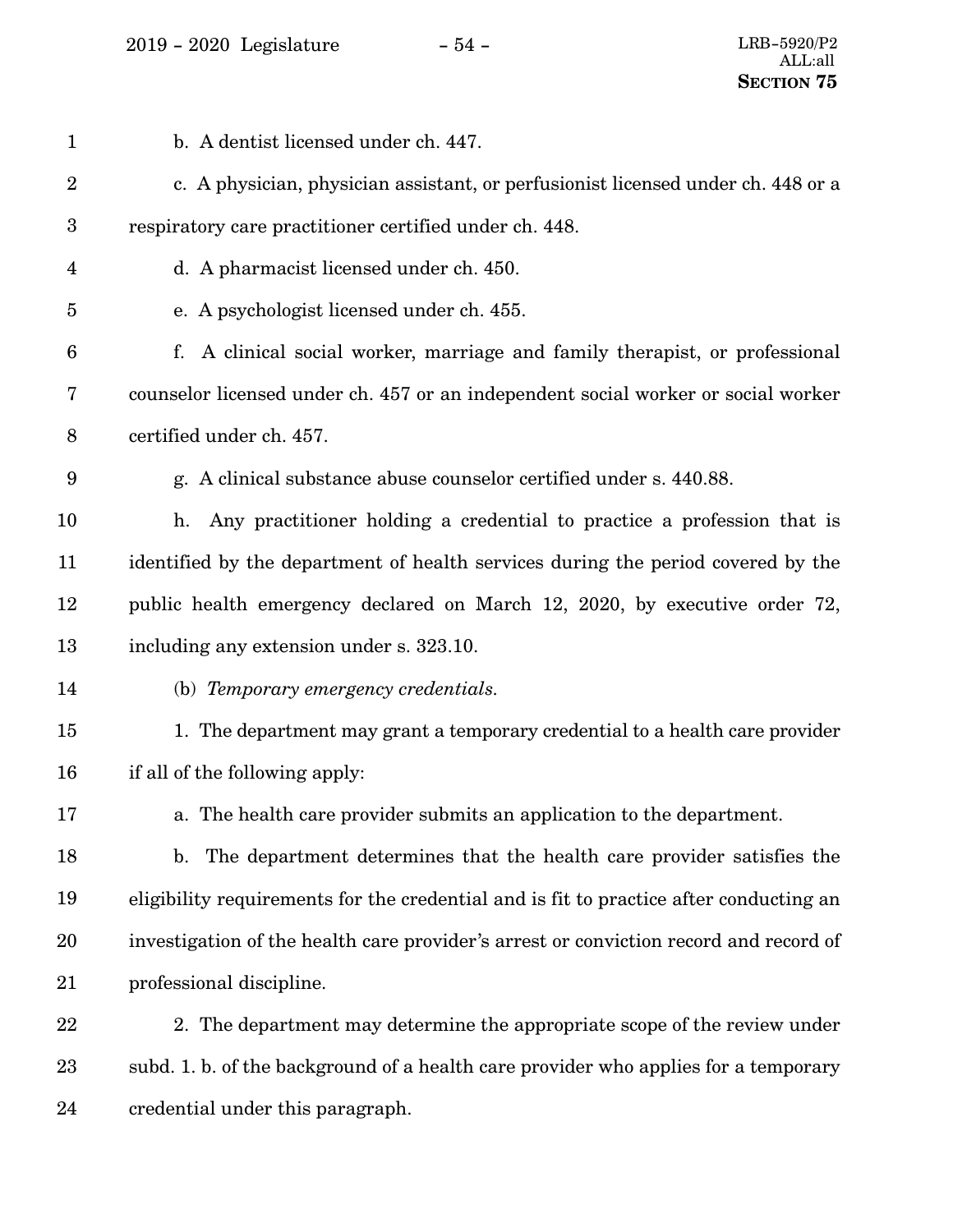$2019 - 2020$  Legislature  $-55 -$ 

3. If the department denies a health care provider's application for a temporary credential under this paragraph, the department shall notify the health care provider of the reason for the denial. 1 2 3

4

4. Notwithstanding ss. 441.06 (4), 441.15 (2), 447.03 (1) and (2), 448.03 (1) (a), (b), and (c) and  $(1m)$ , and  $450.03$  (1), a health care provider granted a temporary credential under this paragraph may provide services for which the health care provider is licensed or certified. 5 6 7

5. A health care provider who provides services authorized by a temporary credential granted under this paragraph shall maintain malpractice insurance that satisfies the requirements of the profession for which the health care provider is licensed or certified. 8 9 10 11

12

13

14

6. A temporary credential granted under this paragraph expires 90 days after the conclusion of the period covered by the public health emergency declared on March 12, 2020, by executive order 72, including any extension under s. 323.10.

(8) AUTHORITY TO WAIVE FEES. Notwithstanding s. 440.05 and the applicable fee provisions in chs. 440 to 480, during the period covered by the public health emergency declared on March 12, 2020, by executive order 72, including any extension under s. 323.10, the department may waive fees for applications for an initial credential and renewal of a credential for registered nurses, licensed practical nurses, nurse-midwives, dentists, physicians, physician assistants, perfusionists, respiratory care practitioners, pharmacists, psychologists, clinical social workers, independent social workers, social workers, marriage and family therapists, professional counselors, and clinical substance abuse counselors. 15 16 17 18 19 20 21 22 23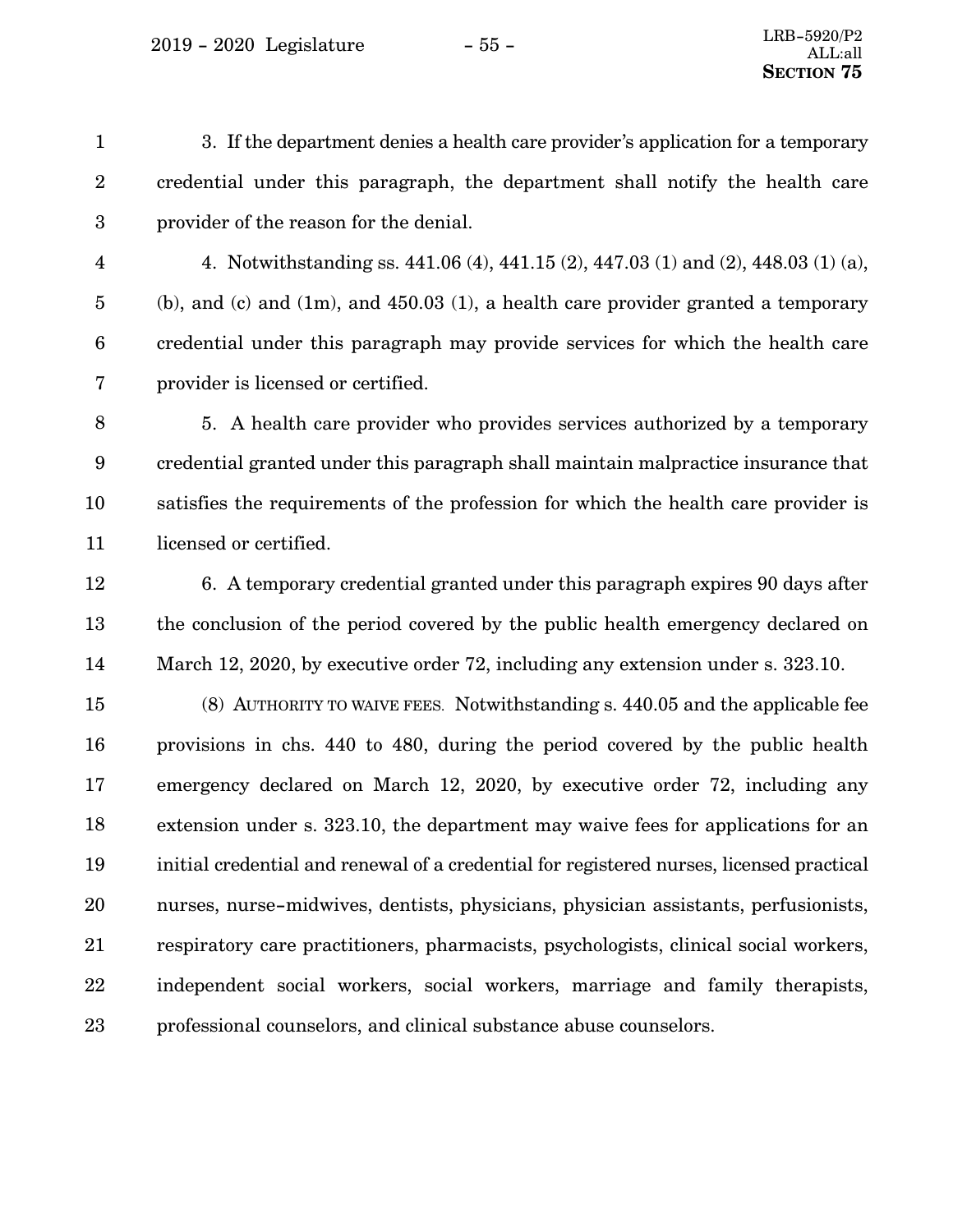(9) GPR APPROPRIATION OF THE WISCONSIN ECONOMIC DEVELOPMENT CORPORATION. Notwithstanding s. 20.192 (1) (a), each dollar amount shown in that appropriation is increased by \$25,000,000 in fiscal year 2019-20. 1 2 3

(10) ENHANCED FEDERAL MEDICAL ASSISTANCE PERCENTAGE. Notwithstanding s.  $49.45$  (23b) (b), (c), (d), and (e) or any other conflicting provision of subch. IV of ch. 49, if the federal government provides an enhanced federal medical assistance percentage during an emergency period declared in response to the novel coronavirus pandemic, the department of health services may suspend compliance with s. 49.45 (23b) (b), (c), (d), and (e) and any other conflicting provision of subch. IV of ch. 49 to satisfy criteria to qualify for the enhanced federal medical assistance percentage during the period for which the enhanced federal medical assistance percentage applies. The department of health services may submit to the federal government any request for a waiver of federal law or amendment to or suspension of a waiver, any state plan amendment, or other request for federal approval necessary to obtain the enhanced federal medical assistance percentage described under this subsection without complying with the procedures under ss. 20.940 and 49.45 (2t). 4 5 6 7 8 9 10 11 12 13 14 15 16 17

- (11) POSITION TRANSFERS. 18
- (a) In this subsection: 19
- 1. "State agency" means any office, commission, board, department, or independent agency in the executive branch of state government. 20 21
- 2. "Emergency period" means the period covered by the public health emergency declared on March 12, 2020, by executive order 72, including any extension under s. 323.10. 22 23 24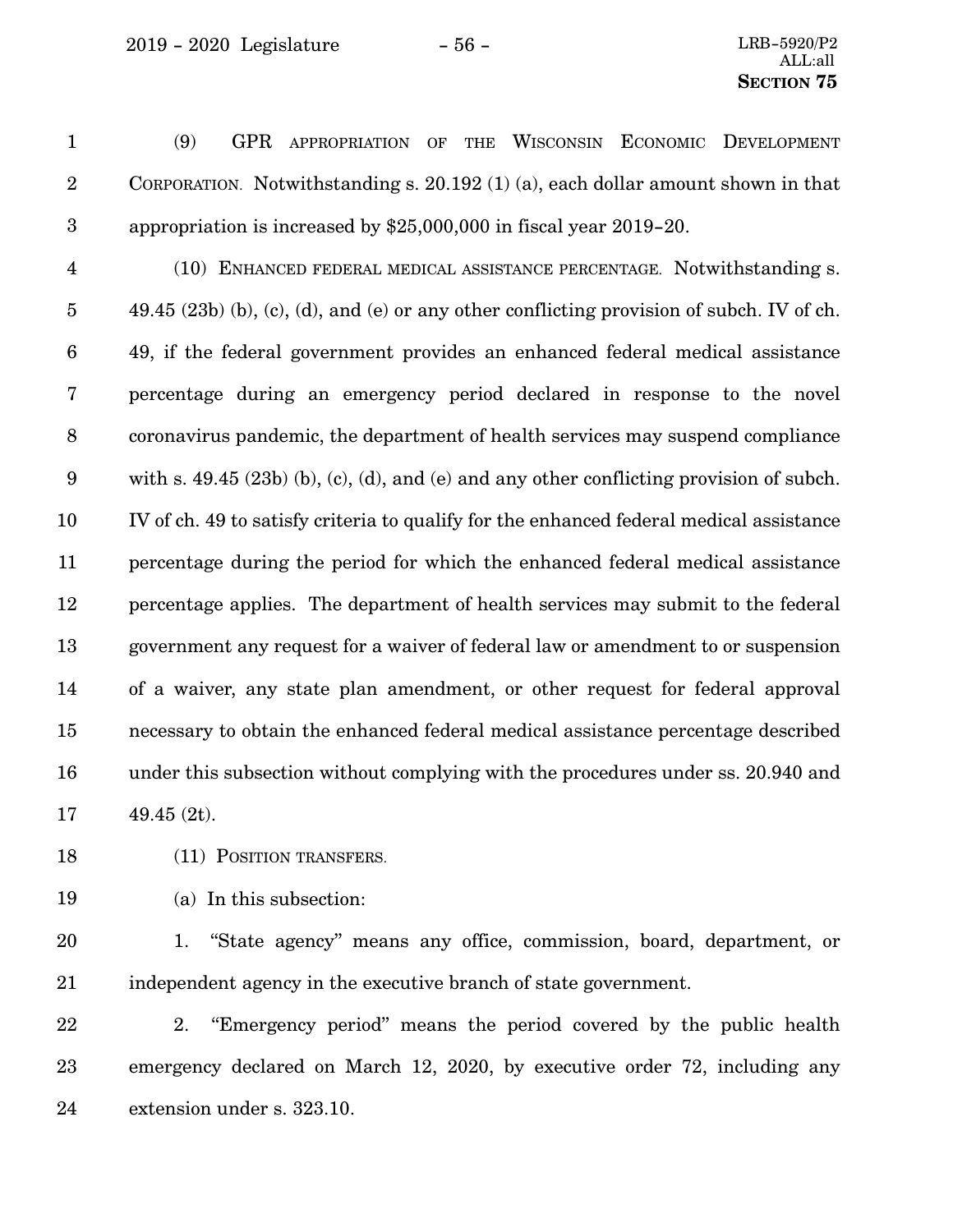<span id="page-56-0"></span>

| $\mathbf{1}$     | (b) During the emergency period, the secretary of administration may transfer                |
|------------------|----------------------------------------------------------------------------------------------|
| $\boldsymbol{2}$ | any employee from one state agency to another state agency to provide services for           |
| $\boldsymbol{3}$ | the receiving state agency. The receiving state agency shall pay all salary and fringe       |
| $\overline{4}$   | benefit costs of the employee during the time he or she is providing services for the        |
| $\bf 5$          | receiving state agency. Any action by the secretary under this paragraph shall               |
| $\boldsymbol{6}$ | remain in effect until rescinded by the secretary.                                           |
| 7                | (12) WISCONSIN WORKS AND CHILD CARE.                                                         |
| 8                | (a) Definitions. In this subsection:                                                         |
| 9                | "Pandemic" means the pandemic resulting from the novel strain of<br>1.                       |
| 10               | coronavirus.                                                                                 |
| 11               | 2. "Poverty line" has the meaning given in s. 49.001 (5).                                    |
| 12               | 3. "Public health emergency" means the public health emergency declared on                   |
| 13               | March 12, 2020, by executive order 72, including any extension under s. 323.10.              |
| 14               | 4. "Wisconsin Works" has the meaning given in s. $49.141(1)(p)$ .                            |
| 15               | 5. "Wisconsin Works agency" has the meaning given in s. 49.001 (9).                          |
| 16               | 6. "Wisconsin Works group" has the meaning given in s. $49.141(1)(s)$ .                      |
| 17               | (b) Reallocation of funds. Subsection $49.175(2)$ applies to pars. (c) to (h), except        |
| 18               | that the department of children and families may only reallocate funds that are              |
| 19               | allocated under a paragraph under s. $49.175(1)$ to a purpose specified in pars. (c) to      |
| 20               | $(h)$ , not vice versa, and funds that are allocated under a paragraph in pars. (c) to $(h)$ |
| 21               | to a different purpose specified in pars. (c) to $(h)$ .                                     |
| 22               | (c) <i>Expanded Wisconsin Works program.</i> During the public health emergency,             |
| 23               | an individual who is facing an immediate and discrete financial crisis due to the            |

pandemic is eligible for a cash benefit payment of \$653 per month under the 24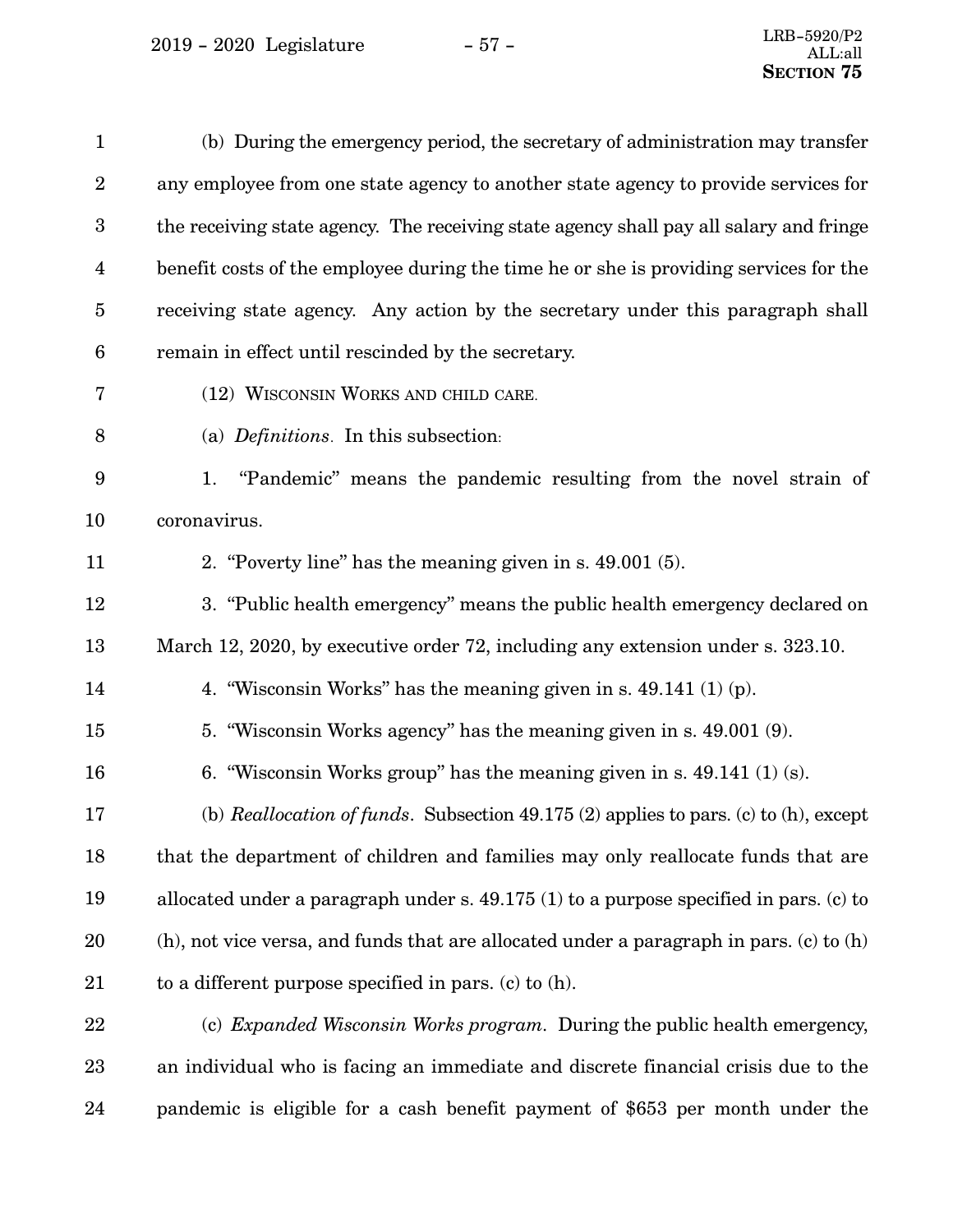<span id="page-57-0"></span>Wisconsin Works program. An individual is eligible for a cash benefit payment under this paragraph if all of the following apply: 1 2

1. The individual's place of employment closes, the individual is furloughed or temporarily laid off, or the individual misses work due to a lack of available child care as a result of the pandemic. 3 4 5

2. The individual meets the eligibility criteria under s. 49.145 (2), except that the requirements under s. 49.145 (2) (h), (hm), (n), and (q) do not apply to a cash benefit payment under this paragraph. Notwithstanding s. 49.145 (2) (a), an individual who is a custodial or noncustodial parent is eligible for a cash benefit payment under this paragraph. 6 7 8 9 10

- 3. The individual is a member of a Wisconsin Works group whose gross income is at or below 200 percent of the poverty line. In calculating gross income under this subdivision, the Wisconsin Works agency shall include the income specified in s. 49.145 (3) (b) 1. and 2. 11 12 13 14
- 15

(d) *Expanded job access loans.*

1. During the public health emergency, an individual who is facing an immediate and discrete financial crisis due to the pandemic is eligible for a job access loan under s. 49.147 (6) if all of the following apply: 16 17 18

a. The individual meets the eligibility criteria under s. 49.145 (2), except that, notwithstanding s. 49.145 (2) (a), an individual who is a custodial or noncustodial parent is eligible for a loan under this paragraph. 19 20 21

b. The individual is a member of a Wisconsin Works group whose gross income is at or below 200 percent of the poverty line. In calculating gross income under this subd. 1. b., the Wisconsin Works agency shall include the income specified in s. 49.145 (3) (b) 1. and 2. 22 23 24 25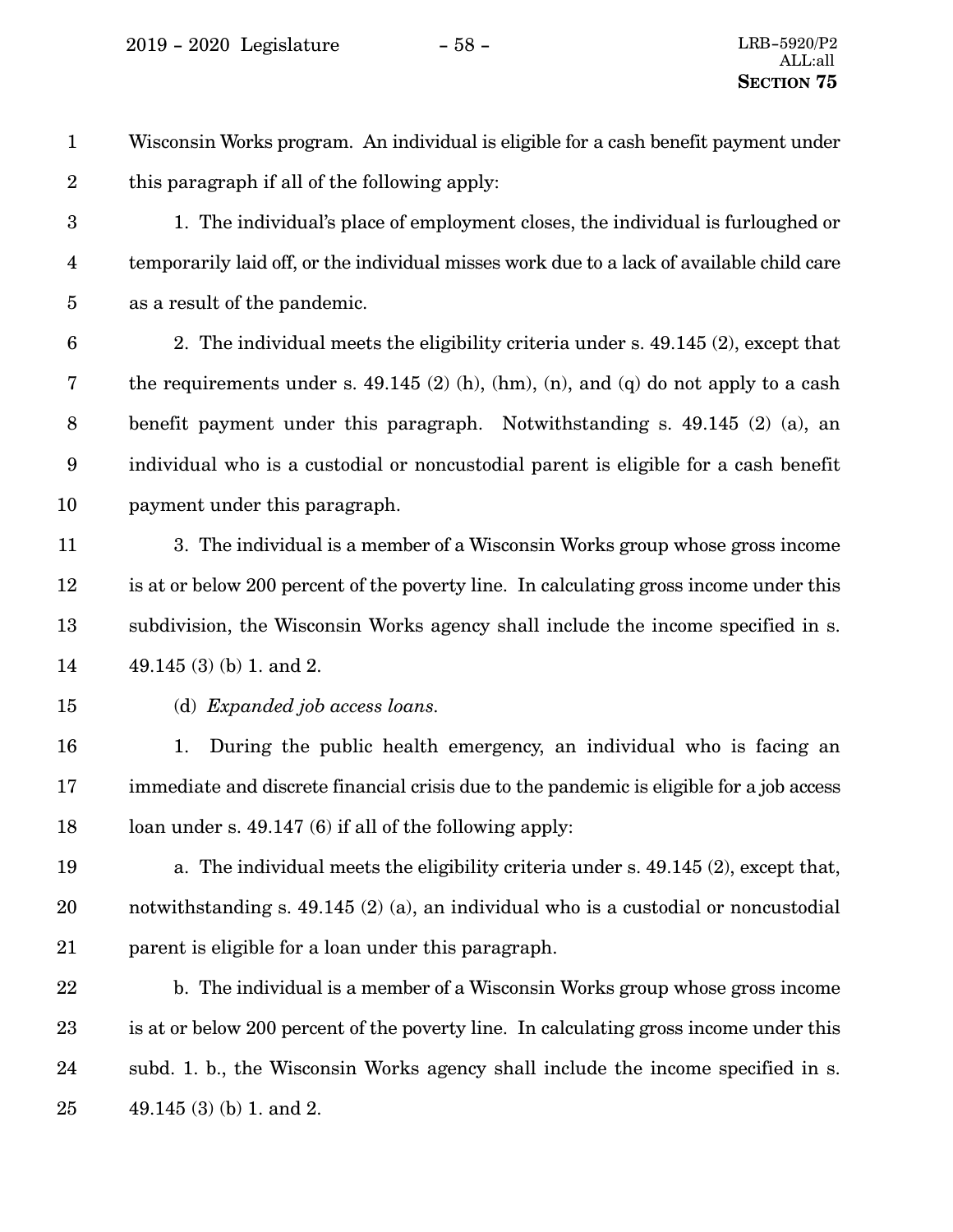$2019 - 2020$  Legislature  $-59 -$ 

c. The individual meets the eligibility criteria under s. 49.147 (6) (a) 1. to 4. 2. Notwithstanding s. 49.147 (6) (b) 1., the maximum loan amount for a job access loan under subd. [1](#page-57-0). is \$1,600. 3. During the public health emergency, all payments on job access loans under this paragraph and s. 49.147 (6) are suspended. (e) *Expanded emergency assistance*. During the public health emergency, an individual who suffers a loss of income due to the pandemic is eligible for emergency assistance under s. 49.138. All of the following apply to emergency assistance under this paragraph: 1. An individual who meets the criteria established in the rules promulgated by the department of children and families under s. 49.138 (1d) (b) qualifies for emergency assistance under this paragraph, except that, notwithstanding those rules, an individual who is 18 to 24 years of age and is not a parent or caretaker may apply for emergency assistance under this paragraph and an individual who is a member of an emergency assistance group with a gross income that is at or below 200 percent of the poverty line is eligible for emergency assistance under this paragraph. In calculating gross income under this subdivision, the Wisconsin Works agency shall include the income specified in s. 49.145 (3) (b) 1. and 2. 2. Notwithstanding s. 49.138 (1m), the maximum payment for emergency assistance under this paragraph is \$1,200. 3. The department of children and families shall establish a streamlined eligibility verification process for the purposes of administering this paragraph. 1 2 3 4 5 6 7 8 9 10 11 12 13 14 15 16 17 18 19 20 21 22

eligibility verification process under this subdivision need not be promulgated as 24

23

Notwithstanding ss. 227.01 (3m) and (13), 227.10, and 227.112, the streamlined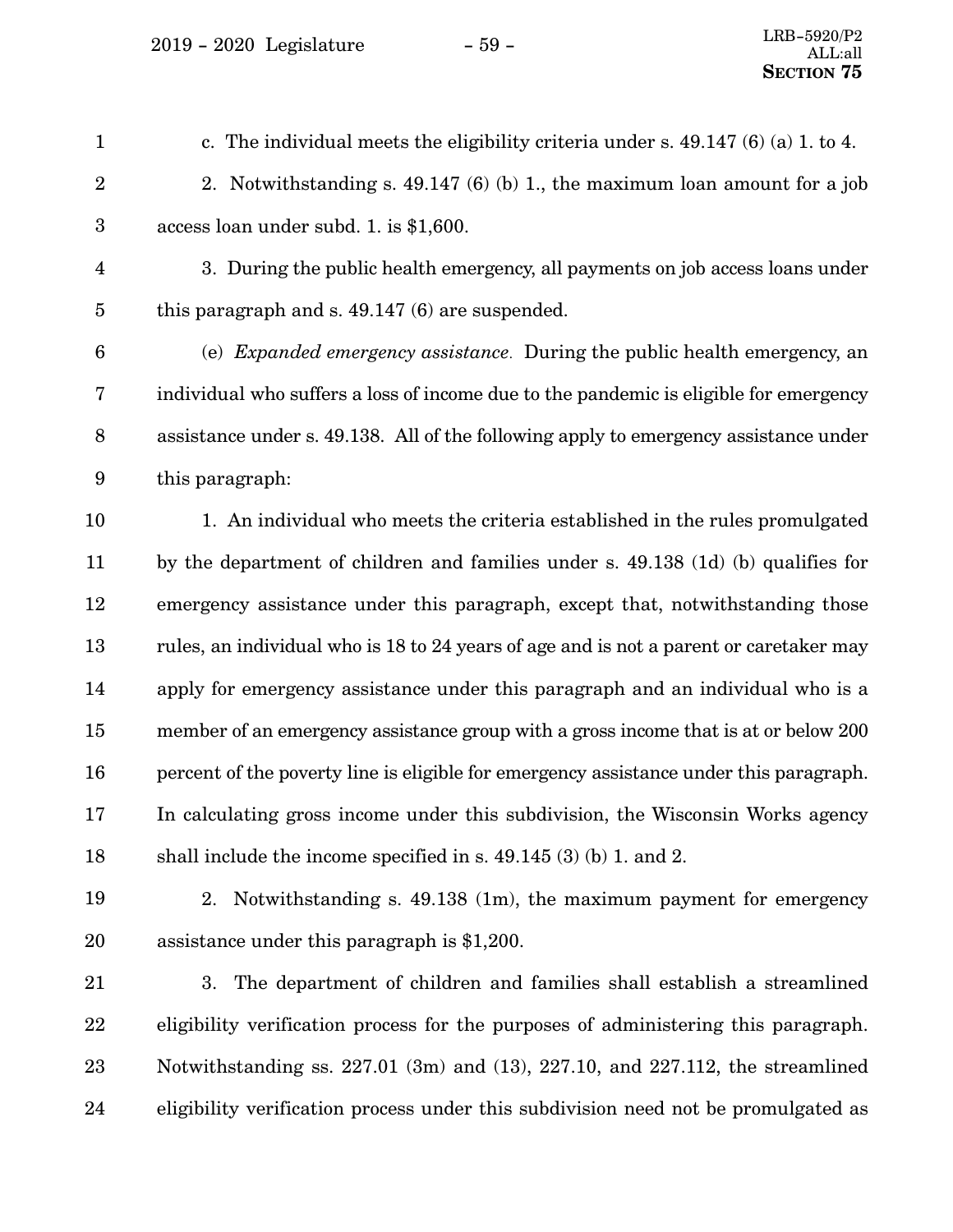2019 - 2020 Legislature - 60 - LRB-5920/P2

rules under ch. 227, is not a guidance document, and is not subject to the requirements of s. 227.112. 1 2

4. An individual may receive emergency assistance under this paragraph only once in a 12-month period. 3 4

- 5. An individual may qualify for both emergency assistance under s. 49.138 and expanded emergency assistance under this paragraph in the same 12-month period. 5 6
- 7

(f) *Expanded Wisconsin Shares program.*

1. Notwithstanding programmatic and eligibility requirements under s. 49.155 and rules promulgated under that section, to the extent authorized under a plan amendment, waiver, or other federal approval under subd. 2., an individual who needs child care services due to the pandemic may receive a subsidy under s. 49.155 for child care services received during the public health emergency. 8 9 10 11 12

2. No later than 60 days after the effective date of this subdivision, the department of children and families shall submit to the federal department of health and human services any request for a state plan amendment, waiver, or other federal approval necessary to expand eligibility, as determined by the department of children and families, for the child care subsidy program under s. 49.155 to individuals who need child care services due to the pandemic. If the federal department approves the request or if no federal approval is necessary, the department of children and families shall expand eligibility for the child care subsidy program under s. 49.155 as provided under subd. 1. If the federal department disapproves the request, the department of children and families may not expand eligibility for the child care subsidy program under s. 49.155 as provided under subd. 13 14 15 16 17 18 19 20 21 22 23

24

1.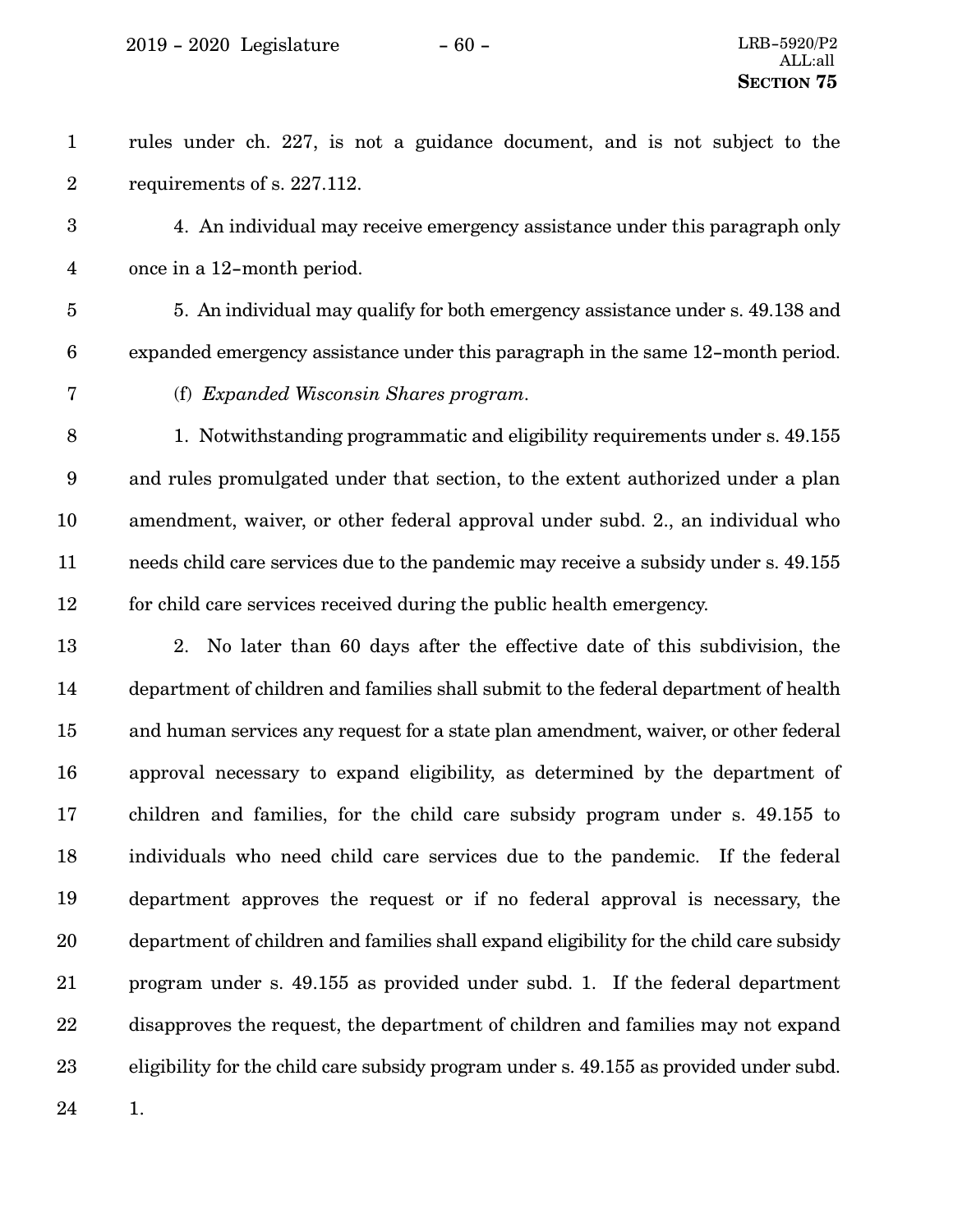<span id="page-60-0"></span>

| $\mathbf{1}$            | $(g)$ Short-term financial assistance. The department of children and families           |
|-------------------------|------------------------------------------------------------------------------------------|
| $\overline{2}$          | shall administer a short-term financial assistance program to provide cash               |
| $\boldsymbol{3}$        | payments to eligible families for up to 4 months to pay for costs associated with        |
| $\overline{\mathbf{4}}$ | housing, transportation, and other essential needs during the public health              |
| $\overline{5}$          | emergency. An individual is eligible for financial assistance under this paragraph       |
| 6                       | if the individual is financially affected by the pandemic and meets all of the following |
| 7                       | criteria:                                                                                |
| 8                       | 1. The individual is a custodial or noncustodial parent.                                 |
| 9                       | 2. The individual has attained the age of 18.                                            |
| 10                      | 3. The individual is a U.S. citizen or a qualifying alien, as defined by the             |
| 11                      | department by rule.                                                                      |
| 12                      | 4. The individual has residence in this state.                                           |
| 13                      | 5. The individual has received any public benefits within the 12 months prior            |
| 14                      | to the date of application.                                                              |
| 15                      | 6. The individual is not receiving a Wisconsin Works benefit on the date that            |
| 16                      | the individual applies for short-term financial assistance.                              |
| 17                      | (h) Essential workforce child care grant program.                                        |
| 18                      | 1. In this paragraph:                                                                    |
| 19                      | a. "Essential workforce member" means an employee, contractor, or other staff            |
| 20                      | person working in a vital sector, including health care; child welfare; long-term care;  |
| 21                      | residential care; pharmacy; child care; government operations; critical                  |
| 22                      | infrastructure, such as sanitation, transportation, utilities, telecommunications,       |
| 23                      | grocery, and food services; supply chain operations; and other sectors as determined     |
| 24                      | by the department of children and families.                                              |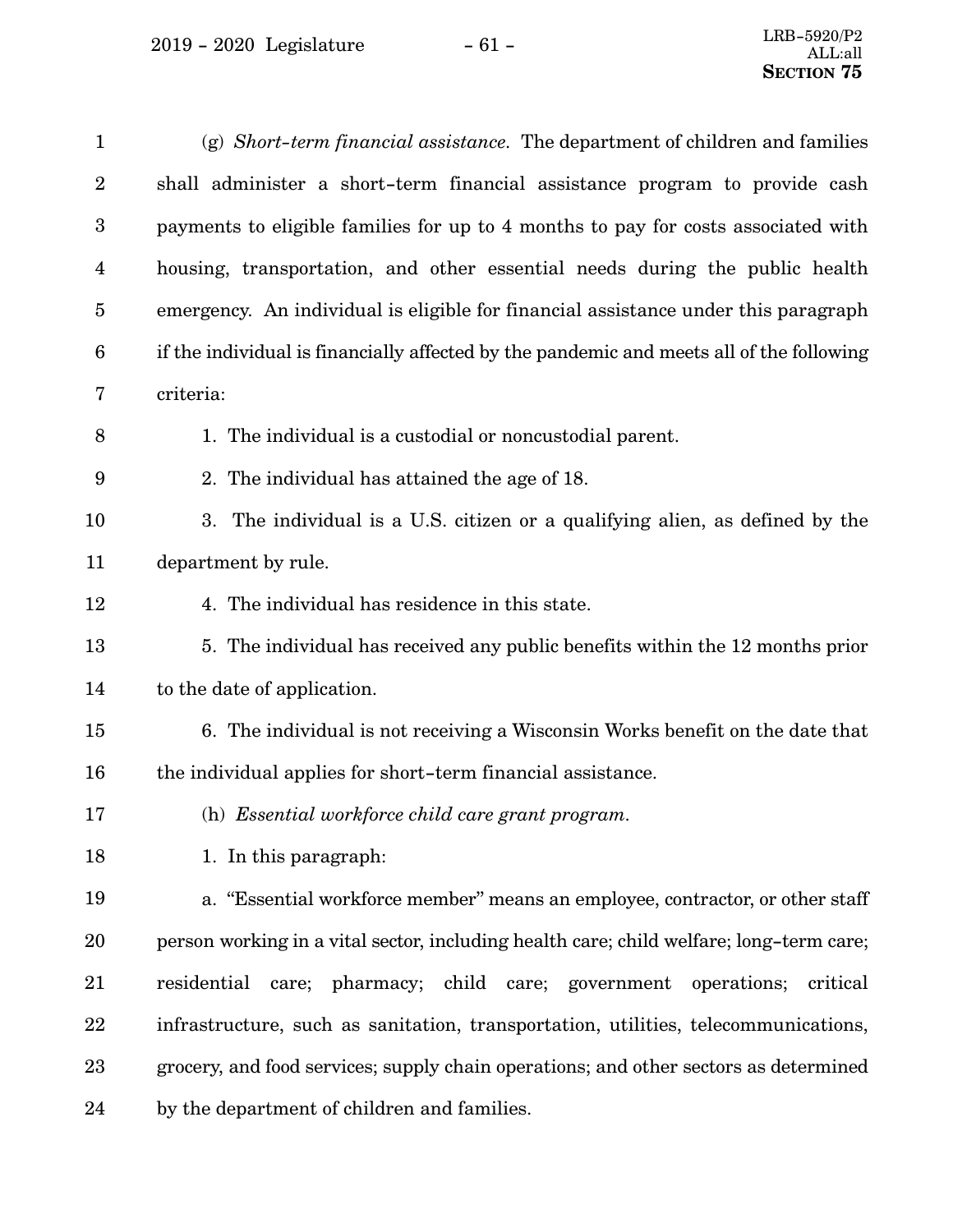<span id="page-61-0"></span>1

b. "First responder" means an employee of or volunteer for an agency that provides fire fighting, law enforcement, medical, or other emergency services.

2

2. The department of children and families shall make grants available to entities that employ, contract with, or have as volunteers essential workforce members to help pay for or reimburse eligible child care costs. Eligible child care costs are those child care costs that are due to the pandemic and that are incurred during the public health emergency. Eligible child care costs include the cost to establish a temporary facility to provide care and supervision for children of essential workforce members or the cost to pay for a slot in an existing facility that provides care and supervision of children. The department shall prioritize grants that assist health care workers and first responders and may award grants that assist other essential workforce members at its discretion. 3 4 5 6 7 8 9 10 11 12

(i) *Grant program for child care hazard pay.* The department of children and families shall make monthly grants available to child care providers certified under s. 48.651 and child care centers licensed under s. 48.65, provisionally licensed under s. 48.69, or established or contracted for under s. 120.13 (14) to pay for providing hazard pay to employees who work during the public health emergency. Whether or not a child care center or child care provider provides child care services to individuals who are eligible for subsidies under s. 49.155 does not impact eligibility for grants under this paragraph. 13 14 15 16 17 18 19 20

(j) *Grant program criteria and guidelines.* The department of children and families may establish eligibility criteria and guidelines for administering the pro[g](#page-60-0)rams under pars. (g) to (i), which, notwithstanding ss.  $227.01$  (3m) and (13), 227.10, and 227.112, need not be promulgated as rules under ch. 227, are not guidance documents, and are not subject to the requirements of s. 227.112. 21 22 23 24 25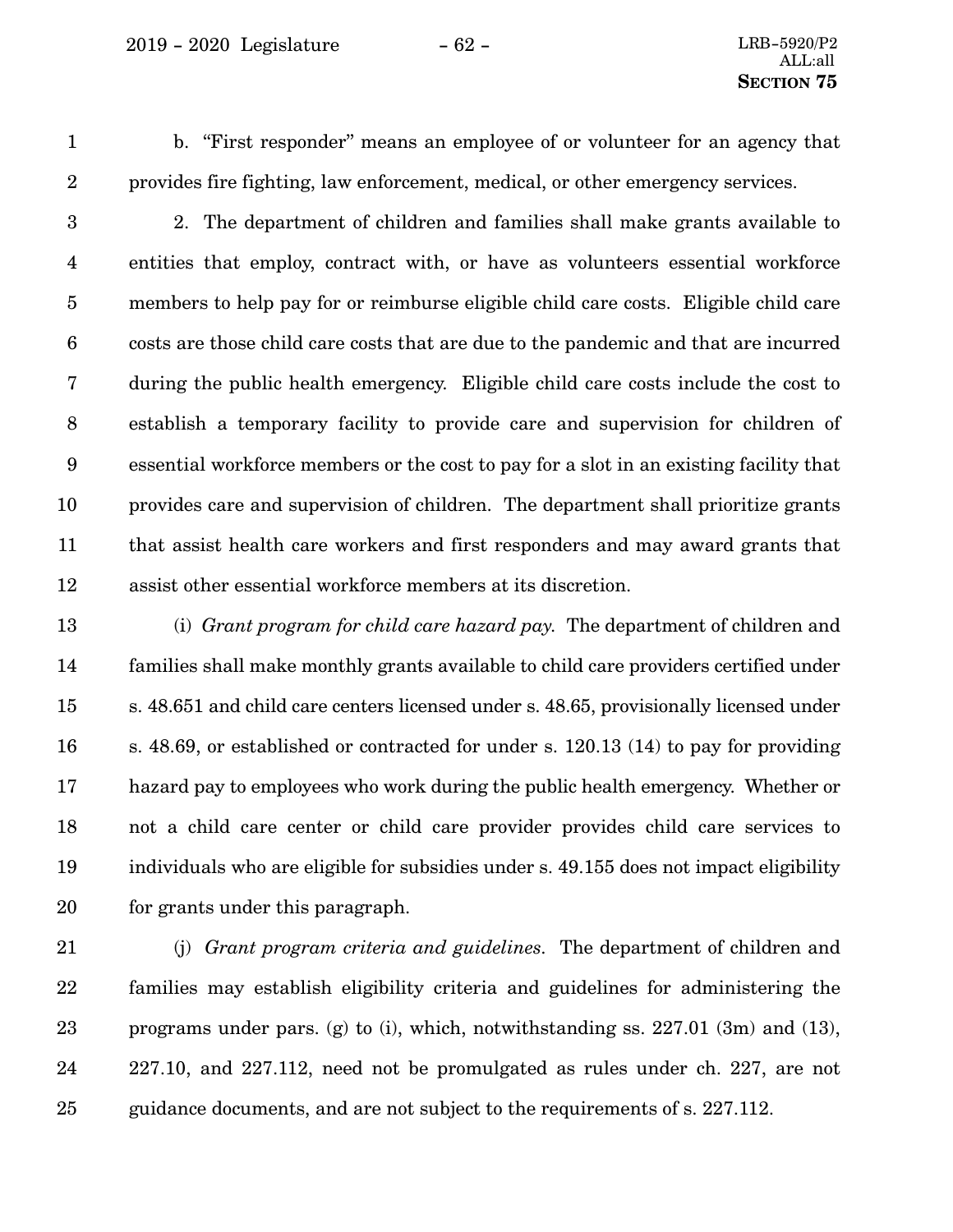<span id="page-62-0"></span>(13) LEGISLATIVE INTENT STATEMENT. It is the intent of the legislature that all schools that receive public funds continue to employ and pay all employees who were employed on March 18, 2020, for the entirety of the period during which schools are closed by the department of health services under s. 252.02 (3) as a result of the public health emergency declared on March 12, 2020, by executive order 72. 1 2 3 4 5

6

**SECTION 76.**0**Fiscal changes.**

(1) EXTENDING ELECTRONIC REGISTRATION. In the schedule under s. 20.005 (3) for the appropriation to the elections commission under s. 20.510 (1) (a), the dollar amount for fiscal year 2019-20 is increased by \$1,000,000 to cover the costs associated with updating the voter registration system as a result of extending electronic registration. 7 8 9 10 11

(2) PUBLIC HEALTH POSITIONS. In the schedule under s. 20.005 (3) for the appropriation to the department of health services under s. 20.435 (1) (a), the dollar amount for fiscal year 2019-20 is increased by \$2,070,000 to increase the authorized FTE positions for the department by 64 GPR positions on the effective date of this subsection, to provide services for the division of the department that addresses public health issues. In the schedule under s. 20.005 (3) for the appropriation to the department of health services under s. 20.435 (1) (a), the dollar amount for fiscal year 2020-21 is increased by \$8,280,000 to provide funding for the positions authorized under this subsection. 12 13 14 15 16 17 18 19 20

21

(3) CHILD CARE AND WISCONSIN WORKS.

(a) *Federal block grant operations*. In the schedule under s. 20.005 (3) for the appropriation to the department of children and families under s. 20.437 (2) (mc), the dollar amount for fiscal year 2019-20 is increased by \$20,000,000 for the purposes of operating and administering the programs under SECTION [75](#page-49-0) [\(12\)](#page-56-0) ([c\)](#page-56-0) to [\(h\)](#page-60-0) of this 22 23 24 25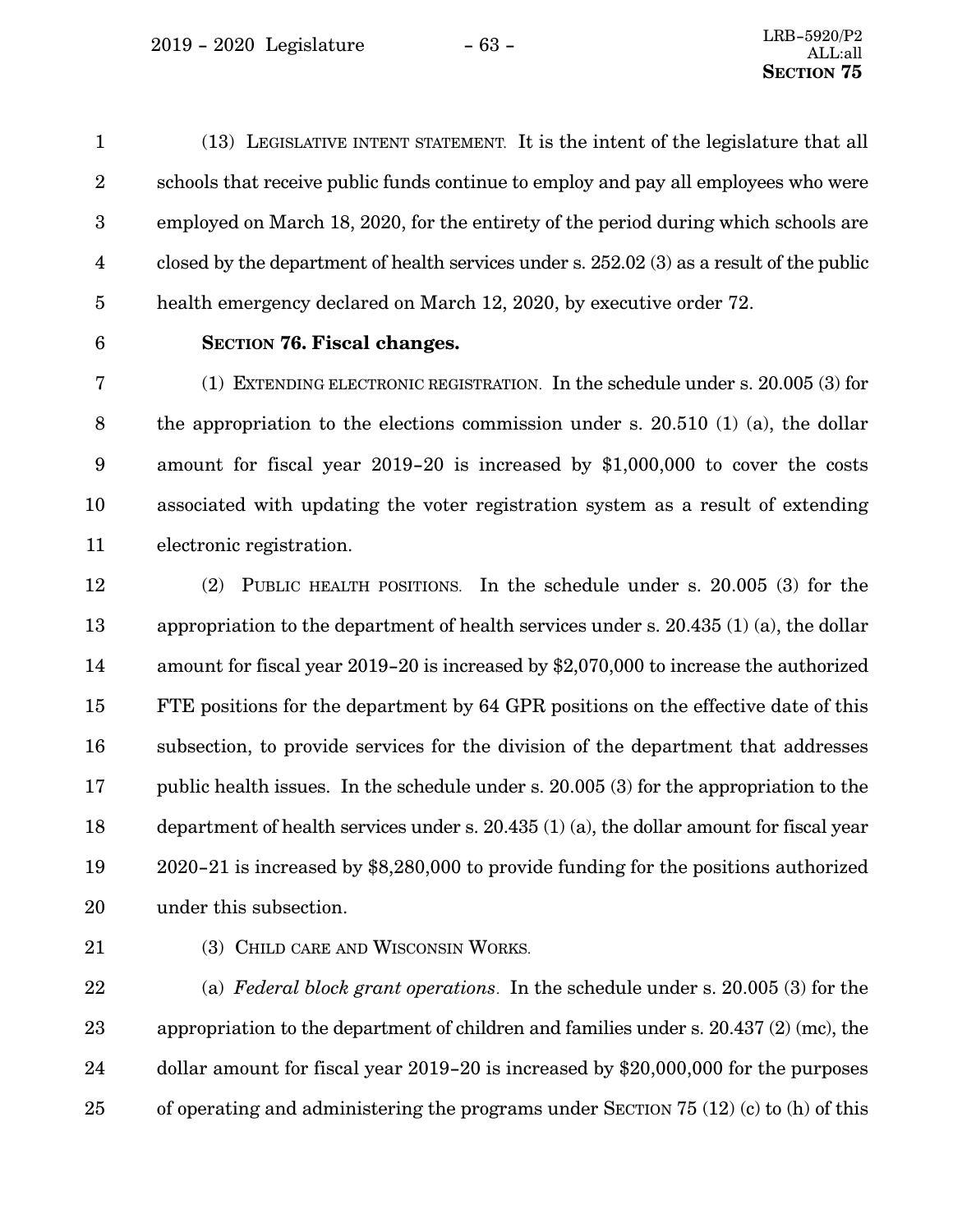<span id="page-63-0"></span>act. In the schedule under s. 20.005 (3) for the appropriation to the department of children and families under s. 20.437 (2) (mc), the dollar amount for fiscal year 2020-21 is increased by the amount of the increase in fiscal year 2019-20 that was not spent in that fiscal year, as determined by the secretary of administration, for the purposes of operating and administering the programs under SECTION [75](#page-49-0) [\(12\)](#page-56-0) ([c](#page-56-0)) to ([h](#page-60-0)) of this act. 1 2 3 4 5 6

(b) *Federal block grant aids*. In the schedule under s. 20.005 (3) for the appropriation to the department of children and families under s. 20.437 (2) (md), the dollar amount for fiscal year 2019-20 is increased by \$80,000,000 for programs to provide aid to individuals or organizations authorized under SECTION [75](#page-49-0) ([12](#page-56-0)) ([c](#page-56-0)) to ([h\)](#page-60-0) of this act. In the schedule under s. 20.005 (3) for the appropriation to the department of children and families under s. 20.437 (2) (md), the dollar amount for fiscal year 2020-21 is increased by the amount of the increase in fiscal year 2019-20 that was not spent in that fiscal year, as determined by the secretary of administration, for programs to provide aid to individuals or organizations authorized under SECTION [75](#page-49-0) ([12](#page-56-0)) [\(c\)](#page-56-0) to [\(h\)](#page-60-0) of this act. 7 8 9 10 11 12 13 14 15 16

17

### **SECTION** 77. Initial applicability.

(1) SCHOOL CLOSURE BY DEPARTMENT OF HEALTH SERVICES; SCHOOL EMPLOYEE PAY AND LAYOFFS. The treatment of s. 118.233 first applies to the period beginning on March 18, 2020, during which schools were closed by the department of health services under s. 252.02 (3). 18 19 20 21

(2) UNEMPLOYMENT INSURANCE; DELETION OF WAITING PERIOD. The treatment of ss. 108.02 (26m) and 108.04 (3) and (11) (bm) first applies to benefit years beginning on the effective date of this subsection. 22 23 24